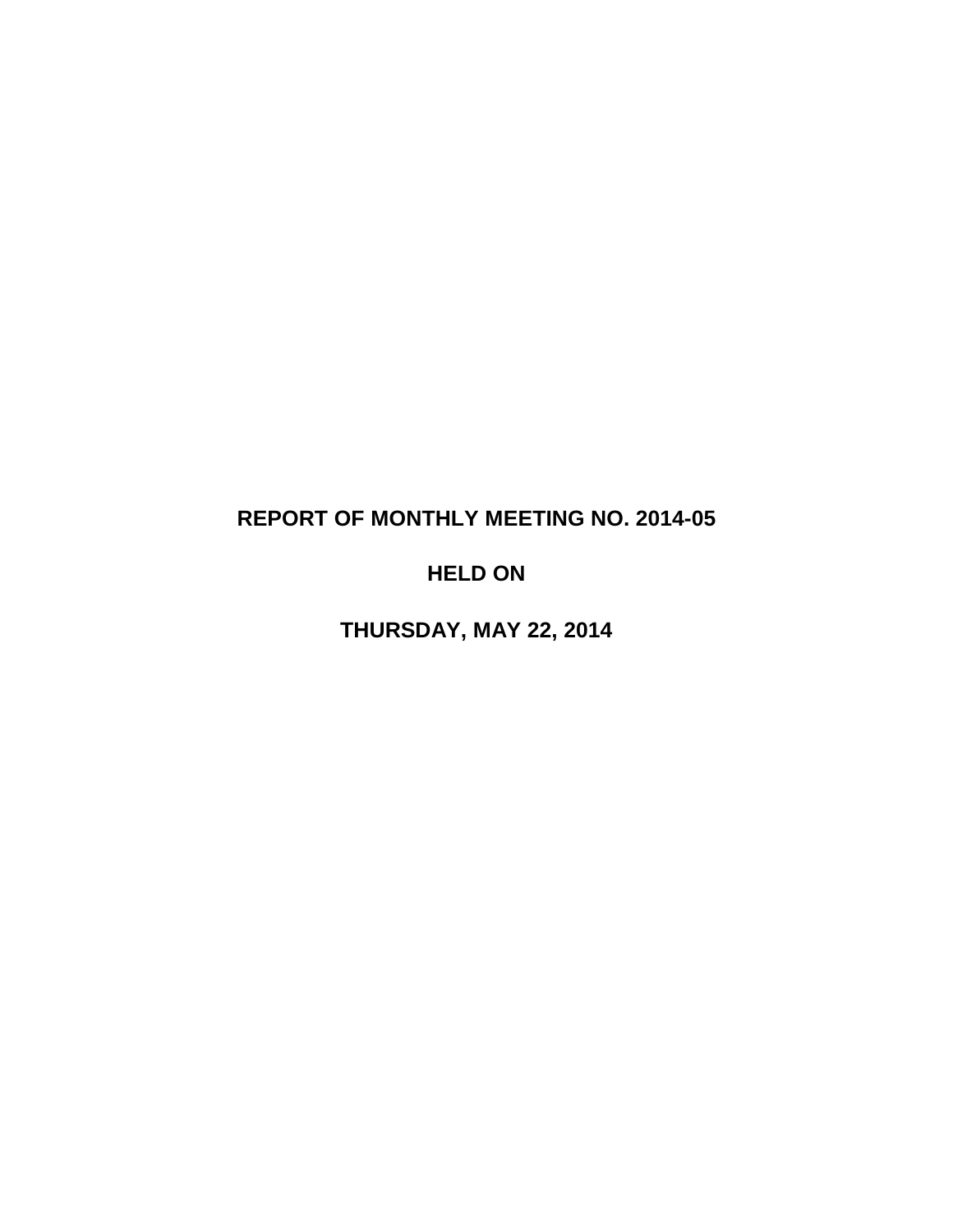Report of Monthly Meeting No. 2014-05 held on Thursday, May 22, 2014

| <b>ITEMS</b>                                                                                    | <b>CLASSIFICATION</b>                                                                                                                                                                                                                                                                                                                                        |                                                                                                                                                                                                       | <b>PAGES</b> |  |
|-------------------------------------------------------------------------------------------------|--------------------------------------------------------------------------------------------------------------------------------------------------------------------------------------------------------------------------------------------------------------------------------------------------------------------------------------------------------------|-------------------------------------------------------------------------------------------------------------------------------------------------------------------------------------------------------|--------------|--|
| <b>Call to Order</b><br><b>Roll Call</b>                                                        |                                                                                                                                                                                                                                                                                                                                                              |                                                                                                                                                                                                       |              |  |
| <b>Secretary's Report</b>                                                                       |                                                                                                                                                                                                                                                                                                                                                              | Recording Secretary presents minutes of previous meetings for approval.                                                                                                                               | 4 - 11       |  |
| <b>Refunds</b>                                                                                  | Errors in deduction and non-members<br>Full refunds to employees due to separation from service<br>Refund in accordance with Section 8-170 of the law governing the Fund<br><b>Refund Reissued to New Payee</b><br>Refund elections in lieu of annuity<br><b>Refund of Spousal Contributions</b><br>1/2% refunds to new annuitants<br><b>Adjusted Refund</b> |                                                                                                                                                                                                       |              |  |
| <b>Invoices</b>                                                                                 | Administrative and Investment Fees                                                                                                                                                                                                                                                                                                                           |                                                                                                                                                                                                       | $12 - 15$    |  |
| <b>Annuities</b>                                                                                | Annuities for Employees<br>Annuities for Widows, Widowers and Minor Children, Reversionary Annuities<br><b>Adjusted Annuities</b>                                                                                                                                                                                                                            |                                                                                                                                                                                                       |              |  |
| <b>Disability</b>                                                                               | Applications for Duty and Ordinary Disability benefits<br>Applications for Extensions of Duty and Ordinary Disability benefits<br>Adjusted Duty and Ordinary Disability benefits                                                                                                                                                                             |                                                                                                                                                                                                       |              |  |
| <b>Membership</b>                                                                               | Applications<br>Change in Dates of Birth<br><b>Administrative Review</b>                                                                                                                                                                                                                                                                                     |                                                                                                                                                                                                       |              |  |
| <b>Treasurer's Report</b>                                                                       | City Treasurer's Statement of Account As of 04/30/2014                                                                                                                                                                                                                                                                                                       |                                                                                                                                                                                                       | 32           |  |
| <b>MISCELLANEOUS</b>                                                                            |                                                                                                                                                                                                                                                                                                                                                              |                                                                                                                                                                                                       | $33 - 35$    |  |
| <b>Public Comment</b>                                                                           |                                                                                                                                                                                                                                                                                                                                                              | Investments                                                                                                                                                                                           |              |  |
| Hearings<br>- Hearing in Accordance with 40 ILCS 5/8-251<br>Legislation<br>- Legislative Update |                                                                                                                                                                                                                                                                                                                                                              | - First Quarter Marquette Performance Report<br>- Monthly Investment Review<br>- Watchlist<br>- Liquidity Needs<br>- First Quarter M/W/DBE Utilization Report<br>- Manager Searches / Contract Issues |              |  |
|                                                                                                 |                                                                                                                                                                                                                                                                                                                                                              | Other                                                                                                                                                                                                 |              |  |

- Audit Report Presentation Bansley & Kiener
- FOIA Update
- Old Business
- Legal Update

| A   | Less than 60 years of age         |     | Female: No Post 9/74 Spouse Contributions | <b>RW</b>  | <b>Returned to Work</b>        |
|-----|-----------------------------------|-----|-------------------------------------------|------------|--------------------------------|
| B   | Reversionary                      |     | MED Updated Medical Records               |            | Less than 10 years of Service  |
| С   | Calculated upon death of Employee | MMI | Maximum Medical Update                    | <b>SPE</b> | <b>Specialist Doctor Visit</b> |
| СX  | <b>Credit Expires</b>             | N   | See Notes in File                         |            | <b>Term Annuity</b>            |
|     | Death                             |     | NTE Note for Mercy Works Update           | W          | Withdraw/Waiting to apply      |
| DU  | Duty Disability                   | OR. | <b>Ordinary Disability</b>                | WC.        | Workmens' Compensation         |
| DIS | Discharged                        |     | <b>Reciprocal Annuity</b>                 | X          | Married @ Resignation,         |
|     | EID Errors in Deduction           |     | RES Resigned                              |            | Not Married @ Effective Date   |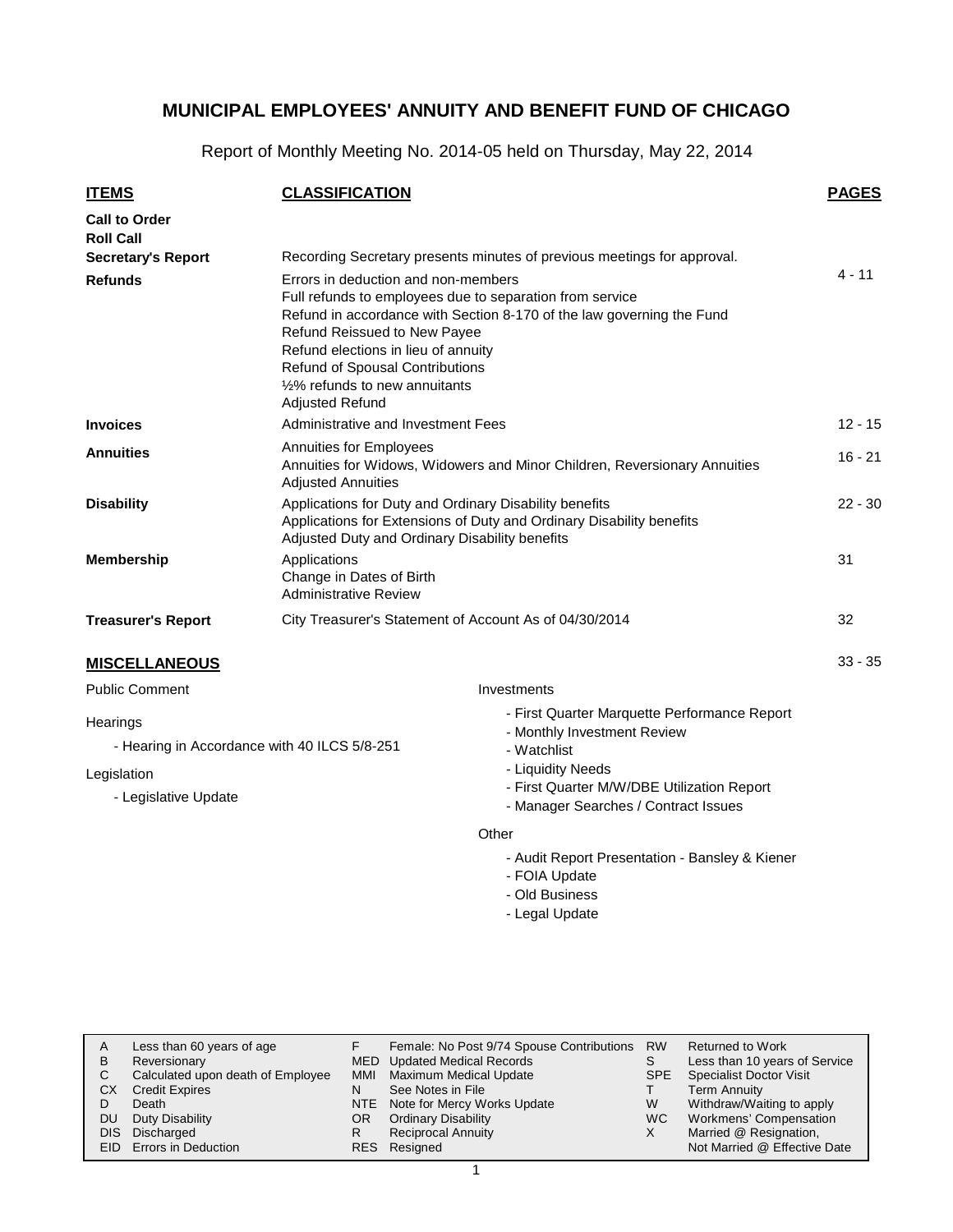Report of Monthly Meeting No. 2014-05 held on Thursday, May 22, 2014

The Monthly Meeting of the Retirement Board was called to order by the President, Timothy G. Guest, at 8:31 a.m. in the offices of the Fund, 321 N Clark Street, Suite 700, on Thursday, May 22, 2014.

#### The following were present:

| Timothy G. Guest   | President                  |
|--------------------|----------------------------|
| Dan Widawsky       | Vice President             |
| Stephanie D. Neely | Treasurer                  |
| Anthony C. Clancy  | <b>Recording Secretary</b> |
| Thomas J. McMahon  | Trustee                    |

#### Also Present:

| James E. Mohler     | <b>Executive Director</b>                       |
|---------------------|-------------------------------------------------|
| Michael Walsh       | <b>Chief Investment Officer</b>                 |
| Mary Patricia Burns | <b>Burke Burns &amp; Pinelli</b>                |
| Vince Pinelli       | Burke Burns & Pinelli                           |
| Tess Toledo James   | Comptroller                                     |
| Jane Tessaro        | <b>Benefits Manager</b>                         |
| Kathy Schanding     | <b>Staff Actuary</b>                            |
| Stacey Ruffolo      | Project Coordinator                             |
| Nadia Oumata        | <b>Financial Analyst</b>                        |
| Jeremy Fine         | Deputy Comptroller (Proxy for City Comptroller) |
| Thomas Latzke       | Deputy Treasurer (Proxy for the Treasurer)      |
| Terence P. Sullivan | M.D.                                            |
| <b>Brian Wrubel</b> | <b>Marquette Associates</b>                     |
| Jamie Wesner        | <b>Marquette Associates</b>                     |
| Neil Capps          | <b>Marquette Associates</b>                     |
| Gary Pater          | Bansley & Kiener                                |
| Jennifer Onderko    | Bansley & Kiener                                |
| Thomas Needham      | Attorney at Law                                 |
| Aaron Goldstein     | Attorney at Law                                 |
| Darcel Rochelle     | <b>Annuitant Representative</b>                 |
| Darcel Terrel       | <b>Court Reporter</b>                           |
| Sharon Piet         | Podesta                                         |
| Jason Parks         | Loop Capital                                    |

#### Absent:

None

### **SECRETARY'S REPORT**

Mr. Clancy motioned that the Minutes of Meeting No. 2014-04 be approved as submitted. Seconded Mr. McMahon. Carried: Ayes- Mr. Guest, Mr. Widawsky, Ms. Neely, Mr. Clancy and Mr. McMahon. Nays-None.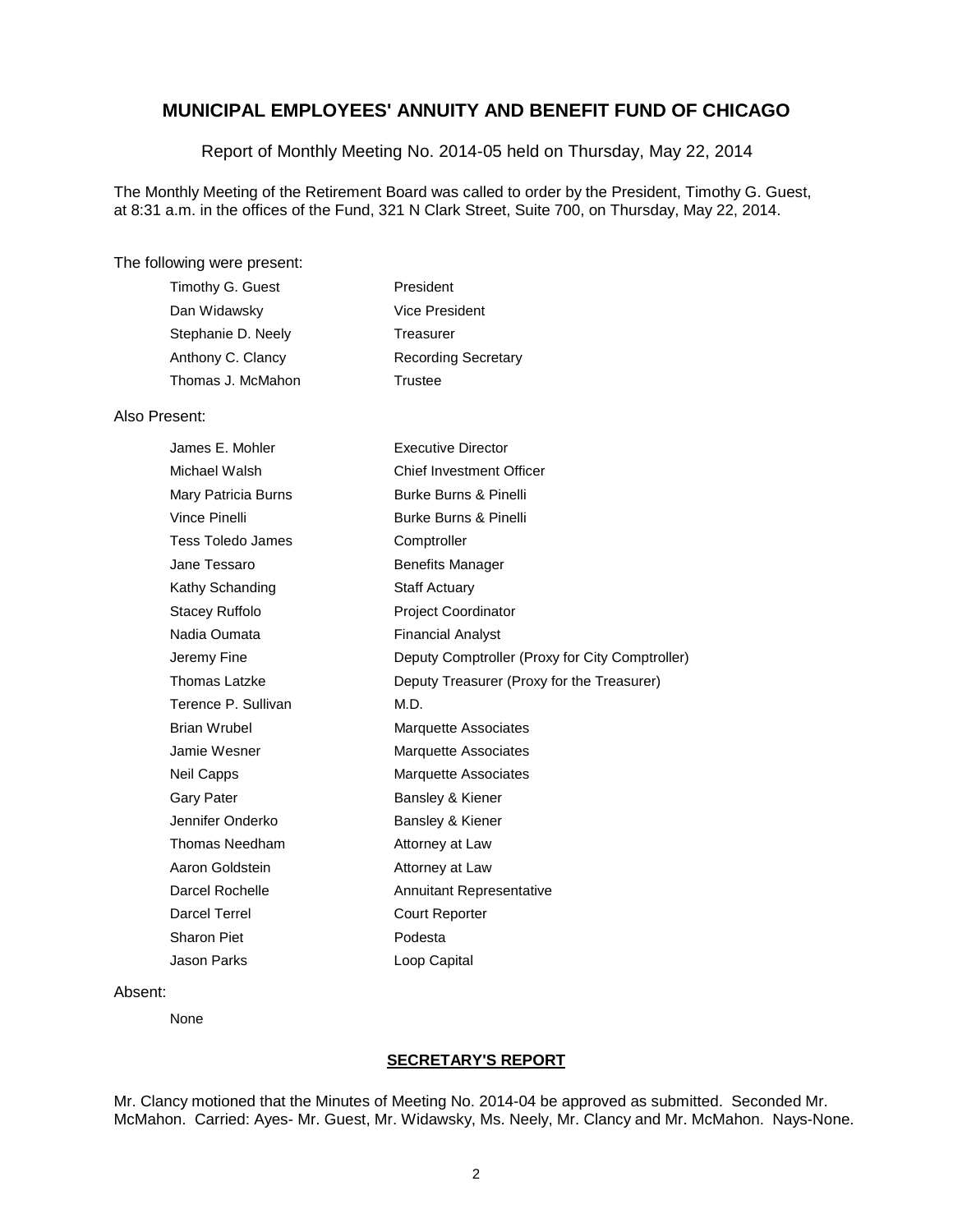Report of Monthly Meeting No. 2014-05 held on Thursday, May 22, 2014

Mr. Clancy motioned that the Executive Session Minutes of Meeting(s) No. 2014-04 be approved as submitted. Seconded Mr. Widawsky. Carried: Ayes- Mr. Guest, Mr. Widawsky, Ms. Neely, Mr. Clancy and Mr. McMahon. Nays-None.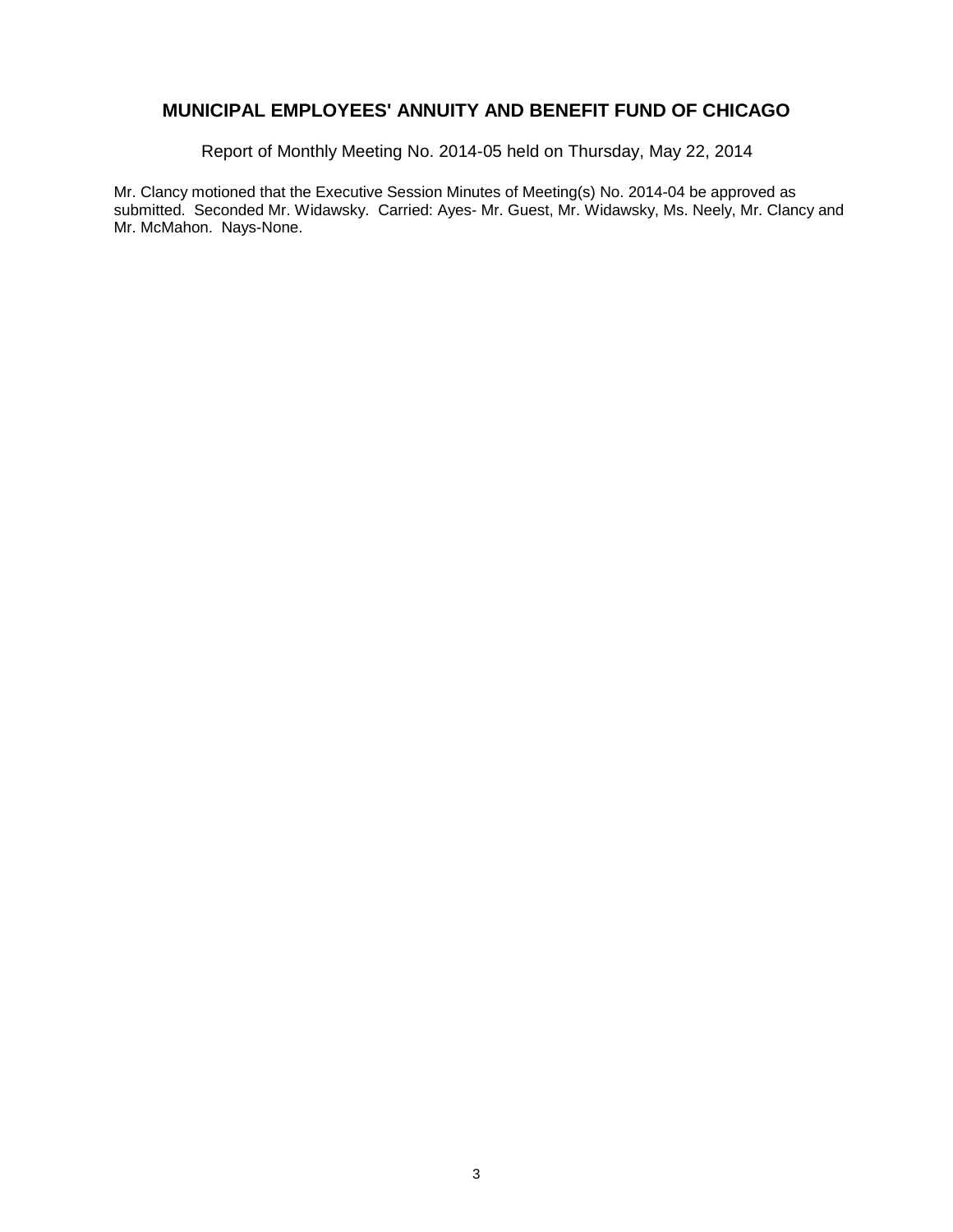Report of Monthly Meeting No. 2014-05 held on Thursday, May 22, 2014

### **REFUND DUE TO ERRORS IN DEDUCTION AND NON-MEMBERS**

### **Refund a/c errors in deduction**

| <b>Name</b>                                  | <b>Dept</b>                        | Reason                   | <b>Amount</b> |  |  |  |  |
|----------------------------------------------|------------------------------------|--------------------------|---------------|--|--|--|--|
| ALDERDEN, MEGAN                              | <b>POLICE</b>                      | PAYROLL ADJUSTMENT       | \$17.49       |  |  |  |  |
| BATTAGLIA, JOSEPH                            | <b>WATER</b>                       | NEW ANNUITANT            | \$30.55       |  |  |  |  |
| <b>BERMAN, NEIL</b>                          | <b>AVIATION</b>                    | <b>NEW ANNUITANT</b>     | \$40.06       |  |  |  |  |
| CABRERA, MARIO                               | <b>OEMC</b>                        | <b>NEW ANNUITANT</b>     | \$19.02       |  |  |  |  |
| CRUMP, WILLA                                 | BЕ                                 | <b>NEW ANNUITANT</b>     | \$32.31       |  |  |  |  |
| DONATELLO, ANGELO                            | <b>GEN SERV</b>                    | NEW ANNUITANT            | \$179.38      |  |  |  |  |
| EASLEY, GARRY                                | <b>TRANS</b>                       | <b>NEW ANNUITANT</b>     | \$25.71       |  |  |  |  |
| GARRETT, BOBBIE                              | HEALTH                             | NEW ANNUITANT            | \$50.36       |  |  |  |  |
| GAYLES, JEANNIE                              | <b>GEN SERV</b>                    | <b>NEW ANNUITANT</b>     | \$34.91       |  |  |  |  |
| JOHNSON, JEANETTE                            | <b>FINANCE</b>                     | <b>NEW ANNUITANT</b>     | \$67.87       |  |  |  |  |
| MEDINA, DIANA                                | <b>BE</b>                          | <b>NEW ANNUITANT</b>     | \$4.54        |  |  |  |  |
| PIKES, DANIEL                                | <b>AVIATION</b>                    | <b>NEW ANNUITANT</b>     | \$36.42       |  |  |  |  |
| REBOLETTI, RONALD                            | STS & SAN                          | <b>NEW ANNUITANT</b>     | \$202.72      |  |  |  |  |
| ROSA, ELIZABETH                              | <b>FAMILY &amp; SU</b>             | PAYROLL ADJUSTMENT       | \$9.24        |  |  |  |  |
| SAMANIEGO, FRANK                             | <b>WATER</b>                       | <b>NEW ANNUITANT</b>     | \$581.58      |  |  |  |  |
| <b>SCHERR, CHARLES</b>                       | STS & SAN                          | LESS THAN 700 HRS        | \$598.81      |  |  |  |  |
| THOMAS, MICHAEL                              | <b>AVIATION</b>                    | <b>NEW ANNUITANT</b>     | \$308.02      |  |  |  |  |
| Total Refund a/c errors in deduction         |                                    | 17 Case(s)               | \$2,238.99    |  |  |  |  |
|                                              | Refund to Laborers a/c non-members |                          |               |  |  |  |  |
|                                              |                                    |                          |               |  |  |  |  |
| <b>Name</b>                                  | <b>Dept</b>                        | <b>Period</b>            | <b>Amount</b> |  |  |  |  |
| <b>BOLLAM, VILASINI</b>                      | <b>FIRE</b>                        | 12/15/2007 TO 03/31/2014 | \$25,478.71   |  |  |  |  |
| <b>GRIMES, JAMES</b>                         | <b>WATER</b>                       | 06/30/1995 TO 12/31/1995 | \$1,895.16    |  |  |  |  |
| ROA, VICTOR                                  | <b>STREETS</b>                     | 05/15/1996 TO 07/15/1997 | \$2,435.01    |  |  |  |  |
| STONE, DELIAN                                | STS & SAN                          | 12/15/2013 TO 01/15/2014 | \$568.09      |  |  |  |  |
| TODD, BRYAN                                  | STS & SAN                          | 12/15/2013 TO 02/15/2014 | \$628.97      |  |  |  |  |
| <b>WASHINGTON, AARON</b>                     | STS & SAN                          | 12/31/2013 TO 03/31/2014 | \$1,299.89    |  |  |  |  |
| Total Refund to Laborers a/c non-<br>members |                                    | 6 Case(s)                | \$32,305.83   |  |  |  |  |
| <b>Refund of Refund Repayment</b>            |                                    |                          |               |  |  |  |  |
| <b>Name</b>                                  | <b>Dept</b>                        | Reason                   | <b>Amount</b> |  |  |  |  |
| <b>BURKE, EDWIN</b>                          |                                    | <b>RECIPROCAL</b>        | \$30,374.98   |  |  |  |  |
| <b>Total Refund of Refund Repayment</b>      |                                    | 1 Case(s)                | \$30,374.98   |  |  |  |  |

|           | Less than 60 years of age                                    |     | Female: No Post 9/74 Spouse Contributions |    | REL Released to Return to Work        |
|-----------|--------------------------------------------------------------|-----|-------------------------------------------|----|---------------------------------------|
| B         | Reversionary                                                 |     | MED Updated Medical Records               |    | RW Returned to Work                   |
|           | Calculated upon death of Employee MMI Maximum Medical Update |     |                                           | S. | Less than 10 years of Service         |
| CХ        | <b>Credit Expires</b>                                        |     | See Notes in File                         |    | <b>SPE</b> Specialist Doctor Visit    |
|           | Death                                                        |     | NTE Note for Mercy Works Update           |    | Term Annuity                          |
| <b>DU</b> | Duty Disability                                              | OR. | <b>Ordinary Disability</b>                | W  | Withdraw/Waiting to apply             |
|           | DIS Discharged                                               |     | <b>Reciprocal Annuity</b>                 |    | WC Workmens' Compensation             |
|           | EID Errors in Deduction                                      |     | RES Resigned                              |    | Married @ Res, Not Married @ Eff Date |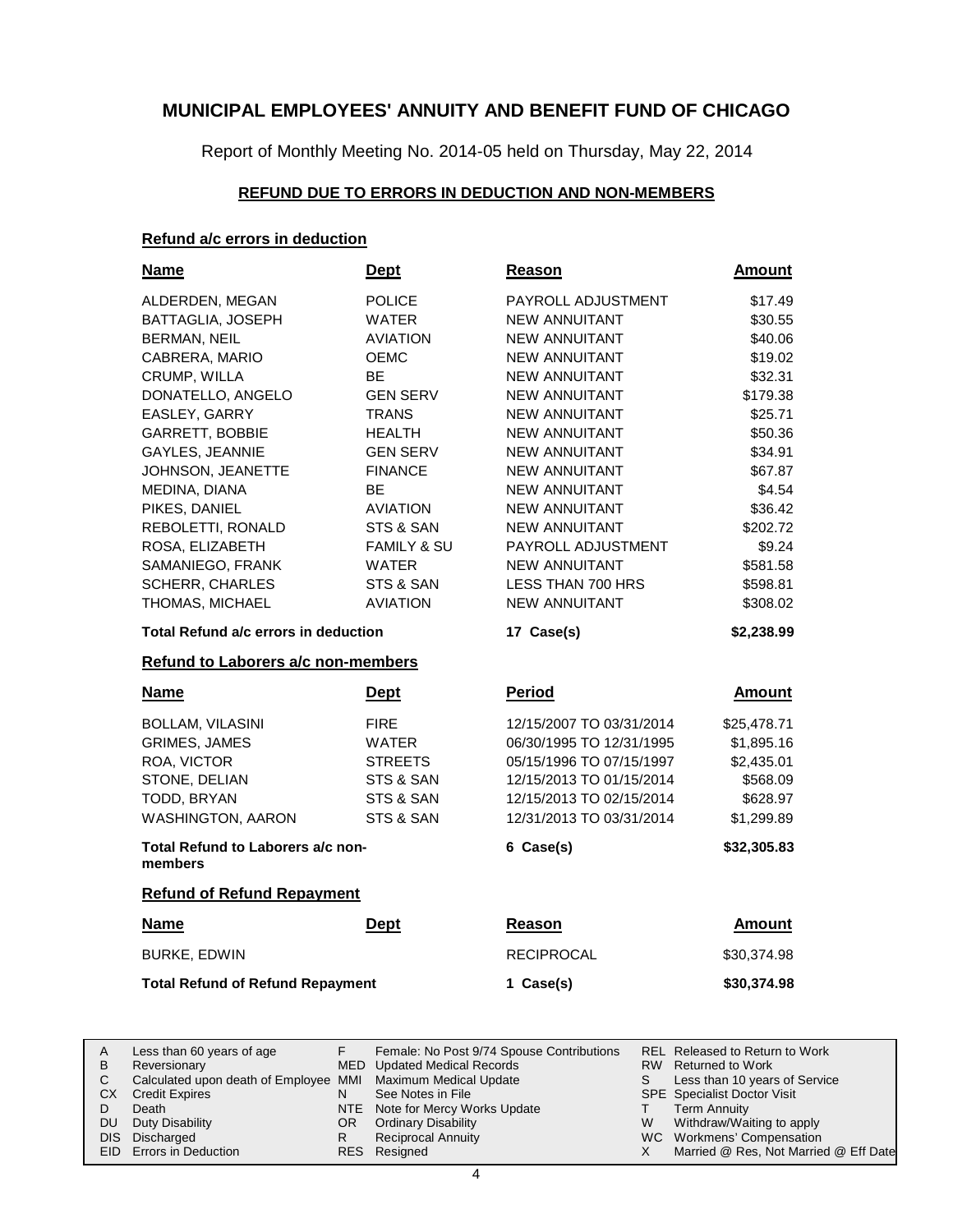Report of Monthly Meeting No. 2014-05 held on Thursday, May 22, 2014

### **REFUND DUE TO ERRORS IN DEDUCTION AND NON-MEMBERS**

**24 Case(s) \$64,919.80 TOTAL REFUND DUE TO ERRORS IN DEDUCTION AND NON-MEMBERS**

| A  | Less than 60 years of age                                    |    | Female: No Post 9/74 Spouse Contributions |    | <b>REL Released to Return to Work</b> |
|----|--------------------------------------------------------------|----|-------------------------------------------|----|---------------------------------------|
| в  | Reversionary                                                 |    | MED Updated Medical Records               |    | RW Returned to Work                   |
| C. | Calculated upon death of Employee MMI Maximum Medical Update |    |                                           | S. | Less than 10 years of Service         |
| СX | <b>Credit Expires</b>                                        | N  | See Notes in File                         |    | <b>SPE</b> Specialist Doctor Visit    |
|    | Death                                                        |    | NTE Note for Mercy Works Update           |    | Term Annuity                          |
| DU | Duty Disability                                              | OR | <b>Ordinary Disability</b>                | W  | Withdraw/Waiting to apply             |
|    | DIS Discharged                                               | R  | <b>Reciprocal Annuity</b>                 |    | WC Workmens' Compensation             |
|    | EID Errors in Deduction                                      |    | RES Resigned                              |    | Married @ Res, Not Married @ Eff Date |
|    |                                                              |    |                                           |    |                                       |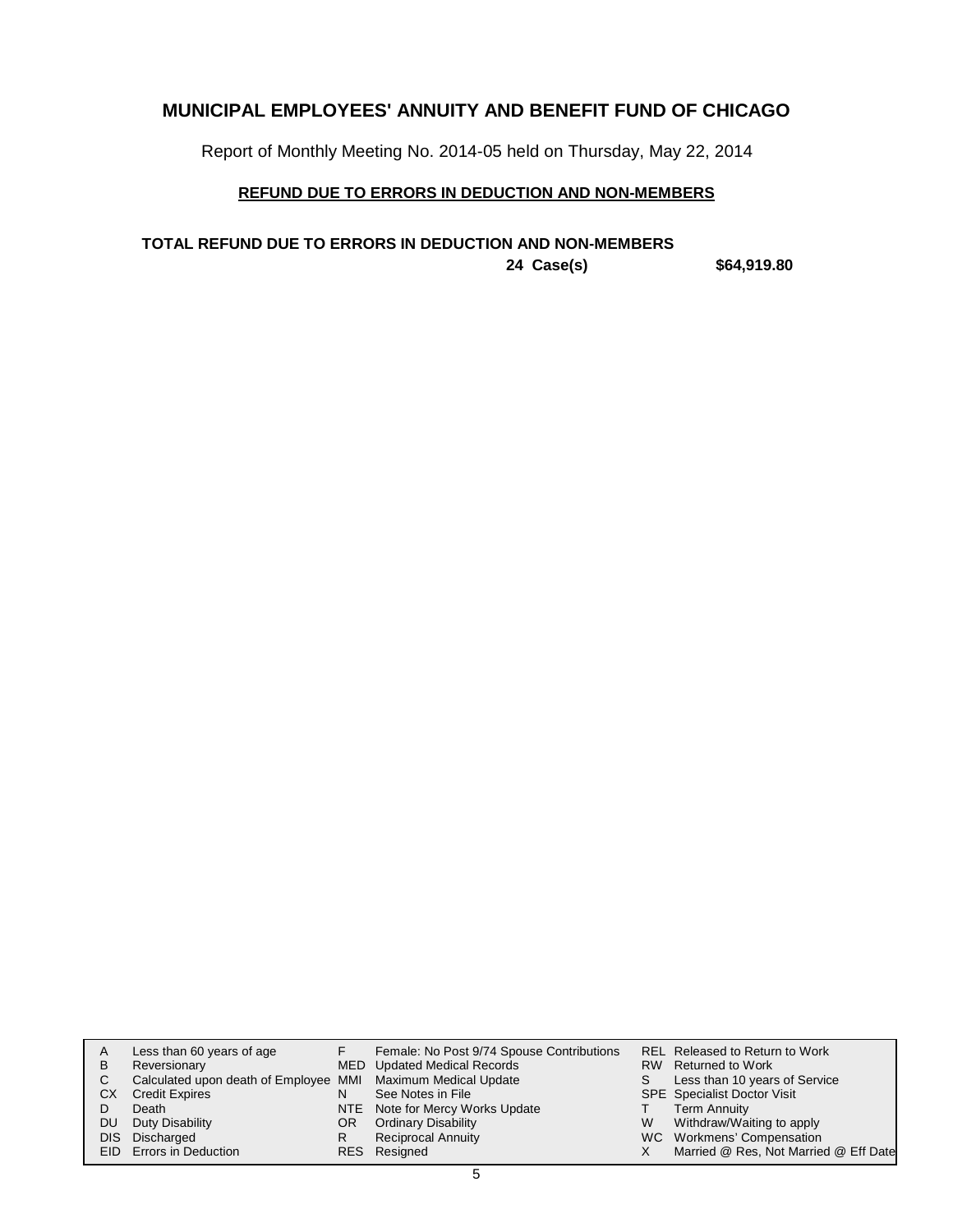Report of Monthly Meeting No. 2014-05 held on Thursday, May 22, 2014

### **REFUND TO EMPLOYEES DUE TO SEPARATION FROM SERVICE**

| Name                                      | <b>Dept</b>                                                                    | <b>Resignation Date</b> | <b>Amount</b>                                                            | <b>Note</b>  |
|-------------------------------------------|--------------------------------------------------------------------------------|-------------------------|--------------------------------------------------------------------------|--------------|
| ALDERDEN, MEGAN                           | <b>POLICE</b>                                                                  | 05/26/2010              | \$35,756.21                                                              |              |
| ANDERSON, KENNETH                         | <b>STREETS &amp; SANITA</b>                                                    | 10/08/2011              | \$23,585.37                                                              |              |
| ARANDA, MARY                              | BE                                                                             | 03/26/2014              | \$1,038.96                                                               |              |
| ARCEO, MATTHEW                            | WATER                                                                          | 01/24/2014              | \$7,548.37                                                               |              |
| BITOY, LUCIO                              | WATER                                                                          | 03/21/2014              | \$44,434.30                                                              |              |
| <b>BOOKER, BEVERLY</b>                    | STS & SAN                                                                      | 04/11/2014              | \$50,096.95                                                              | A:51, S:14.5 |
| <b>BORRERO, MARIBEL</b>                   | BE                                                                             | 08/19/2013              | \$2,703.98                                                               |              |
| BOYD, FREDDIE                             | <b>BE</b>                                                                      | 08/24/2013              | \$1,417.60                                                               |              |
| BRADY, LEE                                | <b>AVIATION</b>                                                                | 04/15/2014              | \$53,326.58                                                              | A:54, S:12.5 |
| BREWER, RODNEY                            | <b>WATER</b>                                                                   | 08/09/2013              | \$35,011.55                                                              |              |
| <b>BROCK, LAMOND</b>                      | BE                                                                             | 03/26/2014              | \$8,728.65                                                               |              |
| <b>BULLOCK, FELICIA</b>                   | BE                                                                             | 08/09/2013              | \$43,367.29                                                              |              |
| CARTER, LANITA                            | BE                                                                             | 08/09/2013              | \$24,490.73                                                              |              |
| COLEMAN, RAVEN                            | BE                                                                             | 04/01/2014              | \$2,051.67                                                               |              |
| COLLAZO, CARMEN                           | BE                                                                             | 08/09/2013              | \$38,616.04                                                              |              |
| DAVIS, DIANE                              | BE                                                                             | 08/24/2013              | \$46,274.04                                                              |              |
| DAVIS, IRA                                | BE                                                                             | 08/16/2013              | \$42,763.51                                                              |              |
| DEGRAFFINREED, ANGEL                      | BE                                                                             | 03/21/2014              | \$2,689.58                                                               |              |
| DIXON, PRESTON                            | <b>BE</b>                                                                      | 03/26/2014              | \$5,341.42                                                               |              |
| EDMONDSON, CARL                           | <b>BE</b>                                                                      | 03/11/2014              | \$15,645.40                                                              |              |
| ESPARZA, CARMELA                          | <b>BE</b>                                                                      | 08/31/2010              | \$27,374.75                                                              |              |
| FELICIANO, NELSON                         | <b>CPL</b>                                                                     | 08/05/2006              | \$1,234.09                                                               |              |
| <b>FLOWERS, ANNETTE</b>                   | BE                                                                             | 03/14/2014              | \$6,982.54                                                               |              |
| <b>GABRIELATOS, JERRY</b>                 | <b>CITY COUNCIL</b>                                                            | 12/20/2013              | \$4,869.04                                                               |              |
| GATEWOOD, DARRYL                          | BE                                                                             | 08/31/2010              | \$63,640.59                                                              | A:50, S:15.5 |
| GONZALEZ, ENRIQUE                         | BE                                                                             | 07/19/2013              | \$26,050.44                                                              |              |
| GOSS, STACIE                              | BE                                                                             | 08/18/2013              | \$1,681.39                                                               |              |
| <b>GROSS, LILLIE</b>                      | <b>BE</b>                                                                      | 03/11/2014              | \$6,711.00                                                               |              |
| HALL, ANDRE                               | BE                                                                             | 03/14/2014              | \$15,830.77                                                              |              |
| HAMILTON, NATAIRA                         | BE                                                                             | 06/30/2011              | \$1,048.72                                                               |              |
| HARRIS, LENORE                            | <b>BE</b>                                                                      | 10/05/2007              | \$22.81                                                                  |              |
| HAZEN, RONALD                             | <b>HEALTH</b>                                                                  | 03/31/2014              | \$8,433.99                                                               |              |
| HERRERA, OMAR                             | BE                                                                             | 01/14/2013              | \$34,450.56                                                              |              |
| HOUSTON, MICHAEL                          | BE                                                                             | 03/21/2014              | \$10,266.58                                                              |              |
| ISBITAN, ISMAEL                           | <b>CPL</b>                                                                     | 06/07/2012              | \$6,905.75                                                               |              |
| JACKSON, MELINDA                          | ᄟ                                                                              | 08/09/2013              | \$7,520.58                                                               |              |
| JACKSON, MELVIN                           | BЕ                                                                             | 03/25/2014              | \$7,528.50                                                               |              |
| JONES-BROWN, THERESA                      | BE                                                                             | 08/24/2013              | \$15,323.17                                                              |              |
| KILLACKEY JURGENSEN, MARGAREIT            |                                                                                | 08/15/2008              | \$43,755.26                                                              |              |
| LITTLE, CHANEL                            | BE                                                                             | 08/28/2009              | \$20,501.76                                                              |              |
| LOYD, ROSHANNE                            | BE                                                                             | 03/14/2014              | \$8,326.90                                                               |              |
| Less than 60 years of age<br>Reversionary | F.<br>Female: No Post 9/74 Spouse Contributions<br>MED Updated Medical Records |                         | <b>REL Released to Return to Work</b><br>RW  <br><b>Returned to Work</b> |              |
| Calculated upon death of Employee MMI     | Maximum Medical Update                                                         |                         | S<br>Less than 10 years of Service                                       |              |
| <b>Credit Expires</b><br>Death            | See Notes in File<br>N<br>NTE<br>Note for Mercy Works Update                   |                         | <b>SPE</b> Specialist Doctor Visit<br>T.<br><b>Term Annuity</b>          |              |
| <b>Duty Disability</b>                    | <b>Ordinary Disability</b><br>OR.                                              |                         | W<br>Withdraw/Waiting to apply                                           |              |
| Discharged                                | R<br><b>Reciprocal Annuity</b>                                                 |                         | WC Workmens' Compensation                                                |              |

Resigned

RES

Married @ Res, Not Married @ Eff Date

X

EID Errors in Deduction

A B C CX D DU DIS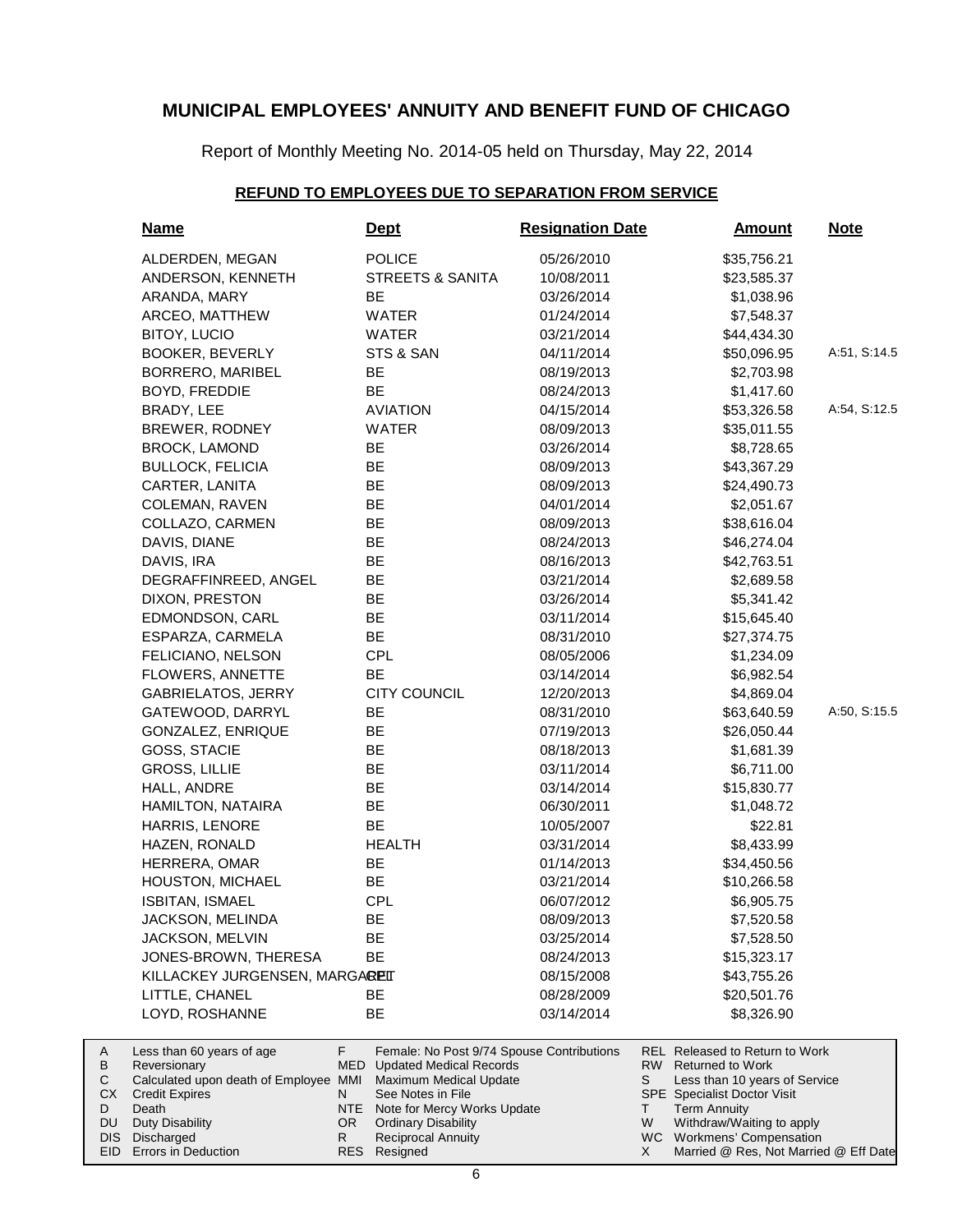Report of Monthly Meeting No. 2014-05 held on Thursday, May 22, 2014

### **REFUND TO EMPLOYEES DUE TO SEPARATION FROM SERVICE**

| <b>Name</b>                                           | <u>Dept</u>                                                     | <b>Resignation Date</b> |          | <b>Amount</b>                                             | <b>Note</b> |
|-------------------------------------------------------|-----------------------------------------------------------------|-------------------------|----------|-----------------------------------------------------------|-------------|
| MACIAS, BRIAN                                         | BE                                                              | 10/01/2013              |          | \$43,849.78                                               |             |
| MASSEL, SUSAN                                         | <b>BUILDINGS</b>                                                | 06/28/2013              |          | \$35,559.47                                               |             |
| MCCLAIN, BROOKLYN                                     | BE                                                              | 11/02/2013              |          | \$3,319.96                                                |             |
| MCCLENDON, DORIS                                      | BE                                                              | 08/24/2013              |          | \$33,654.53                                               |             |
| MCCRONE, ERIC                                         | BE                                                              | 04/26/2013              |          | \$9,800.21                                                |             |
| MCCULLOUGH, MARJORIE                                  | ВE                                                              | 04/12/2013              |          | \$3,608.51                                                |             |
| MCGUIGAN, LEIGH                                       | BE                                                              | 04/09/2010              |          | \$6,240.21                                                |             |
| MEDINA, GARY                                          | <b>CITY COUNCIL</b>                                             | 03/14/2014              |          | \$26,491.01                                               |             |
| MICHALS, JONATHAN                                     | BE                                                              | 03/28/2014              |          | \$6,349.60                                                |             |
| MOORE, CANDACE                                        | <b>FAMILY &amp; SUPPORT</b>                                     | 10/12/2012              |          | \$6,240.74                                                |             |
| MOORE, JAMES                                          | BE                                                              | 06/03/2013              |          | \$44,897.02                                               |             |
| MORRIS, ELIZABETH                                     | BE                                                              | 05/28/2004              |          | \$406.03                                                  |             |
| MURPH, ALLAN                                          | BE                                                              | 01/05/2014              |          | \$44,089.08                                               |             |
| MYLES, SHAWNTALE                                      | ВE                                                              | 09/16/2010              |          | \$1,096.80                                                |             |
| PEREZ, LUIS                                           | <b>BE</b>                                                       | 08/12/2012              |          | \$13,440.51                                               |             |
| PHILLIPS, LATASHA                                     | OEMC                                                            | 10/31/2013              |          | \$1,811.88                                                |             |
| PICKENS, BRUCE                                        | BE                                                              | 03/27/2014              |          | \$18,312.85                                               |             |
| PIPPO, ALISON                                         | ВE                                                              | 04/20/2012              |          | \$10,926.75                                               |             |
| PITTS, DESHOUN                                        | BE                                                              | 06/30/2013              |          | \$8,290.35                                                |             |
| PRICE, BASIA                                          | ВE                                                              | 08/05/2012              |          | \$4,482.91                                                |             |
| PRICE, BOBBIE                                         | BE                                                              | 09/02/2013              |          | \$24,160.37                                               |             |
| RAMIREZ, PAULO                                        | <b>HEALTH</b>                                                   | 11/26/2004              |          | \$1,959.72                                                |             |
| RANDLE, LYNNEA                                        | BE                                                              | 03/12/2014              |          | \$34,776.40                                               |             |
| <b>RESIDORI, ROBERT</b>                               | ВE                                                              | 02/07/2014              |          | \$4,762.82                                                |             |
| RICHARDSON, MARIE                                     | BE                                                              | 07/18/2013              |          | \$1,957.06                                                |             |
| RIMAWI, TOURIA                                        | OEMC                                                            | 10/21/2013              |          | \$17,981.65                                               |             |
| RODRIGUEZ, MARIA                                      | <b>BE</b>                                                       | 10/28/2012              |          | \$16,462.60                                               |             |
| ROSA, ELIZABETH                                       | <b>FAMILY &amp; SUPPORT</b>                                     | 03/24/2014              |          | \$35,479.90                                               |             |
| SANDERS, WAYNE                                        | <b>FINANCE</b>                                                  | 03/11/2014              |          | \$37,026.66                                               |             |
| SANTIBANEZ, MERCEDES                                  | ВE                                                              | 06/30/2004              |          | \$7,569.23                                                |             |
| SISNEY, SAMUEL                                        | BE                                                              | 03/28/2014              |          | \$84,327.89                                               | A:51, S:27  |
| SMITH, MICHAEL                                        | BE                                                              | 12/18/2013              |          | \$45,613.79                                               |             |
| SMITH, NINO                                           | <b>AVIATION</b>                                                 | 10/15/2013              |          | \$266.79                                                  |             |
| SOLER, JACQUELINE                                     | BE                                                              | 06/24/2011              |          | \$5,272.96                                                |             |
| STEWART, SHERWANA                                     | BE                                                              | 08/19/2011              |          | \$9,192.56                                                |             |
| TILLMON, AVAIS                                        | ᄨ                                                               | 06/29/2013              |          | \$26,572.23                                               |             |
| TOWNSEND, DORIS                                       | ВE                                                              | 03/25/2004              |          | \$57.38                                                   |             |
| TURNER, PHYLLIS                                       | <b>BE</b>                                                       | 04/04/2014              |          | \$14,625.17                                               |             |
| WAKEFIELD, LUTHER                                     | WATER                                                           | 02/10/2009              |          | \$143.40                                                  |             |
| WALKER-COLEMAN, BEVERLY                               | BЕ                                                              | 01/28/2014              |          | \$10,935.34                                               |             |
| <b>WATTS, LYDIA</b>                                   | <b>POLICE</b>                                                   | 09/30/2013              |          | \$17,574.64                                               |             |
| Less than 60 years of age                             | F.<br>Female: No Post 9/74 Spouse Contributions                 |                         |          | REL Released to Return to Work<br><b>Returned to Work</b> |             |
| Reversionary<br>Calculated upon death of Employee MMI | MED<br><b>Updated Medical Records</b><br>Maximum Medical Update |                         | RW.<br>S | Less than 10 years of Service                             |             |
| <b>Credit Expires</b>                                 | See Notes in File<br>N                                          |                         |          | <b>SPE</b> Specialist Doctor Visit                        |             |
| Death                                                 | Note for Mercy Works Update<br>NTE                              |                         | T.       | <b>Term Annuity</b>                                       |             |
| <b>Duty Disability</b>                                | OR.<br><b>Ordinary Disability</b>                               |                         | W        | Withdraw/Waiting to apply                                 |             |

Reciprocal Annuity

Discharged DIS

A B  $\mathbf C$ CX D DU

Workmens' Compensation

WC X

Married @ Res, Not Married @ Eff Date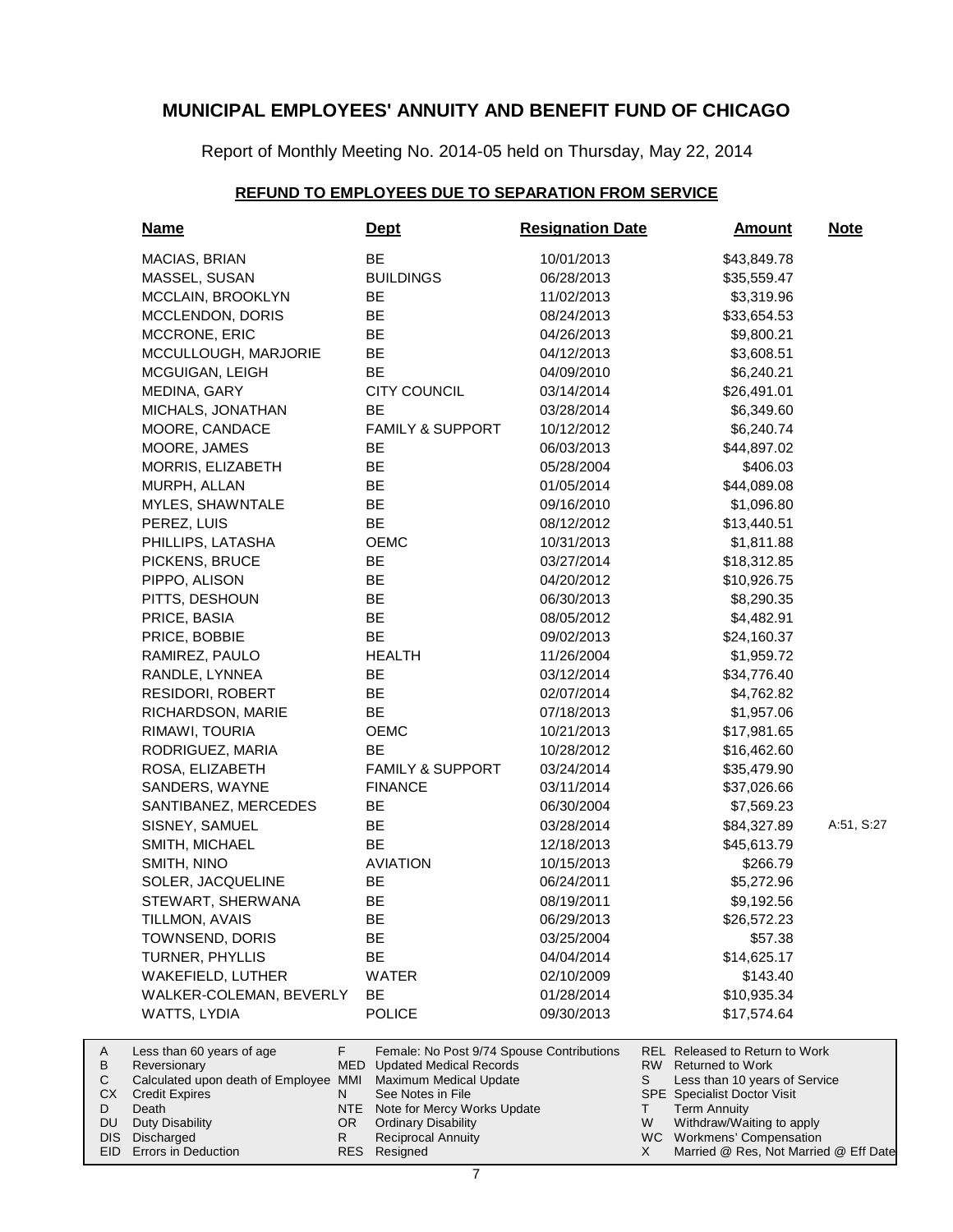Report of Monthly Meeting No. 2014-05 held on Thursday, May 22, 2014

### **REFUND TO EMPLOYEES DUE TO SEPARATION FROM SERVICE**

| <b>Name</b>             | <b>Dept</b>   | <b>Resignation Date</b> | Amount      | <u>Note</u> |
|-------------------------|---------------|-------------------------|-------------|-------------|
| WEATHERSBY, KIA         | ВE            | 03/14/2014              | \$4,251.86  |             |
| WEBBER, MICHELE         | BE            | 08/24/2013              | \$17,119.31 |             |
| WILLIAMS, TINA          | ВE            | 06/30/2012              | \$21,926.70 |             |
| <b>WILSON, JAUNIECE</b> | <b>HEALTH</b> | 03/25/2014              | \$34,777,47 |             |

### **TOTAL REFUND TO EMPLOYEES DUE TO SEPARATION FROM SERVICE**

**86 Case(s) \$1,601,009.49**

|      | Less than 60 years of age                                    |    | Female: No Post 9/74 Spouse Contributions |   | REL Released to Return to Work        |
|------|--------------------------------------------------------------|----|-------------------------------------------|---|---------------------------------------|
| в    | Reversionary                                                 |    | MED Updated Medical Records               |   | RW Returned to Work                   |
| С    | Calculated upon death of Employee MMI Maximum Medical Update |    |                                           | S | Less than 10 years of Service         |
| СX   | <b>Credit Expires</b>                                        | N  | See Notes in File                         |   | <b>SPE</b> Specialist Doctor Visit    |
|      | Death                                                        |    | NTE Note for Mercy Works Update           |   | <b>Term Annuity</b>                   |
| DU   | Duty Disability                                              | OR | <b>Ordinary Disability</b>                | W | Withdraw/Waiting to apply             |
| DIS. | Discharged                                                   | R  | <b>Reciprocal Annuity</b>                 |   | WC Workmens' Compensation             |
|      | <b>EID</b> Errors in Deduction                               |    | RES Resigned                              |   | Married @ Res, Not Married @ Eff Date |
|      |                                                              |    |                                           |   |                                       |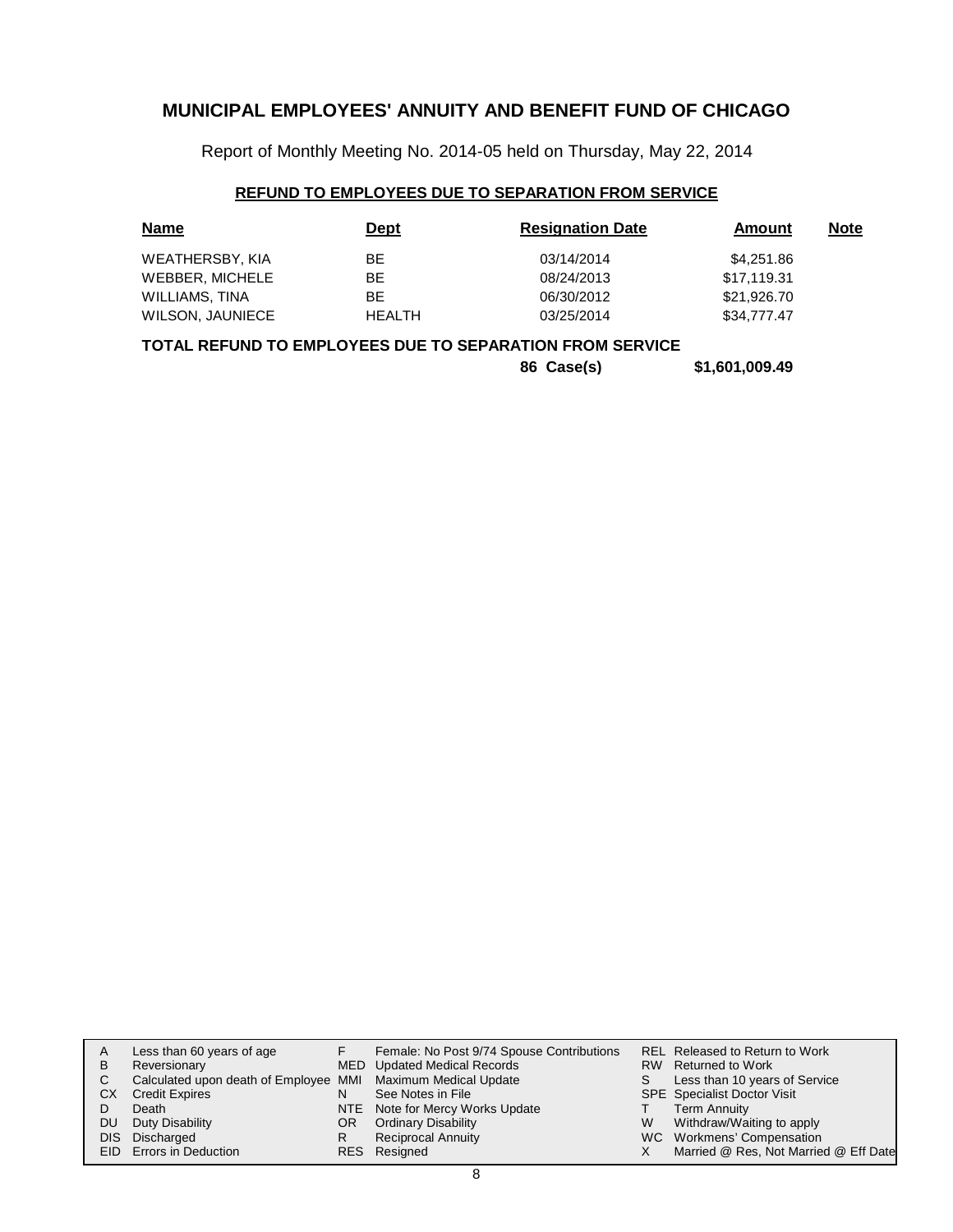Report of Monthly Meeting No. 2014-05 held on Thursday, May 22, 2014

### **REFUND IN ACCORDANCE WITH SECTION 8-170 OF THE LAW GOVERNING THIS FUND**

| <b>Name</b>                                                                            | <b>Dept</b>   | Date of Death Pay to |              | Amount      |
|----------------------------------------------------------------------------------------|---------------|----------------------|--------------|-------------|
| BASSETT-BOLDEN, BERNADETBE                                                             |               | 02/07/2014           | DesBen (2/2) | \$15,143.72 |
| HAEPP, LILLIAN                                                                         | <b>POLICE</b> | 01/19/2014           | DesBen       | \$13,736.63 |
| LEE. JOHN                                                                              | <b>BE</b>     | 04/01/2014           | DesBen       | \$3.999.15  |
| SIMPSON, CYNTHIA                                                                       | BE.           | 02/28/2014           | DesBen (3/4) | \$45.043.59 |
| <b>Total REFUND IN ACCORDANCE WITH SECTION 8-170 OF</b><br>THE LAW GOVERNING THIS FUND | 4 Case(s)     | \$77,923.09          |              |             |

### **REFUND OF DIFFERENCE IN ACCORDANCE WITH SECTION 8-170 OF THE LAW GOVERNING THIS FUND**

| <u>Name</u>                                                                                          | <u>Dept</u>  | Date of Death Pay to |               | Amount      |
|------------------------------------------------------------------------------------------------------|--------------|----------------------|---------------|-------------|
| WILSON, QUINTIN                                                                                      | <b>TRANS</b> | 01/07/2014           | Heirs $(4/5)$ | \$40.321.45 |
| Total REFUND OF DIFFERENCE IN ACCORDANCE WITH<br><b>SECTION 8-170 OF THE LAW GOVERNING THIS FUND</b> |              |                      | 1 Case(s)     | \$40,321.45 |

### **REFUND ELECTIONS IN LIEU OF EMPLOYEE ANNUITY 40 ILCS 5/8-171**

A

| <b>Name</b>                                        | <b>Dept</b>               | <b>Resignation Date</b> |           | Amount      |
|----------------------------------------------------|---------------------------|-------------------------|-----------|-------------|
| FIELDS, GWENDOLYN                                  | <b>FAMILY &amp; SUPPO</b> | 01/26/2014              |           | \$4,502.55  |
| LEVI. CATHERINE                                    | BE.                       | 03/19/2014              |           | \$40,206.91 |
| WOODSON, JEANETTE                                  | BF.                       | 08/24/2013              |           | \$51,097.42 |
| Total REFUND ELECTIONS IN LIEU OF EMPLOYEE ANNUITY |                           |                         | 3 Case(s) | \$95,806.88 |

### **REFUND OF SPOUSAL CONTRIBUTIONS (To New Annuitants with No Spouse at the Time of Retirement)**

| <b>Name</b>                                                                                                 | <b>Dept</b>                                 | <b>Effective Date</b>                     | Amount                                                                                                       |
|-------------------------------------------------------------------------------------------------------------|---------------------------------------------|-------------------------------------------|--------------------------------------------------------------------------------------------------------------|
| <b>BANKS, BEVERLY</b>                                                                                       | BE.                                         | 07/19/2013                                | \$11,641.21                                                                                                  |
| <b>BARRIGHER, KATHY</b>                                                                                     | <b>BE</b>                                   | 04/01/2014                                | \$4,433.37                                                                                                   |
| BRADY, EVELYN                                                                                               | <b>BE</b>                                   | 07/01/2013                                | \$17,588.50                                                                                                  |
| <b>BRUNSON, BRENDA</b>                                                                                      | <b>AVIATION</b>                             | 04/01/2014                                | \$4,152.73                                                                                                   |
| CABRERA, MARIO                                                                                              | <b>OEMC</b>                                 | 04/01/2014                                | \$38,206.34                                                                                                  |
| CAMACHO, ALICIA                                                                                             | BE.                                         | 03/25/2014                                | \$7,767.50                                                                                                   |
| CHAPPELL, ROSIE                                                                                             | BE.                                         | 03/22/2014                                | \$6,752.57                                                                                                   |
| COHEN, MICHELLE                                                                                             | BE.                                         | 03/31/2014                                | \$7,639.63                                                                                                   |
| COOK, CHARLES                                                                                               | <b>CULTURAL AFFAI</b>                       | 03/20/2014                                | \$5,173.61                                                                                                   |
| <b>CORHN, DIANE</b>                                                                                         | BE.                                         | 08/30/2013                                | \$3,974.01                                                                                                   |
| DIAZ, ROSA                                                                                                  | BE.                                         | 04/01/2014                                | \$10,090.76                                                                                                  |
| DURNS, REOMIE                                                                                               | <b>POLICE</b>                               | 01/16/2014                                | \$7,290.92                                                                                                   |
| <b>FILINICHE, JORGE</b>                                                                                     | <b>FAMILY &amp; SUPPO</b>                   | 04/01/2014                                | \$32,116.35                                                                                                  |
| Less than 60 years of age<br>Reversionary<br>Coloulated unes death of Employee, MMI Marineum Medical Undate | F.<br><b>Updated Medical Records</b><br>MED | Female: No Post 9/74 Spouse Contributions | <b>REL</b><br>Released to Return to Work<br>RW<br><b>Returned to Work</b><br>$l$ ass than 10 years of Cangas |

| B  | Reversionary                                                 |     | MED Updated Medical Records     |   | RW Returned to Work                   |
|----|--------------------------------------------------------------|-----|---------------------------------|---|---------------------------------------|
| C. | Calculated upon death of Employee MMI Maximum Medical Update |     |                                 |   | Less than 10 years of Service         |
|    | <b>CX</b> Credit Expires                                     |     | See Notes in File               |   | <b>SPE</b> Specialist Doctor Visit    |
| D  | Death                                                        |     | NTE Note for Mercy Works Update |   | Term Annuity                          |
|    | DU Duty Disability                                           | OR. | <b>Ordinary Disability</b>      | W | Withdraw/Waiting to apply             |
|    | DIS Discharged                                               |     | <b>Reciprocal Annuity</b>       |   | WC Workmens' Compensation             |
|    | EID Errors in Deduction                                      |     | RES Resigned                    |   | Married @ Res, Not Married @ Eff Date |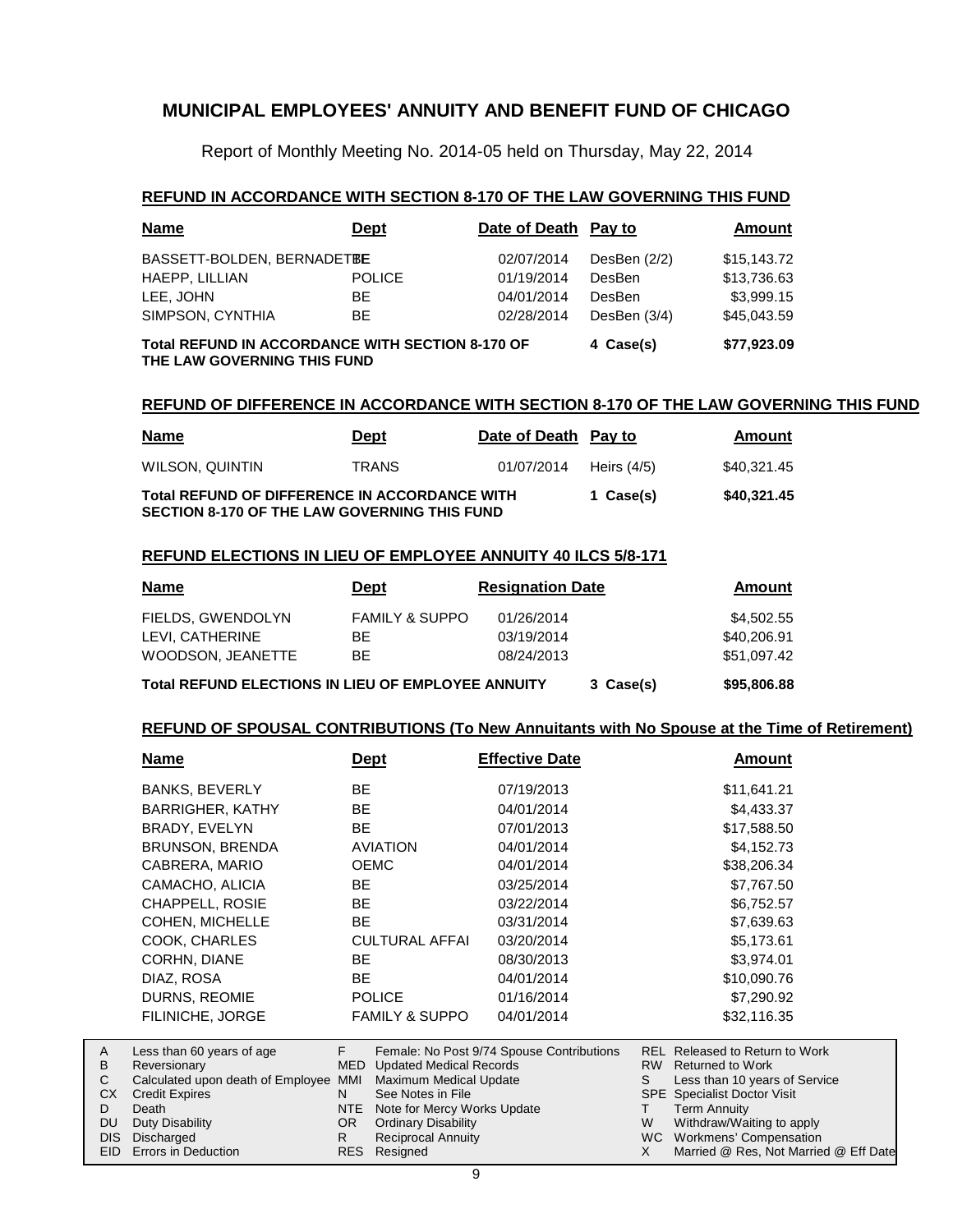Report of Monthly Meeting No. 2014-05 held on Thursday, May 22, 2014

### **REFUND OF SPOUSAL CONTRIBUTIONS (To New Annuitants with No Spouse at the Time of Retirement)**

| <b>Name</b>                                  | Dept            | <b>Effective Date</b> |              | Amount      |
|----------------------------------------------|-----------------|-----------------------|--------------|-------------|
| <b>GARRETT, BOBBIE</b>                       | <b>HEALTH</b>   | 04/01/2014            |              | \$16,859.98 |
| GAUGHAN, SHEILA                              | <b>BE</b>       | 04/15/2014            |              | \$12,278.63 |
| GAYLES, JEANNIE                              | <b>GEN SERV</b> | 03/08/2014            |              | \$4,086.01  |
| GINSBURG, ANDREA                             | BE.             | 03/25/2014            |              | \$6,238.46  |
| <b>GRANT, CAROL</b>                          | BE.             | 04/01/2014            |              | \$16,616.71 |
| <b>GRIFFITH, EVA</b>                         | BE.             | 04/11/2014            |              | \$1,944.46  |
| JONES, DELORES                               | <b>BE</b>       | 03/05/2014            |              | \$6,474.72  |
| LANCASTER, SYMANTHA                          | BE.             | 04/07/2014            |              | \$12,728.82 |
| LATHAM, GWENDOLYN                            | BE.             | 04/01/2014            |              | \$2,767.69  |
| NELSON, GAYANN                               | BE.             | 08/25/2013            |              | \$11,732.15 |
| QUINONES, MARIA                              | BE.             | 04/21/2014            |              | \$3,026.73  |
| REED, MARY                                   | <b>BE</b>       | 04/24/2014            |              | \$5,050.53  |
| SAPPINGTON, ROBIN                            | <b>BE</b>       | 04/01/2014            |              | \$24,729.47 |
| <b>VALLES, MARIE</b>                         | <b>BE</b>       | 04/01/2014            |              | \$18,156.44 |
| <b>Total REFUND OF SPOUSAL CONTRIBUTIONS</b> |                 | 27 Case(s)            | \$299,518.30 |             |

**TOTAL REFUNDS \$2,179,499.01**

| A   | Less than 60 years of age                                    |     | Female: No Post 9/74 Spouse Contributions |    | REL Released to Return to Work        |
|-----|--------------------------------------------------------------|-----|-------------------------------------------|----|---------------------------------------|
| B   | Reversionary                                                 |     | MED Updated Medical Records               |    | RW Returned to Work                   |
|     | Calculated upon death of Employee MMI Maximum Medical Update |     |                                           | S. | Less than 10 years of Service         |
| СX  | <b>Credit Expires</b>                                        | N   | See Notes in File                         |    | <b>SPE</b> Specialist Doctor Visit    |
|     | Death                                                        |     | NTE Note for Mercy Works Update           |    | Term Annuity                          |
| DU. | Duty Disability                                              | OR. | <b>Ordinary Disability</b>                | W  | Withdraw/Waiting to apply             |
|     | DIS Discharged                                               | R   | <b>Reciprocal Annuity</b>                 |    | WC Workmens' Compensation             |
|     | EID Errors in Deduction                                      |     | RES Resigned                              |    | Married @ Res, Not Married @ Eff Date |
|     |                                                              |     |                                           |    |                                       |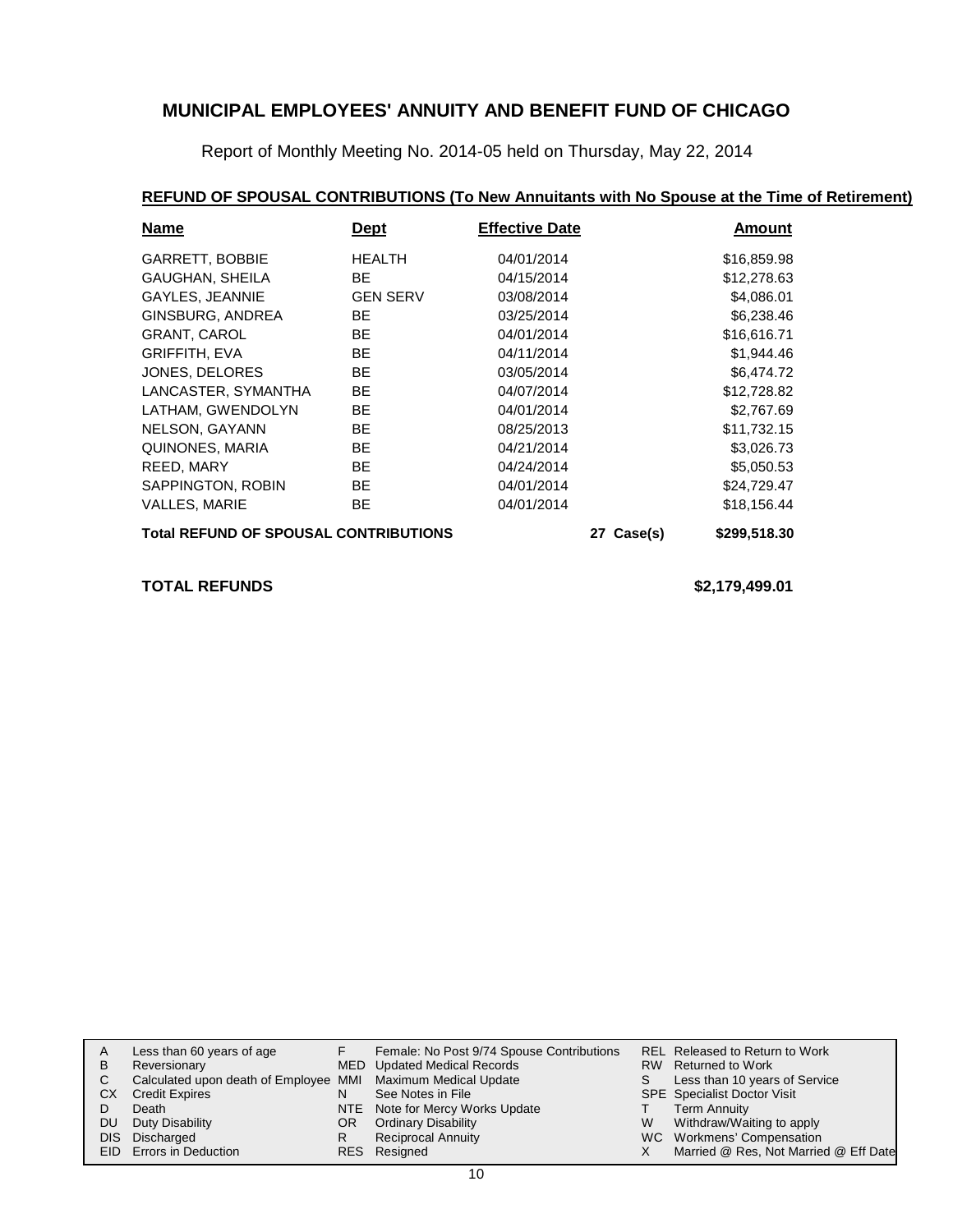Report of Monthly Meeting No. 2014-05 held on Thursday, May 22, 2014

### **ADJUSTED REFUND**

| <b>Name</b> | Refund Type Reason | <b>Resignation Date</b> | Amount |            |
|-------------|--------------------|-------------------------|--------|------------|
| <b>NONE</b> |                    |                         |        | ORG<br>ADJ |

Mr. Widawsky moved that the various amounts shown for refunds be approved for payment in the amount shown opposite their respective names. Seconded Mr. Clancy. Carried: Ayes- Mr. Guest, Mr. Widawsky, Ms. Neely, Mr. Clancy and Mr. McMahon. Nays-None.

| A    | Less than 60 years of age                                    |    | Female: No Post 9/74 Spouse Contributions |   | REL Released to Return to Work        |
|------|--------------------------------------------------------------|----|-------------------------------------------|---|---------------------------------------|
| в    | Reversionary                                                 |    | MED Updated Medical Records               |   | RW Returned to Work                   |
| С    | Calculated upon death of Employee MMI Maximum Medical Update |    |                                           | S | Less than 10 years of Service         |
| СX   | <b>Credit Expires</b>                                        | N  | See Notes in File                         |   | <b>SPE</b> Specialist Doctor Visit    |
|      | Death                                                        |    | NTE Note for Mercy Works Update           |   | <b>Term Annuity</b>                   |
| DU   | Duty Disability                                              | OR | <b>Ordinary Disability</b>                | W | Withdraw/Waiting to apply             |
| DIS. | Discharged                                                   | R  | <b>Reciprocal Annuity</b>                 |   | WC Workmens' Compensation             |
|      | <b>EID</b> Errors in Deduction                               |    | RES Resigned                              |   | Married @ Res, Not Married @ Eff Date |
|      |                                                              |    |                                           |   |                                       |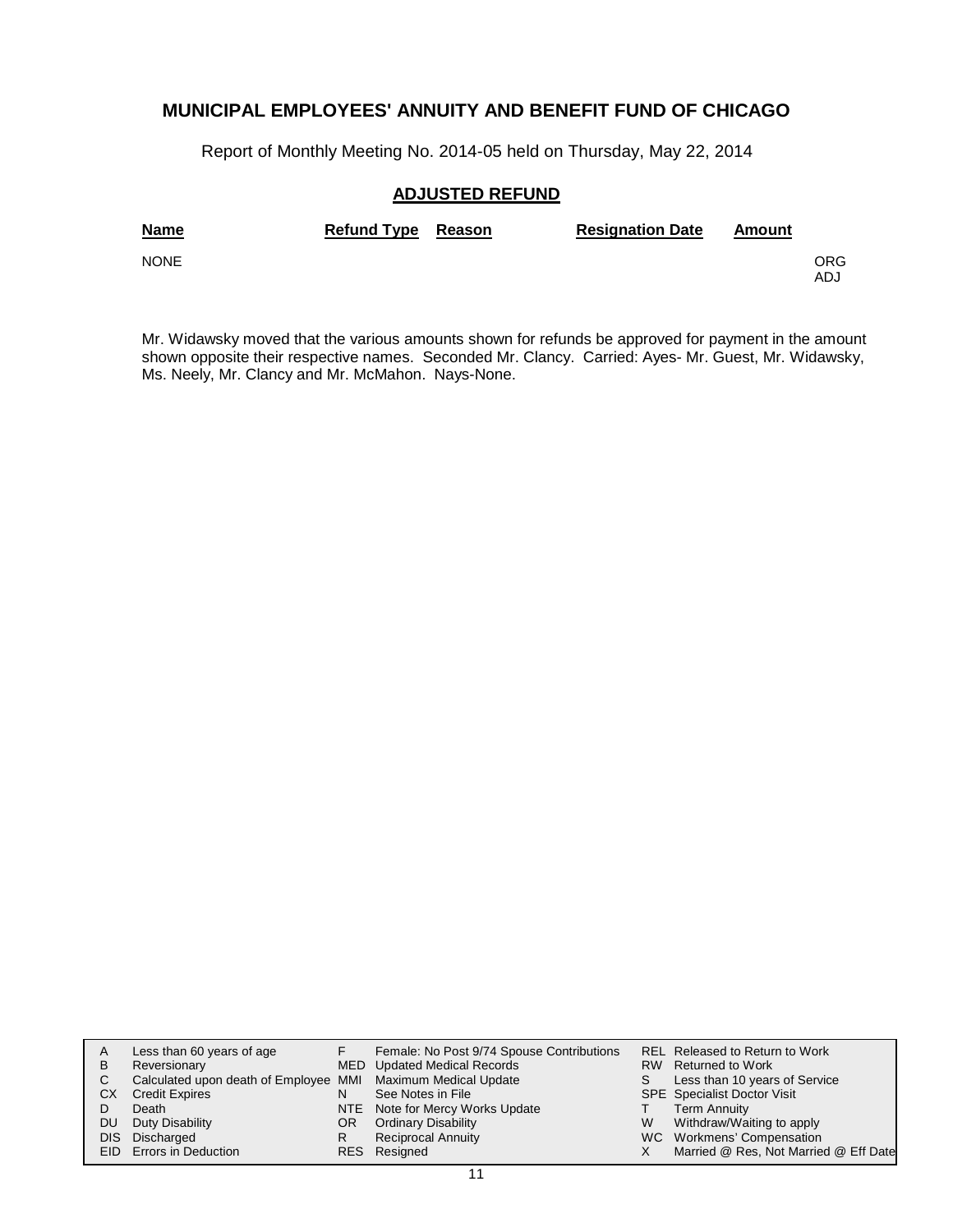# **Report for Monthly Meeting No. 2014-05 held on Thursday, May 22, 2014**

# **ADMINISTRATIVE & OPERATING DISBURSEMENTS**

| <b>PERSONNEL:</b>                                                                                                                                                                   |                                       |                             |                  |
|-------------------------------------------------------------------------------------------------------------------------------------------------------------------------------------|---------------------------------------|-----------------------------|------------------|
| Salaries & Wages - Regular (3 pay period month)<br>Salaries & Wages - Part-Time (3 pay period month)                                                                                |                                       | \$343,497.59<br>3,337.31    | \$<br>346,834.90 |
| <b>Employee Insurance &amp; Benefits:</b>                                                                                                                                           |                                       |                             |                  |
| <b>Employee Medical Insurance</b><br><b>Employee Cost</b>                                                                                                                           | 92,546.70<br>\$<br>(3,693.52)         | 88,853.18                   |                  |
| Retiree Health Insurance<br><b>MEAB Retiree Cost</b>                                                                                                                                | 15,248.66<br>(5,868.76)               | 9,379.90                    | 98,233.08        |
| <b>TOTAL PERSONNEL</b>                                                                                                                                                              |                                       |                             | 445,067.98       |
| <b>PROFESSIONAL SERVICES:</b>                                                                                                                                                       |                                       |                             |                  |
| <b>Actuarial Services:</b>                                                                                                                                                          |                                       |                             |                  |
| Gabriel, Roeder, Smith, & Company:<br>04/04/14, Inv#406552, FY 12/31/13 - Services in 03/14                                                                                         |                                       |                             | 31,977.50        |
| <b>Legal Advisory Services:</b>                                                                                                                                                     |                                       |                             |                  |
| 04/16/14, Inv#18145, 03/03/14 - 03/31/14<br>04/16/14, Inv#18145, Reimbursable expenses<br>04/16/14, Inv#18146, 03/04/14 - 03/19/14                                                  | 10,074.50<br>480.27<br>409.50<br>2.28 | 10,554.77                   |                  |
| 04/16/14, Inv#18146, Reimbursable expenses                                                                                                                                          |                                       | 411.78                      | 10,966.55        |
| <b>Other Consulting Services:</b>                                                                                                                                                   |                                       |                             |                  |
| Terence P Sullivan, Medical consulting, 04/14 (3 pay period month)<br>Robert S Molaro & Associates, Legislative Liaison, 03/14                                                      |                                       | 5,971.29<br>1,433.41        |                  |
| City of Chicago:<br>Reimbursement from the City of Chicago re: FY 2009 to 2011<br>City Healthcare Audit in accordance with Korshak Agreement                                        |                                       | (16,700.00)                 |                  |
| Northern Trust Co., Processing Benefits Pymts, Qtr ending 12/31/13                                                                                                                  |                                       | 89,038.29                   | 79,742.99        |
| <b>TOTAL PROFESSIONAL SERVICES</b>                                                                                                                                                  |                                       |                             | 122,687.04       |
| <b>COMMUNICATIONS EXPENSES:</b>                                                                                                                                                     |                                       |                             |                  |
| <b>Printing &amp; Publications:</b>                                                                                                                                                 |                                       |                             |                  |
| William's Harold Marketing, Inc.:<br>04/07/14, Inv#16374, Pension Verification envelopes                                                                                            |                                       |                             | 3,786.00         |
| Postage:                                                                                                                                                                            |                                       |                             |                  |
| Purchase Power, 02/10/14, Postage meter refill<br>United States Postal Service, 04/14, Regular Postage - meter account                                                              | 47.50<br>1,700.00                     | 1,747.50                    |                  |
| Postmaster, Mailing of Pension Verifications<br>William's Harold Marketing, Inc.:<br>04/07/14, Inv#16374, Data preparation & mailing<br><b>Pension Verification Forms</b>           | 8,973.34<br>2,762.25                  | 11,735.59                   |                  |
| US Messenger & Logistics, Inc., 03/31/14, Inv#3234-23154<br>services from 03/06/14 - 03/31/14                                                                                       |                                       | 44.22                       | 13,527.31        |
| <b>Telephone &amp; Communications:</b>                                                                                                                                              |                                       |                             |                  |
| ShoreTel, 04/01/14, Inv#0317693, Phone system, 05/14<br>Access Point, Inc., Inv#3599544, VOIP Telefax services, 04/14<br>Cook Co. Pension: 03/31/14, Inv#IV378 - DR Site, Telephone |                                       | 2,064.94<br>120.07<br>30.59 |                  |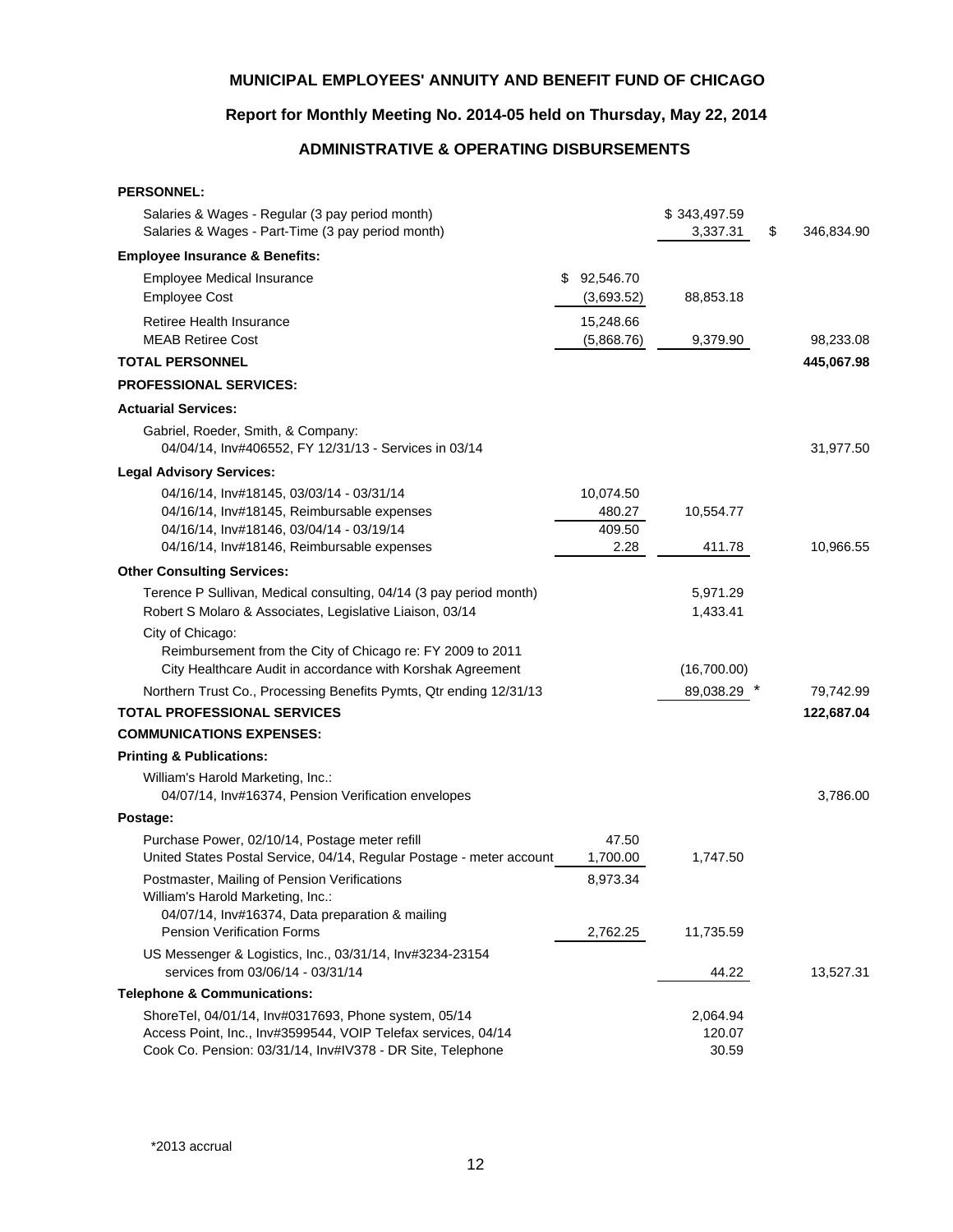# **Report for Monthly Meeting No. 2014-05 held on Thursday, May 22, 2014**

| Verizon Financial Services LLC, 04/10/14, Inv#67883938<br>Data Connection - DR Site<br>Cogent Comm, 04/01/14, Acct#MUNICIPA00002, Internet - Onsite<br>XO Comm, 04/01/14, Inv#48381435, Internet - Onsite<br>Business Continuity - Managers Cell Phone Reimbursement for<br>April & May |                          | \$<br>325.45<br>400.00<br>167.83<br>780.00 | \$<br>3,888.88 |
|-----------------------------------------------------------------------------------------------------------------------------------------------------------------------------------------------------------------------------------------------------------------------------------------|--------------------------|--------------------------------------------|----------------|
| <b>TOTAL COMMUNICATIONS EXPENSES</b>                                                                                                                                                                                                                                                    |                          |                                            | 21,202.19      |
| <b>OTHER OPERATING EXPENSES:</b>                                                                                                                                                                                                                                                        |                          |                                            |                |
| <b>Rental &amp; Utilities:</b>                                                                                                                                                                                                                                                          |                          |                                            |                |
| Hines REIT 321 N. Clark St. LLC, 04/14 rent<br>Cook Co. Pension, 03/31/14, Inv#IV378, Rent 04/14 - DR site                                                                                                                                                                              | 47,638.39<br>S<br>982.50 | 48,620.89                                  |                |
| <b>Utilities:</b>                                                                                                                                                                                                                                                                       |                          |                                            |                |
| ComEd, 04/08/14, Services from 03/07/14 - 04/07/14                                                                                                                                                                                                                                      |                          | 876.70                                     |                |
| Cook Co. Pension: 03/31/14, Inv#IV378 - DR Site<br>Electricity<br>Alarm service charges<br><b>Cooling Services</b>                                                                                                                                                                      | 85.10<br>40.79<br>78.80  | 204.69                                     | 49.702.28      |
| <b>Contractual Services:</b>                                                                                                                                                                                                                                                            |                          |                                            |                |
| Cintas Corp, Inv#DD9003238372, Shredding charges<br>Iron Mountain, Inv#KEE8885, 04/14 Storage charges<br>Federal Companies:<br>Inv#842931, 04/14 Storage charges                                                                                                                        | 801.67                   | 60.00<br>612.94                            |                |
| Inv#842931, 03/14 Retrieval charges                                                                                                                                                                                                                                                     | 28.85                    | 830.52                                     | 1,503.46       |
| <b>Dues &amp; Subscriptions:</b>                                                                                                                                                                                                                                                        |                          |                                            |                |
| Illinois Notary "Discount" Bonding Co., 4 year commissions for the following:                                                                                                                                                                                                           |                          |                                            |                |
| Susanna Aviles<br>Nicholas Cataudella Jr                                                                                                                                                                                                                                                |                          | 42.90<br>42.90                             |                |
| Kristin Kezios                                                                                                                                                                                                                                                                          |                          | 42.90                                      |                |
| <b>Stacey Ruffolo</b>                                                                                                                                                                                                                                                                   |                          | 42.90                                      | 171.60         |
| <b>Repairs &amp; Maintenance - Equipment:</b>                                                                                                                                                                                                                                           |                          |                                            |                |
| Purchase Power:                                                                                                                                                                                                                                                                         |                          |                                            |                |
| 02/10/14, Inv#0000639792, Quarterly billing for postage<br>meter rental 03/16/14 - 06/15/14<br>Ricoh USA:                                                                                                                                                                               |                          | 375.00                                     |                |
| Inv#5030131979, Benefits copier Q2/14                                                                                                                                                                                                                                                   | 198.38                   |                                            |                |
| Inv#5030131979, Color copier (Executive) Q1/14                                                                                                                                                                                                                                          | 84.50                    |                                            |                |
| Inv#5030131979, Color copier (Executive) Q2/14<br>Inv#5030131979, Color copier (Acctg) Q1/14                                                                                                                                                                                            | 198.38<br>454.89         |                                            |                |
| Inv#5030131979, Color copier (Acctg) Q2/14                                                                                                                                                                                                                                              | 198.38                   | 1,134.53                                   | 1,509.53       |
| <b>Repairs &amp; Maintenance - Office:</b>                                                                                                                                                                                                                                              |                          |                                            |                |
| Staples Advantage, 03/29/14, Inv#3226803391                                                                                                                                                                                                                                             |                          |                                            | 73.98          |
| <b>Office Supplies:</b>                                                                                                                                                                                                                                                                 |                          |                                            |                |
| Petty Cash Fund, Office Supplies                                                                                                                                                                                                                                                        |                          | 4.29                                       |                |
| Staples Advantage, 03/22/14, Inv#3226255737                                                                                                                                                                                                                                             |                          | 12.49                                      |                |
| Warehouse Direct, Inc., 03/28/14, Inv#2274075-0                                                                                                                                                                                                                                         |                          | 213.75                                     | 230.53         |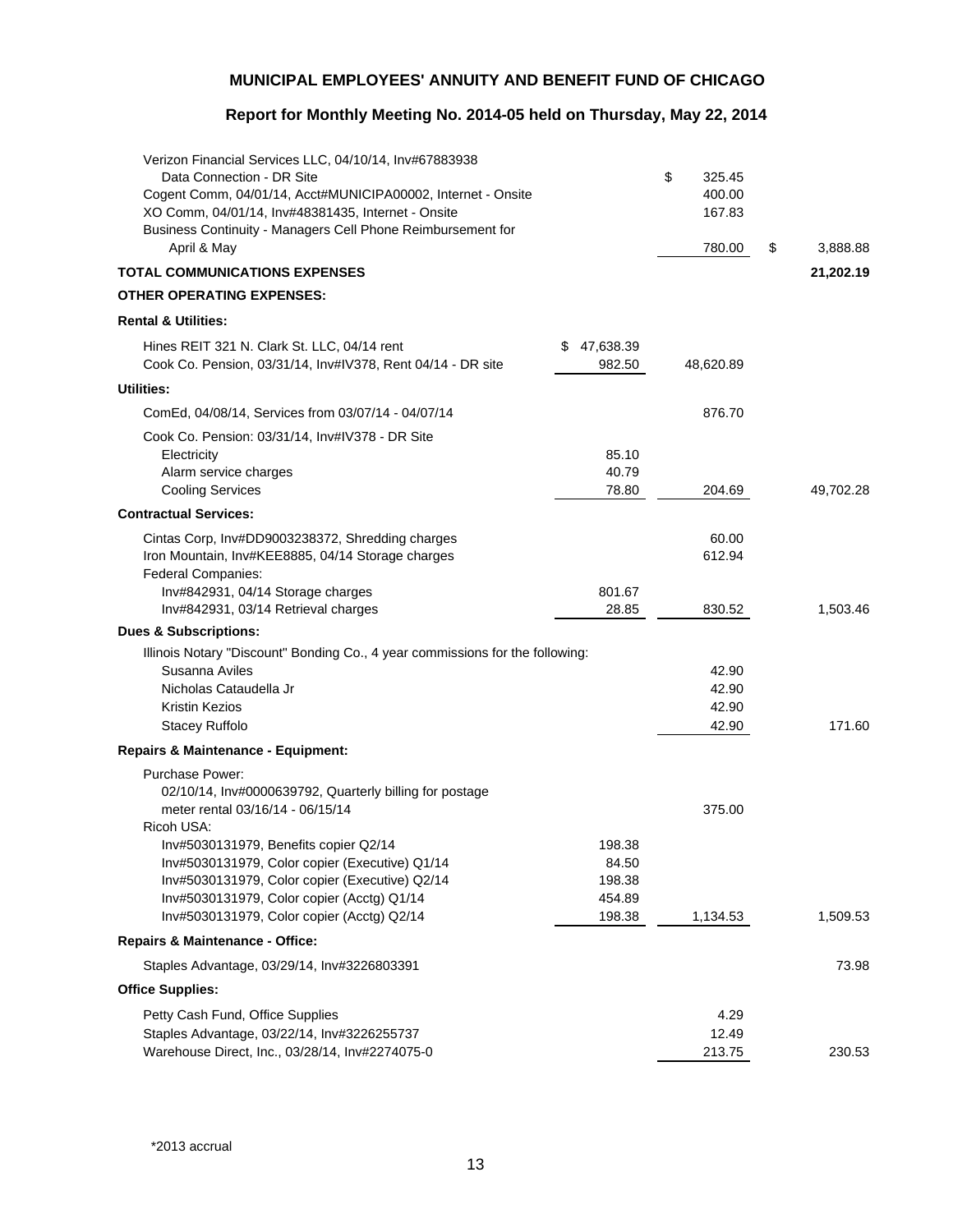# **Report for Monthly Meeting No. 2014-05 held on Thursday, May 22, 2014**

| <b>Materials &amp; Supplies - Equipment:</b>                                      |                      |                         |              |
|-----------------------------------------------------------------------------------|----------------------|-------------------------|--------------|
| First Choice, 04/16/14, Inv#310624, Lunchroom supplies                            |                      |                         | \$<br>141.34 |
| <b>Computer/Technical Supplies:</b>                                               |                      |                         |              |
| DoxTek, Inv#23704, Scanner parts                                                  |                      |                         | 141.95       |
| <b>Miscellaneous Expense:</b>                                                     |                      |                         |              |
| 04/14, Qildro & Subpoena Fees:<br>Petty Cash Replenishment<br>Death Certificates: |                      | \$<br>(425.00)<br>57.88 |              |
| Certified copy of death records for the following:                                |                      |                         |              |
| Loretta Marsali<br><b>Albert Newman</b>                                           | \$<br>17.00<br>17.00 |                         |              |
| Beverly Robinson                                                                  | 17.00                |                         |              |
| <b>Mildred Waskow</b>                                                             | 17.00                |                         |              |
| Vital Records, Certified copy of death record                                     |                      |                         |              |
| re: James Simms                                                                   | 33.00                | 101.00                  |              |
| Alonti Café & Catering, 04/22/14, Board Room Supplies                             |                      | 171.00                  | (95.12)      |
| <b>TOTAL OTHER OPERATING EXPENSES</b>                                             |                      |                         | 53,379.55    |
| TOTAL ADMINISTRATIVE OPERATING EXPENSES BEFORE INVESTMENT FEES                    |                      |                         | 642,336.76   |
| <b>INVESTMENT EXPENSES:</b>                                                       |                      |                         |              |
| <b>Investment Management Fees:</b>                                                |                      |                         |              |
| Ariel Investments, LLC, Services for the quarter ending 03/31/14                  |                      | 121,158.83              |              |
| CastleArk Management, LLC, Services for the quarter ending 03/31/14               |                      | 101,837.30              |              |
| Cornerstone Capital Management, Services for the quarter ending 03/31/14          |                      | 140,461.64              |              |
| Earnest Partners, LLC, Services for the quarter ending 03/31/14                   |                      | 134,438.74              |              |
| FIS Group, Inc., Services for the quarter ending 03/31/14                         |                      | 292,371.63              |              |
| Geneva Capital Management Ltd., Services for the quarter ending 03/31/14          |                      | 128,949.00              |              |
| Great Lakes Advisors, Inc., Services for the quarter ending 03/31/14              |                      | 80,926.98               |              |
| Herndon Capital Management, LLC., Services for the quarter ending 03/31/14        |                      | 91,910.91               |              |
| Holland Capital Management, LLC, Services for the quarter ending 03/31/14         |                      | 96,895.06               |              |
| Keeley Asset Management Corp., Services for the quarter ending 03/31/14           |                      | 167,853.60              |              |
| LM Capital Group, LLC, Services for the quarter ending 03/31/14                   |                      | 88,816.44               |              |
| LSV Asset Management, Services for the quarter ending 03/31/14                    |                      | 180,925.00              |              |
| MacKay Shields LLC, Services for the quarter ending 03/31/14                      |                      | 226,717.02              |              |
| Neuberger Berman Fixed Income LLC, Services for the quarter ending 03/31/14       |                      | 45,176.00               |              |
| Northern Trust Company, Services for the quarter ending 03/31/14<br>CMU12         | 56,302.51            |                         |              |
| CMU13                                                                             | 59,348.74            | 115,651.25              |              |
| RhumbLine Advisers, Services for the quarter ending 03/31/14                      |                      | 11,563.00               |              |
| Segall Bryant & Hamill, Services for the quarter ending 03/31/14                  |                      |                         |              |
| Portfolio#B2F9946<br>Portfolio#B2F9946T                                           | 62,510.58<br>529.59  | 63,040.17               |              |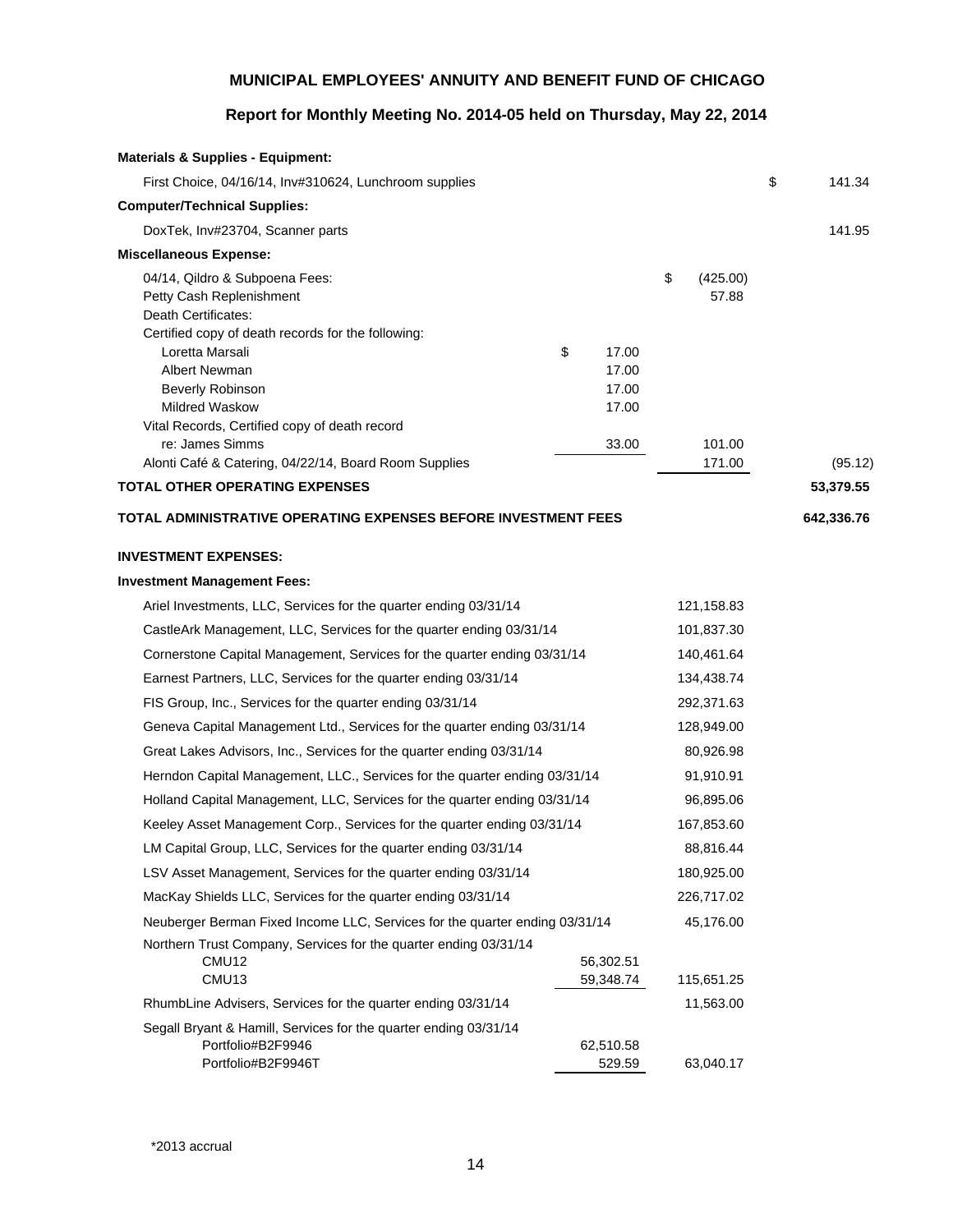### **Report for Monthly Meeting No. 2014-05 held on Thursday, May 22, 2014**

| Symphony Asset Management, LLC, Services for the quarter ending 03/31/14                            |                            | \$138,723.86           |    |              |
|-----------------------------------------------------------------------------------------------------|----------------------------|------------------------|----|--------------|
| UBS Global Asset Management, Inc., Services for the quarter ending 03/31/14                         |                            | 28,610.30              |    |              |
| Walter Scott & Partners Limited, Services for the quarter ending 03/31/14                           |                            | 195,702.58             |    |              |
| William Blair & Company, LLC, Services for the quarter ending 03/31/14<br>CMU08<br><b>MCG</b>       | \$279,909.00<br>144,561.00 | 424,470.00             |    |              |
| <b>Investment Management Fees</b>                                                                   |                            |                        | \$ | 2,876,199.31 |
| <b>Custodial Services:</b>                                                                          |                            |                        |    |              |
| Northern Trust Company, Services for the quarter ending 03/31/14<br>Custody<br>Custody - Bank Loans |                            | 31,250.00<br>17,184.60 |    |              |
| <b>Custodial Services</b>                                                                           |                            |                        |    | 48,434.60    |
| <b>Investment Legal Services:</b>                                                                   |                            |                        |    |              |
| Baker & McKenzie LLP:<br>04/29/14, Inv#21409788, Service period 03/03/14 - 03/04/14                 |                            | 260.64                 |    |              |
| <b>Investment Legal Services</b>                                                                    |                            |                        |    | 260.64       |
| <b>TOTAL INVESTMENT EXPENSES</b>                                                                    |                            |                        | \$ | 2,924,894.55 |
| TOTAL ADMINISTRATIVE AND OPERATING DISBURSEMENTS                                                    |                            |                        | S  | 3,567,231.31 |

Mr. Clancy moved to approve disbursements as reflected above, to persons or firms in the amounts shown opposite their respective names. Second by Mr. McMahon.

Carried: Ayes - Mr. Guest, Mr. Clancy, Mr. Widawsky, Ms. Neely and Mr. McMahon. Nays - None.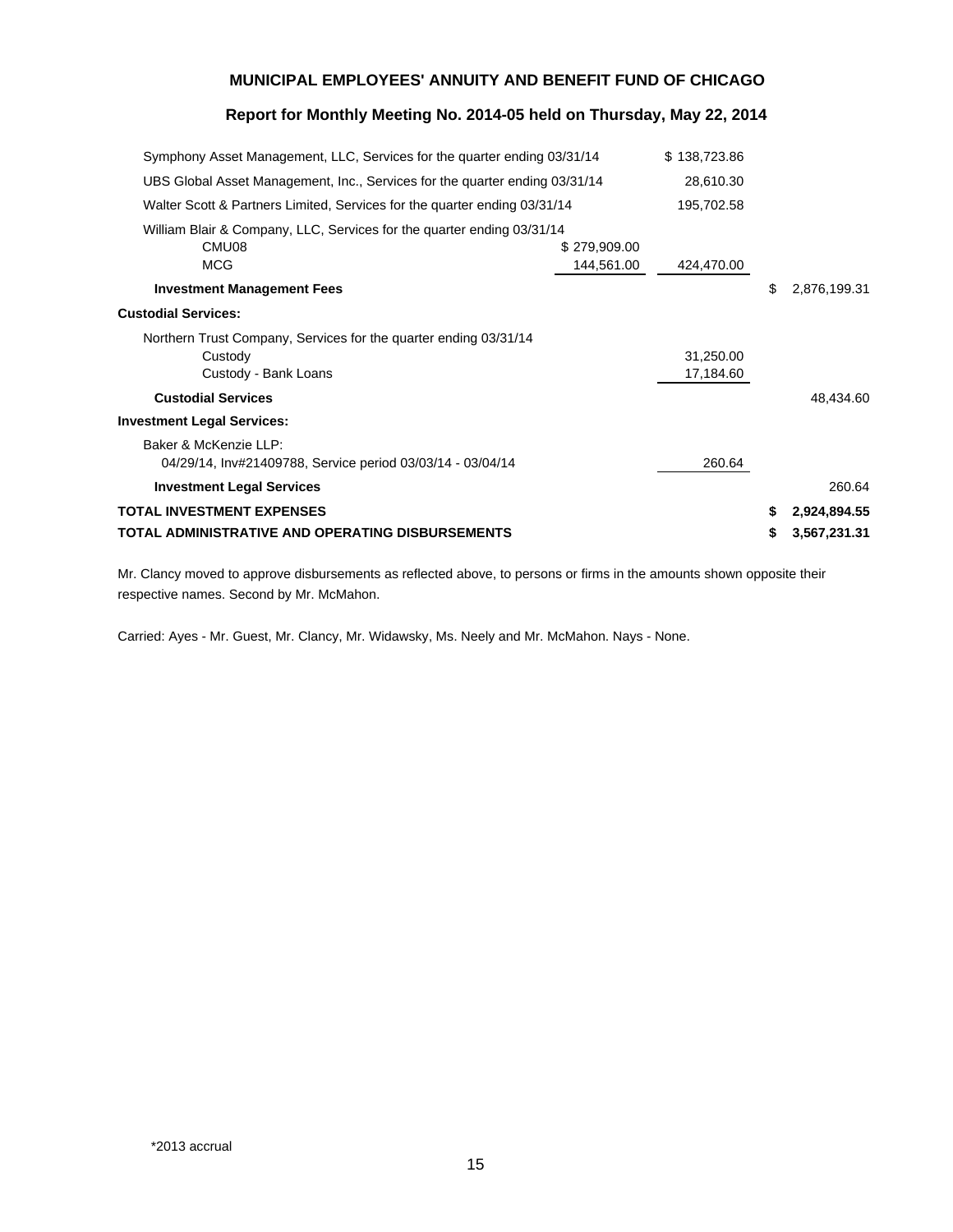Report of Monthly Meeting No. 2014-05 held on Thursday, May 22, 2014

Resolved, that each of the following named members of the Fund be granted an annuity of the amount stated, and to continue for life, unless otherwise stated in the notes, provided that separation from the service of the City of Chicago shall have become effective as of such date:

# **EMPLOYEE ANNUITIES**<br> **EMPLOYEE ANNUITIES**

Errors in Deduction

EID

| <b>Name</b>                                                                                                                                                                                   | Dept - Title                                                                                                                                                                                                                                                  | <b>Eff Date</b>     | <b>Employee</b>                                                                                                                                                                                                          | <b>Spouse</b> | <b>Notes</b> |
|-----------------------------------------------------------------------------------------------------------------------------------------------------------------------------------------------|---------------------------------------------------------------------------------------------------------------------------------------------------------------------------------------------------------------------------------------------------------------|---------------------|--------------------------------------------------------------------------------------------------------------------------------------------------------------------------------------------------------------------------|---------------|--------------|
| <b>BANKS, BEVERLY J</b>                                                                                                                                                                       | BE - SCH COMM REP                                                                                                                                                                                                                                             | 07/19/2013          | \$1,522.82                                                                                                                                                                                                               | N/A           |              |
| BARRIGHER, KATHY M                                                                                                                                                                            | <b>BE - LUNCHRM CASHIER</b>                                                                                                                                                                                                                                   | 04/01/2014          | \$850.00                                                                                                                                                                                                                 | N/A           |              |
| BATTAGLIA, JOSEPH                                                                                                                                                                             | WATER - MTD                                                                                                                                                                                                                                                   | 04/01/2014          | \$4,576.52                                                                                                                                                                                                               | \$2,439.99    |              |
| BERMAN, NEIL D                                                                                                                                                                                | <b>AVIATION - CARPENTER</b>                                                                                                                                                                                                                                   | 04/01/2014          | \$5,578.01                                                                                                                                                                                                               | \$2,789.00    | B            |
| BRADY, EVELYN                                                                                                                                                                                 | <b>BE - GUID CNSLR AIDE</b>                                                                                                                                                                                                                                   | 07/01/2013          | \$3,343.95                                                                                                                                                                                                               | N/A           |              |
| BRUNSON, BRENDA L                                                                                                                                                                             | <b>AVIATION - SCH SECURITY OFFICER</b>                                                                                                                                                                                                                        | 04/01/2014          | \$518.31                                                                                                                                                                                                                 | N/A           | <b>RS</b>    |
| BRYLAK, TERESA                                                                                                                                                                                | BE - SPEC ED CLASSRM ASST II                                                                                                                                                                                                                                  | 08/10/2013          | \$850.00                                                                                                                                                                                                                 | \$800.00      |              |
| BUFFINGTON, RANDAL R                                                                                                                                                                          | HEALTH - PUBLIC HEALTH ADMIN II                                                                                                                                                                                                                               | 04/15/2014          | \$3,040.30                                                                                                                                                                                                               | \$1,166.72    |              |
| CABRERA, MARIO F                                                                                                                                                                              | OEMC - FIRE COMM OPER II                                                                                                                                                                                                                                      | 04/01/2014          | \$5,254.74                                                                                                                                                                                                               | N/A           |              |
| CAMACHO, ALICIA M                                                                                                                                                                             | <b>BE - TEACHER ASST</b>                                                                                                                                                                                                                                      | 03/25/2014          | \$1,271.31                                                                                                                                                                                                               | N/A           | B            |
| CHAPPELL, ROSIE                                                                                                                                                                               | <b>BE - LUNCHRM MGR</b>                                                                                                                                                                                                                                       | 03/22/2014          | \$1,059.02                                                                                                                                                                                                               | N/A           |              |
| CLAUDIO, CARMEN I                                                                                                                                                                             | <b>BE - GUID CNSLR AIDE</b>                                                                                                                                                                                                                                   | 03/29/2014          | \$1,341.33                                                                                                                                                                                                               | \$800.00      |              |
| COHEN, MICHELLE A                                                                                                                                                                             | BE - SPEC ED CLASSRM ASST II                                                                                                                                                                                                                                  | 03/31/2014          | \$1,137.86                                                                                                                                                                                                               | N/A           |              |
| COOK, CHARLES J                                                                                                                                                                               | CULTURAL AFFAIRS - PRODUCTION<br><b>ASST</b>                                                                                                                                                                                                                  | 03/20/2014          | \$684.60                                                                                                                                                                                                                 | N/A           | S            |
| CORHN, DIANE L                                                                                                                                                                                | <b>BE - SCH BUS AIDE</b>                                                                                                                                                                                                                                      | 08/30/2013          | \$191.23                                                                                                                                                                                                                 | N/A           | A            |
| CRUMP, WILLA C                                                                                                                                                                                | BE - HEALTH SERV NURSE                                                                                                                                                                                                                                        | 03/22/2014          | \$1,908.39                                                                                                                                                                                                               | \$954.20      |              |
| DIAZ, ROSA J                                                                                                                                                                                  | <b>BE - TEACHER ASST</b>                                                                                                                                                                                                                                      | 04/01/2014          | \$1,781.26                                                                                                                                                                                                               | N/A           |              |
| DONATELLO, ANGELO J                                                                                                                                                                           | <b>GEN SERV - FRM MACHINISTS</b>                                                                                                                                                                                                                              | 04/01/2014          | \$6,358.56                                                                                                                                                                                                               | \$3,179.28    |              |
| DURNS, REOMIE                                                                                                                                                                                 | POLICE - CROSSING GUARD                                                                                                                                                                                                                                       | 01/16/2014          | \$1,160.52                                                                                                                                                                                                               | N/A           |              |
| EASLEY, GARRY D                                                                                                                                                                               | TRANS - GEN FOREMAN LINEMEN                                                                                                                                                                                                                                   | 04/01/2014          | \$6,523.85                                                                                                                                                                                                               | \$3,261.92    |              |
| FILINICHE, JORGE                                                                                                                                                                              | FAMILY & SUPP - PROGRAMMER                                                                                                                                                                                                                                    | 04/01/2014          | \$5,182.38                                                                                                                                                                                                               | N/A           |              |
| FRYE, LAMONT                                                                                                                                                                                  | <b>BE - SECURITY SUPV II</b>                                                                                                                                                                                                                                  | 08/25/2013          | \$1,506.62                                                                                                                                                                                                               | \$800.00      |              |
| <b>GARRETT, BOBBIE</b>                                                                                                                                                                        | <b>HEALTH - CLERK III</b>                                                                                                                                                                                                                                     | 04/01/2014          | \$2,481.28                                                                                                                                                                                                               | N/A           |              |
| GAUGHAN, SHEILA M                                                                                                                                                                             | <b>BE - CUST WKR</b>                                                                                                                                                                                                                                          | 04/15/2014          | \$1,199.94                                                                                                                                                                                                               | N/A           |              |
| GAYLES, JEANNIE                                                                                                                                                                               | <b>GEN SERV - CUST WKR</b>                                                                                                                                                                                                                                    | 03/08/2014          | \$1,062.00                                                                                                                                                                                                               | N/A           |              |
| GINSBURG, ANDREA                                                                                                                                                                              | <b>BE - NURSE</b>                                                                                                                                                                                                                                             | 03/25/2014          | \$864.36                                                                                                                                                                                                                 | N/A           |              |
| <b>GRANT, CAROL A</b>                                                                                                                                                                         | <b>BE - SCH BUS AIDE</b>                                                                                                                                                                                                                                      | 04/01/2014          | \$3,213.18                                                                                                                                                                                                               | N/A           |              |
| GRIFFITH, EVA A                                                                                                                                                                               | BE - LRA                                                                                                                                                                                                                                                      | 04/11/2014          | \$850.00                                                                                                                                                                                                                 | N/A           |              |
| HERNANDEZ, IDALIA                                                                                                                                                                             | POLICE - CROSSING GUARD                                                                                                                                                                                                                                       | 12/21/2013          | \$1,254.78                                                                                                                                                                                                               | \$800.00      |              |
| JOHNSON, JEANETTE R                                                                                                                                                                           | FINANCE - SUPV CLERK                                                                                                                                                                                                                                          | 04/01/2014          | \$2,727.56                                                                                                                                                                                                               | \$1,363.78    |              |
| JONES, BOOKER T                                                                                                                                                                               | <b>BE - TEACHER ASST</b>                                                                                                                                                                                                                                      | 08/25/2013          | \$1,549.80                                                                                                                                                                                                               | \$800.00      |              |
| JONES, DELORES                                                                                                                                                                                | <b>BE - GUID CNSLR AIDE</b>                                                                                                                                                                                                                                   | 03/05/2014          | \$920.15                                                                                                                                                                                                                 | N/A           |              |
| JONES, LARRY D                                                                                                                                                                                | <b>BE - FACTOR CUST WKR</b>                                                                                                                                                                                                                                   | 03/13/2014          | \$4,204.67                                                                                                                                                                                                               | \$2,102.34    |              |
| JORDAN, LEWIS J                                                                                                                                                                               | <b>BE - SECURITY AIDE</b>                                                                                                                                                                                                                                     | 04/01/2014          | \$1,561.86                                                                                                                                                                                                               | \$850.92      |              |
| LANCASTER, SYMANTHA                                                                                                                                                                           | <b>BE - TEACHER ASST</b>                                                                                                                                                                                                                                      | 04/07/2014          | \$1,647.72                                                                                                                                                                                                               | N/A           |              |
| LATHAM, GWENDOLYN J                                                                                                                                                                           | BE - COOK II                                                                                                                                                                                                                                                  | 04/01/2014          | \$850.00                                                                                                                                                                                                                 | N/A           |              |
|                                                                                                                                                                                               |                                                                                                                                                                                                                                                               |                     |                                                                                                                                                                                                                          |               |              |
| LOMELI, MARIA L                                                                                                                                                                               | <b>BE - TEACHER ASST</b>                                                                                                                                                                                                                                      | 04/06/2014          | \$2,100.83                                                                                                                                                                                                               | \$1,050.42    | R            |
| Less than 60 years of age<br>A<br>В<br>Reversionary<br>Calculated upon death of Employee MMI<br>С<br>СX<br><b>Credit Expires</b><br>D<br>Death<br>Duty Disability<br>DU<br>Discharged<br>DIS. | F.<br>Female: No Post 9/74 Spouse Contributions<br><b>MED</b> Updated Medical Records<br><b>Maximum Medical Update</b><br>See Notes in File<br>N<br>NTE<br>Note for Mercy Works Update<br>OR<br><b>Ordinary Disability</b><br>R.<br><b>Reciprocal Annuity</b> | RW  <br>S<br>T<br>W | <b>REL Released to Return to Work</b><br><b>Returned to Work</b><br>Less than 10 years of Service<br><b>SPE</b> Specialist Doctor Visit<br><b>Term Annuity</b><br>Withdraw/Waiting to apply<br>WC Workmens' Compensation |               |              |

Resigned

RES

Married @ Res, Not Married @ Eff Date

X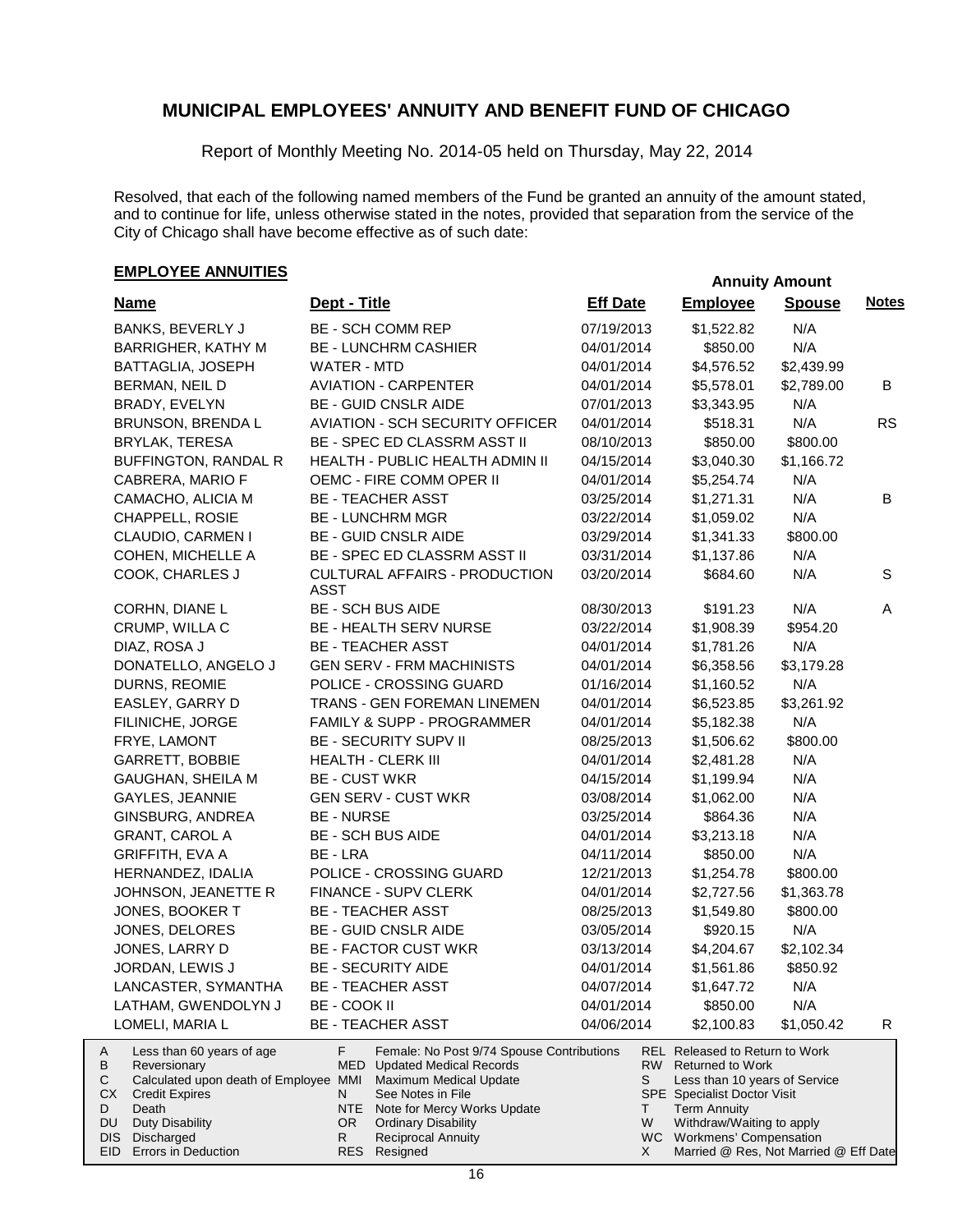Report of Monthly Meeting No. 2014-05 held on Thursday, May 22, 2014

Resolved, that each of the following named members of the Fund be granted an annuity of the amount stated, and to continue for life, unless otherwise stated in the notes, provided that separation from the service of the City of Chicago shall have become effective as of such date:

# **EMPLOYEE ANNUITIES Annuity Amount**

| <b>Name</b>               | Dept - Title                        | <b>Eff Date</b> | <b>Employee</b> | <b>Spouse</b> | <b>Notes</b> |
|---------------------------|-------------------------------------|-----------------|-----------------|---------------|--------------|
| MANNING, RUFUS C          | <b>BE - SCH SECURITY OFFICER</b>    | 04/01/2014      | \$1,534.86      | \$972.07      |              |
| MCGANN, MICHAEL J         | <b>BLDGS - PLUMBING INSPEC</b>      | 06/04/2013      | \$3,636.44      | \$2,050.27    |              |
| MCGOWAN, ANNIE L          | <b>BE - SCH CLERK ASST</b>          | 04/15/2014      | \$1,019.41      | \$800.00      | R.           |
| MEDINA, DIANA             | <b>BE - TEACHER ASST</b>            | 04/01/2014      | \$1,133.78      | \$800.00      |              |
| <b>MELTON, CASANDRA E</b> | <b>BE - COORDINATOR</b>             | 02/09/2014      | \$410.95        | \$205.48      | <b>RS</b>    |
| MITCHELL-JONES, FRITZI J  | <b>BE - SCH CLERK ASST</b>          | 08/25/2013      | \$902.10        | \$800.00      |              |
| NELSON, GAYANN            | <b>BE - TEACHER ASST</b>            | 08/25/2013      | \$1,680.52      | N/A           |              |
| PATEL, KAILAS B           | <b>BE - SPEC ED CLASSRM ASST II</b> | 07/01/2012      | \$146.05        | \$91.50       | <b>RS</b>    |
| PIKES, DANIEL             | <b>AVIATION - CUST WKR</b>          | 04/01/2014      | \$1,989.91      | \$994.96      |              |
| QUINONES, MARIA           | BE - LRA                            | 04/21/2014      | \$441.17        | N/A           | S            |
| REBOLETTI, RONALD B       | STS & SAN - MTD                     | 03/18/2014      | \$4,693.86      | \$2,933.50    | B            |
| REED, MARY H              | <b>BE - TEACHER ASST</b>            | 04/24/2014      | \$410.89        | N/A           | S            |
| SAMANIEGO, FRANK C        | WATER - OPER ENG GROUP A            | 04/01/2014      | \$2,495.19      | \$1,577.59    |              |
| SAPPINGTON, ROBIN         | <b>BE - FACTOR CUST WKR</b>         | 04/01/2014      | \$3,723.68      | N/A           |              |
| STAGNOLI, JUDITH L        | BE - LRA                            | 08/17/2013      | \$850.00        | \$442.99      |              |
| THOMAS, EDWARD            | <b>BE - SCH BUS AIDE</b>            | 02/02/2014      | \$474.99        | \$317.41      | S            |
| THOMAS, MICHAEL E         | <b>AVIATION - MTD</b>               | 03/28/2014      | \$2,334.38      | \$1,167.19    |              |
| VALLES, MARIE A           | <b>BE - EXEC ASST</b>               | 04/01/2014      | \$2,830.39      | N/A           |              |
| WILLIAMS, EUGENE          | <b>BE - CUST WKR</b>                | 03/07/2014      | \$2,783.06      | \$1,391.53    |              |
| WILLIAMS, GENEVA          | <b>BE - SCH SECURITY OFFICER</b>    | 04/01/2014      | \$1,473.96      | \$808.68      |              |
|                           |                                     |                 |                 |               |              |

Total Employee Annuities **57 Case(s) 57 Case(s)** 57 Case(s) 57 Case(s) 51 Case 51 17,095.30

| Α  | Less than 60 years of age                                    |     | Female: No Post 9/74 Spouse Contributions |    | REL Released to Return to Work        |
|----|--------------------------------------------------------------|-----|-------------------------------------------|----|---------------------------------------|
| В  | Reversionary                                                 |     | MED Updated Medical Records               |    | RW Returned to Work                   |
|    | Calculated upon death of Employee MMI Maximum Medical Update |     |                                           | S. | Less than 10 years of Service         |
| СX | <b>Credit Expires</b>                                        | N   | See Notes in File                         |    | <b>SPE</b> Specialist Doctor Visit    |
|    | Death                                                        |     | NTE Note for Mercy Works Update           |    | <b>Term Annuity</b>                   |
| DU | Duty Disability                                              | OR. | <b>Ordinary Disability</b>                | W  | Withdraw/Waiting to apply             |
|    | DIS Discharged                                               |     | <b>Reciprocal Annuity</b>                 |    | WC Workmens' Compensation             |
|    | EID Errors in Deduction                                      |     | RES Resigned                              |    | Married @ Res, Not Married @ Eff Date |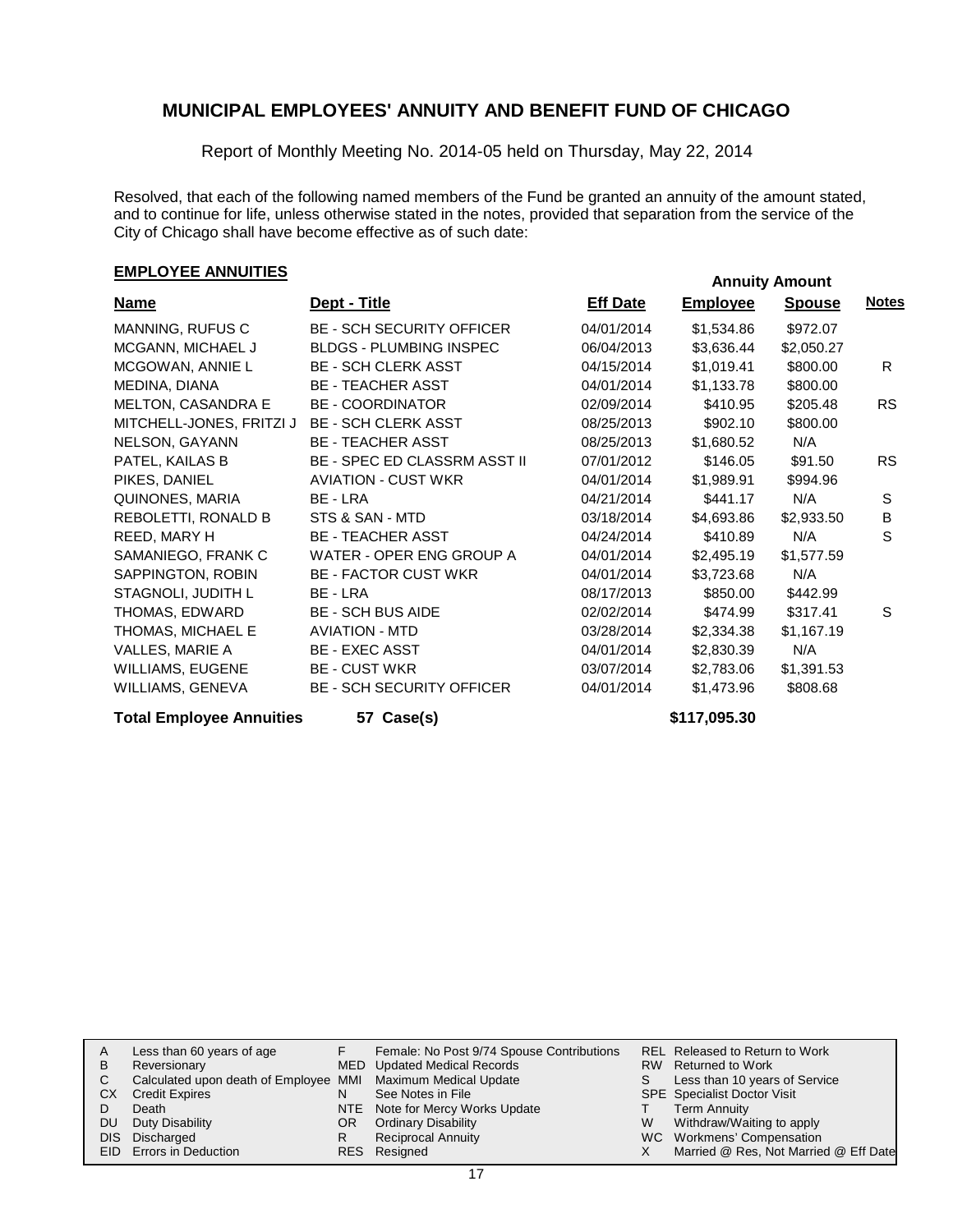Report of Monthly Meeting No. 2014-05 held on Thursday, May 22, 2014

Resolved, that each of the following widows, widowers, minor children, and certain other relatives of former members of the Fund be granted annuities of the amounts stated, and to continue until the expiration date indicated.

# **SPOUSE ANNUITIES**<br> **SPOUSE ANNUITIES**

| <b>Former Employee Name</b>   | Dept - Title                          | <b>Eff Date</b> | <b>Annuity</b> | <b>Expires</b> | <b>Notes</b> |
|-------------------------------|---------------------------------------|-----------------|----------------|----------------|--------------|
| ARRINGTON, WILLIE             | STS & SAN - LINEMAN                   | 01/23/2013      | \$1,888.72     | Death          |              |
| <b>BLACK, DAVID</b>           | <b>WATER - STEAMFITTER</b>            | 03/16/2014      | \$2,413.84     | Death          |              |
| <b>BLACKWELL, ULYSSES</b>     | <b>AVIATION - ENG TECH V</b>          | 03/16/2014      | \$2,521.99     | Death          |              |
| <b>BLATZER, JAMES</b>         | <b>BE - SCHOOL MAINT ASST</b>         | 03/25/2014      | \$2,156.82     | Death          |              |
| FABREGAS, HAYDEE              | <b>BE - SCH CLERK I</b>               | 03/31/2014      | \$1,458.04     | Death          |              |
| GREEN, FLO                    | BE - LRA                              | 02/20/2014      | \$469.02       | Death          | S            |
| <b>HAWKES, RICHARD</b>        | POLICE - DETENTION AIDE               | 03/11/2014      | \$1,293.76     | Death          |              |
| <b>HUGHES, LARRY</b>          | POLICE - TRAFFIC CTRL AIDE            | 03/25/2014      | \$1,862.18     | Death          |              |
| LANGELUND, JOSEPH             | <b>BE - ENG CUST GR IV-2</b>          | 03/05/2014      | \$2,439.04     | Death          |              |
| LAXNER, RICHARD               | <b>CPD - DETENTION AIDE</b>           | 03/09/2014      | \$1,130.82     | Death          |              |
| LEWIS, LEVI                   | <b>BE - CUST WKR</b>                  | 03/16/2014      | \$1,010.06     | Death          |              |
| LUNA, VIRGINIA                | BE - LRA                              | 03/22/2014      | \$800.00       | Death          |              |
| MELVAN, JOHN                  | CITY CLERK - PYMT SERV REP            | 03/26/2014      | \$100.00       | Death          | S            |
| MONTOYA, JULIO                | HUMAN SERV - PUBLIC REL REP II        | 03/28/2014      | \$1,126.20     | Death          |              |
| ONEILL, ROY                   | <b>AVIATION - ASST CHIEF OPER ENG</b> | 03/30/2014      | \$2,902.72     | Death          |              |
| PRENDERGAST, ROBERT           | <b>BE - ENG CUST GRADE II</b>         | 02/27/2014      | \$2,546.32     | Death          |              |
| PRICE, TOM                    | POLICE - CROSSING GUARD               | 03/15/2014      | \$579.47       | Death          |              |
| PROCZEK, ROY                  | <b>BE - AUDITOR III</b>               | 03/13/2014      | \$1,904.00     | Death          |              |
| RAHER, EDWARD                 | <b>BE - CUST WKR</b>                  | 03/14/2014      | \$1,228.84     | Death          |              |
| RIVERA, EVELYN                | <b>BE - COORDINATOR</b>               | 11/09/2013      | \$852.11       | Death          |              |
| ROSS, DIANA                   | PURCHASING - CLERK IV                 | 03/10/2014      | \$1,022.29     | Death          |              |
| SCHUMACHER, MARGARET          | <b>BE - SCH CLERK I</b>               | 03/30/2014      | \$890.20       | Death          |              |
| TAYLOR, GEORGE                | TRANS - POOL MTD                      | 04/04/2014      | \$847.28       | Death          |              |
| <b>TUROWSKI, GEORGE</b>       | <b>TRANS - ENG TECH VI</b>            | 03/25/2014      | \$1,432.04     | Death          |              |
| <b>Total Spouse Annuities</b> | 24 Case(s)                            |                 | \$34,875.76    |                |              |

| Less than 60 years of age<br>A<br>Reversionary<br>в<br>С<br><b>Credit Expires</b><br>CХ<br>Death<br>Duty Disability<br>DU<br>Discharged<br><b>DIS</b><br>EID Errors in Deduction | Calculated upon death of Employee MMI Maximum Medical Update | N<br>OR<br>R | Female: No Post 9/74 Spouse Contributions<br>MED Updated Medical Records<br>See Notes in File<br>NTE Note for Mercy Works Update<br><b>Ordinary Disability</b><br><b>Reciprocal Annuity</b><br>RES Resigned | S.<br>W | REL Released to Return to Work<br>RW Returned to Work<br>Less than 10 years of Service<br><b>SPE</b> Specialist Doctor Visit<br><b>Term Annuity</b><br>Withdraw/Waiting to apply<br>WC Workmens' Compensation<br>Married @ Res, Not Married @ Eff Date |
|----------------------------------------------------------------------------------------------------------------------------------------------------------------------------------|--------------------------------------------------------------|--------------|-------------------------------------------------------------------------------------------------------------------------------------------------------------------------------------------------------------|---------|--------------------------------------------------------------------------------------------------------------------------------------------------------------------------------------------------------------------------------------------------------|
|----------------------------------------------------------------------------------------------------------------------------------------------------------------------------------|--------------------------------------------------------------|--------------|-------------------------------------------------------------------------------------------------------------------------------------------------------------------------------------------------------------|---------|--------------------------------------------------------------------------------------------------------------------------------------------------------------------------------------------------------------------------------------------------------|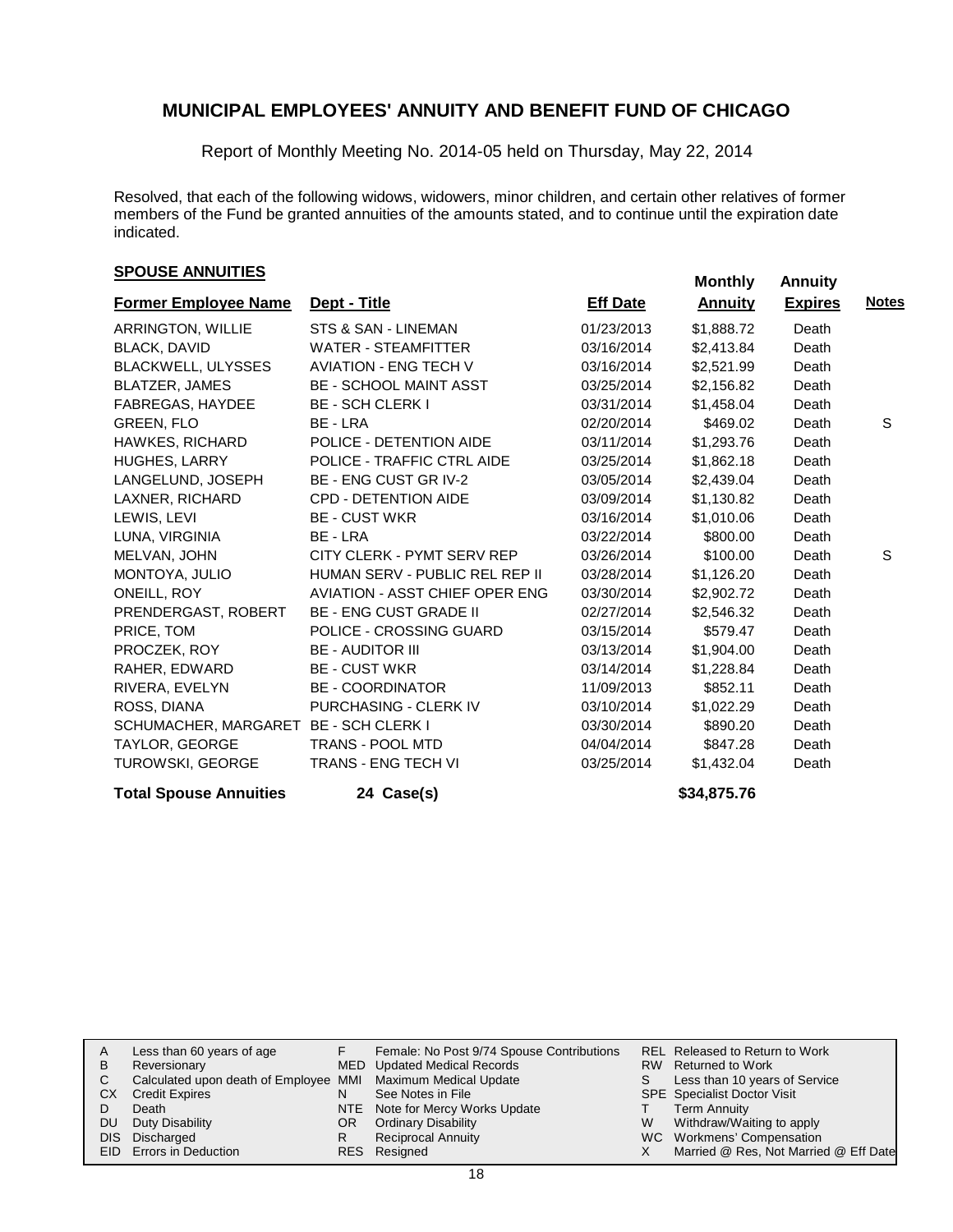Report of Monthly Meeting No. 2014-05 held on Thursday, May 22, 2014

Resolved, that each of the following widows, widowers, minor children, and certain other relatives of former members of the Fund be granted annuities of the amounts stated, and to continue until the expiration date indicated.

# **CHILD(REN) ANNUITIES Monthly** Annuity

| <b>Former Employee Name</b> | <b>Eff Date</b> | <b>Annuity Expires</b> | <b>Notes</b> |
|-----------------------------|-----------------|------------------------|--------------|
| $\cdots$                    |                 |                        |              |

NONE

| A<br>в<br>С<br>CХ<br>DU<br>DIS. | Less than 60 years of age<br>Reversionary<br>Calculated upon death of Employee MMI Maximum Medical Update<br><b>Credit Expires</b><br>Death<br>Duty Disability<br>Discharged<br>EID Errors in Deduction | N<br>OR.<br>R | Female: No Post 9/74 Spouse Contributions<br>MED Updated Medical Records<br>See Notes in File<br>NTE Note for Mercy Works Update<br><b>Ordinary Disability</b><br><b>Reciprocal Annuity</b><br>RES Resigned | S.<br>W | REL Released to Return to Work<br>RW Returned to Work<br>Less than 10 years of Service<br><b>SPE</b> Specialist Doctor Visit<br><b>Term Annuity</b><br>Withdraw/Waiting to apply<br>WC Workmens' Compensation<br>Married @ Res, Not Married @ Eff Date |
|---------------------------------|---------------------------------------------------------------------------------------------------------------------------------------------------------------------------------------------------------|---------------|-------------------------------------------------------------------------------------------------------------------------------------------------------------------------------------------------------------|---------|--------------------------------------------------------------------------------------------------------------------------------------------------------------------------------------------------------------------------------------------------------|
|---------------------------------|---------------------------------------------------------------------------------------------------------------------------------------------------------------------------------------------------------|---------------|-------------------------------------------------------------------------------------------------------------------------------------------------------------------------------------------------------------|---------|--------------------------------------------------------------------------------------------------------------------------------------------------------------------------------------------------------------------------------------------------------|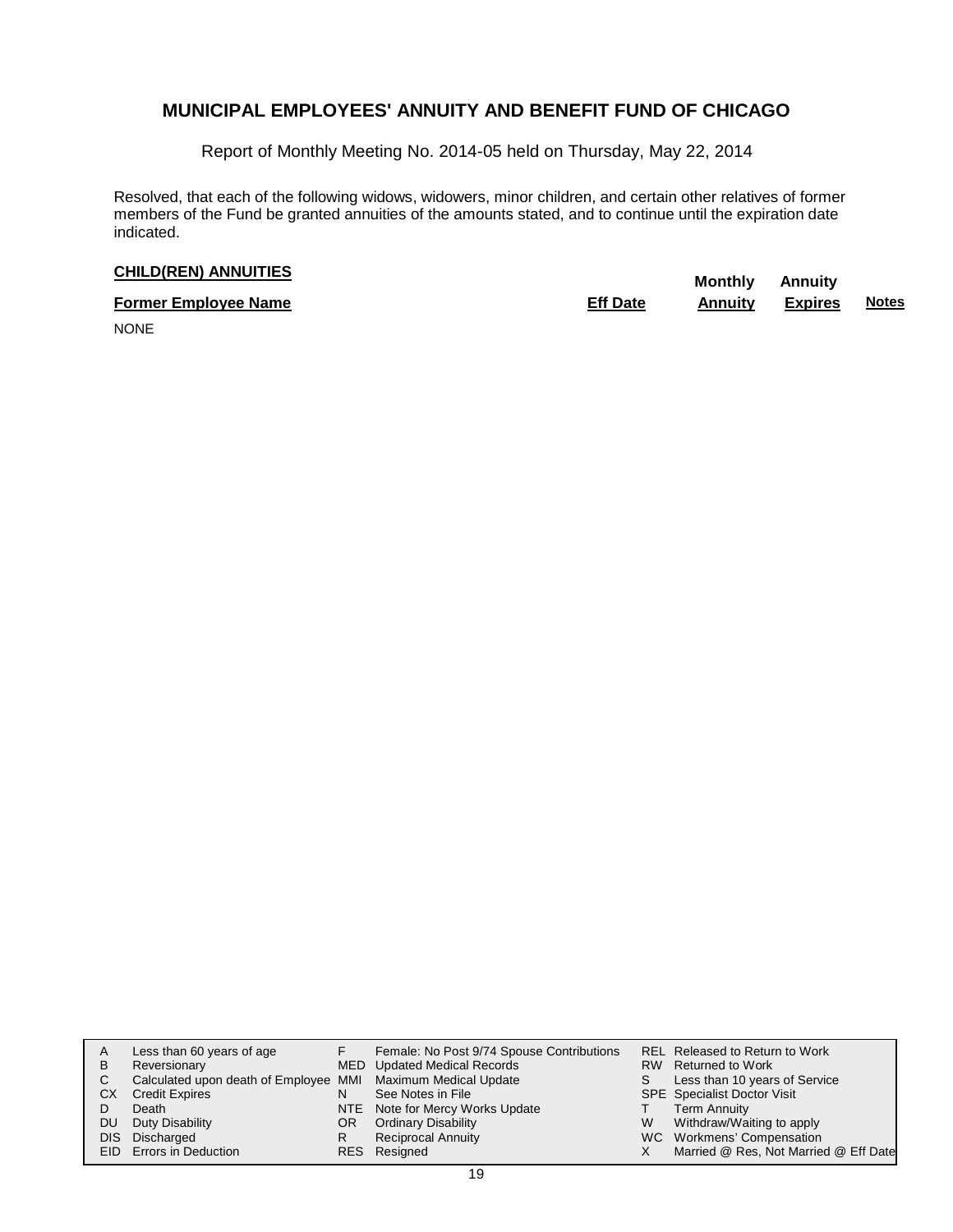Report of Monthly Meeting No. 2014-05 held on Thursday, May 22, 2014

Resolved, that each of the following widows, widowers, minor children, and certain other relatives of former members of the Fund be granted annuities of the amounts stated, and to continue until the expiration date indicated.

# **REVERSIONARY ANNUITIES Monthly** Annuity

**Former Employee Name Eff Date Annuity Expires Notes**

NONE

| А<br>в<br>C<br>CХ | Less than 60 years of age<br>Reversionary<br>Calculated upon death of Employee MMI Maximum Medical Update<br><b>Credit Expires</b><br>Death | N<br>NTE | Female: No Post 9/74 Spouse Contributions<br>MED Updated Medical Records<br>See Notes in File<br>Note for Mercy Works Update | S | REL Released to Return to Work<br>RW Returned to Work<br>Less than 10 years of Service<br><b>SPE</b> Specialist Doctor Visit<br><b>Term Annuity</b> |
|-------------------|---------------------------------------------------------------------------------------------------------------------------------------------|----------|------------------------------------------------------------------------------------------------------------------------------|---|-----------------------------------------------------------------------------------------------------------------------------------------------------|
| DU                | Duty Disability                                                                                                                             | OR       | <b>Ordinary Disability</b>                                                                                                   | W | Withdraw/Waiting to apply                                                                                                                           |
| DIS               | Discharged<br><b>EID</b> Errors in Deduction                                                                                                |          | <b>Reciprocal Annuity</b><br>RES Resigned                                                                                    |   | WC Workmens' Compensation<br>Married @ Res, Not Married @ Eff Date                                                                                  |
|                   |                                                                                                                                             |          |                                                                                                                              |   |                                                                                                                                                     |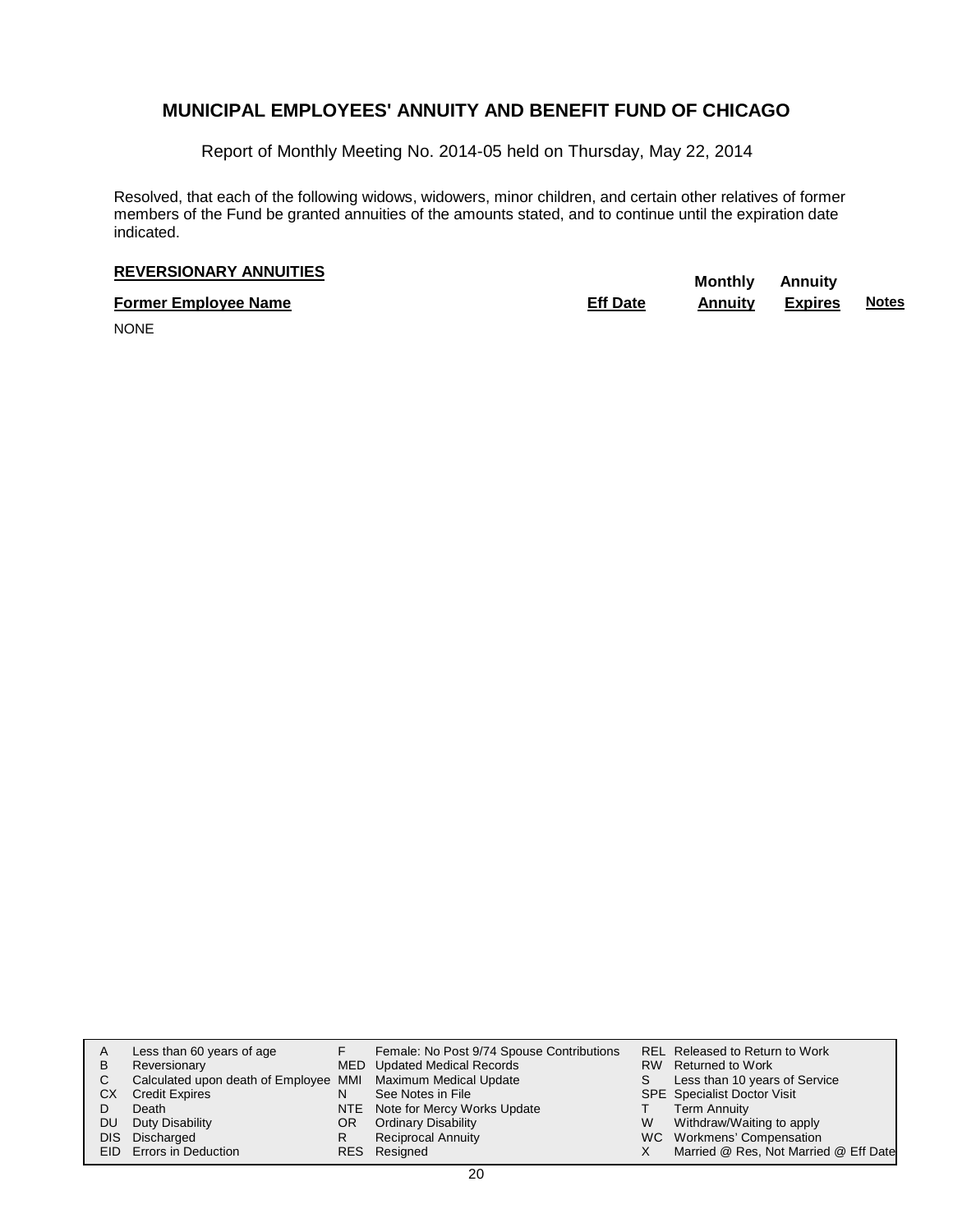Report of Monthly Meeting No. 2014-05 held on Thursday, May 22, 2014

Resolved, that each of the following named members of the Fund, or widows, widowers, or minor children of former members of the Fund be granted an adjusted annuity of the amount stated, and to continue for life, unless otherwise stated.

| <b>ADJUSTED ANNUITIES</b><br><b>Annuity Amount</b> |                           |                          |                          |                              |                   |  |  |  |
|----------------------------------------------------|---------------------------|--------------------------|--------------------------|------------------------------|-------------------|--|--|--|
| <b>Name</b>                                        | Reason                    | <b>Eff Date</b>          |                          | <b>Employee Spouse/Child</b> |                   |  |  |  |
| FEDORUK, MICHAEL S                                 | Change in FAS             | 01/12/2014<br>12/07/2013 | \$1,070.23<br>\$1,156.83 | N/A<br>N/A                   | <b>ORG</b><br>ADJ |  |  |  |
| FITZGIBBONS, MARY                                  | Change in FAS             | 06/17/2012               | \$769.06<br>\$803.06     | \$384.53<br>\$401.53         | <b>ORG</b>        |  |  |  |
| JARUSZEWSKA, JOLANTA L Change in FAS               |                           | 07/01/2013               | \$1,094.97               | N/A                          | ADJ<br><b>ORG</b> |  |  |  |
|                                                    |                           | 06/30/2013               | \$1,100.41               | N/A                          | ADJ               |  |  |  |
| ROYSTON, KATHERINE                                 | Reduction to Highest Max  | 12/10/2013               | N/A<br>N/A               | \$974.26<br>\$882.45         | <b>ORG</b><br>ADJ |  |  |  |
| TILLMAN, ROY JEAN                                  | Change in FAS             | 02/09/2014               | \$557.54                 | N/A                          | <b>ORG</b>        |  |  |  |
|                                                    |                           | 01/26/2014               | \$587.55                 | N/A                          | ADJ               |  |  |  |
| TOBIAS, JIMMY S                                    | <b>Additional Service</b> | 02/01/2014               | \$4,496.23               | N/A                          | <b>ORG</b>        |  |  |  |
|                                                    |                           |                          | \$4,588.94               | N/A                          | ADJ               |  |  |  |

#### **Total Adjusted Annuities 6 Case(s)**

Ms. Neely moved that the resolutions be adopted and that the applicants be granted employee, widow(er), child, reversionary, or adjusted annuities for the period and at the rates stated opposite their respective names. Seconded Mr. Clancy. Carried: Ayes- Mr. Guest, Mr. Widawsky, Ms. Neely, Mr. Clancy and Mr. McMahon. Noes-None.

| A  | Less than 60 years of age                                    |     | Female: No Post 9/74 Spouse Contributions |    | REL Released to Return to Work        |
|----|--------------------------------------------------------------|-----|-------------------------------------------|----|---------------------------------------|
| B  | Reversionary                                                 |     | <b>MED</b> Updated Medical Records        |    | RW Returned to Work                   |
| C  | Calculated upon death of Employee MMI Maximum Medical Update |     |                                           | S. | Less than 10 years of Service         |
| CХ | <b>Credit Expires</b>                                        | N   | See Notes in File                         |    | <b>SPE</b> Specialist Doctor Visit    |
|    | Death                                                        |     | NTE Note for Mercy Works Update           |    | Term Annuity                          |
| DU | Duty Disability                                              | OR. | <b>Ordinary Disability</b>                | W  | Withdraw/Waiting to apply             |
|    | DIS Discharged                                               | R   | Reciprocal Annuity                        |    | WC Workmens' Compensation             |
|    | <b>EID</b> Errors in Deduction                               |     | RES Resigned                              |    | Married @ Res, Not Married @ Eff Date |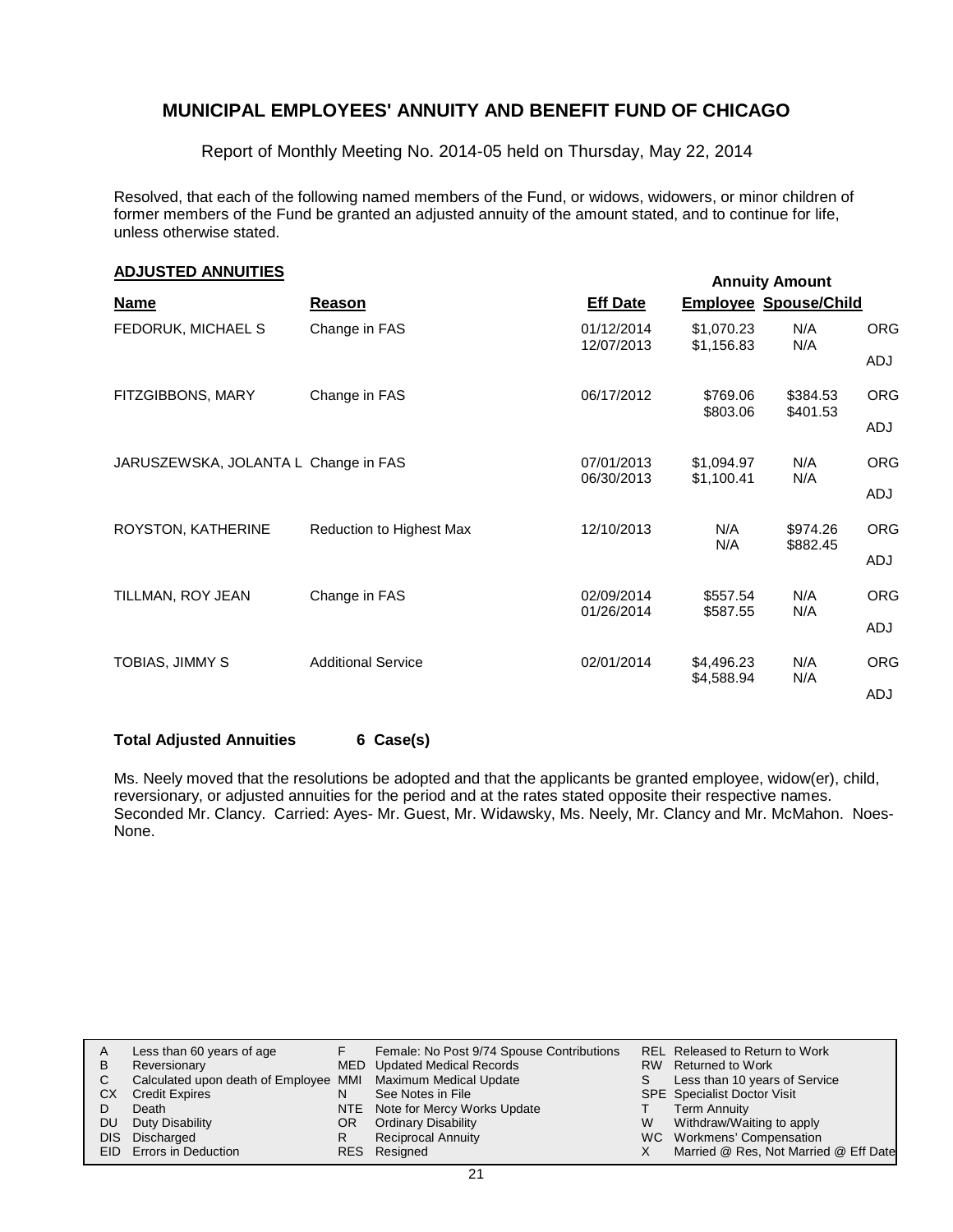Report of Monthly Meeting No. 2014-05 held on Thursday, May 22, 2014

The following employees have filed application for Duty Disability Benefits. The applications have been examined by the Medical Examiner for this Fund who recommended the following periods of disability.

#### **DUTY DISABILITY**

|                              |                 |               |                             |                  | <b>Rate</b> | <u>*No. of </u> |
|------------------------------|-----------------|---------------|-----------------------------|------------------|-------------|-----------------|
| <b>Name</b>                  | <u>Dept</u>     |               | <b>Eff Date Fol-Up Date</b> | <b>Term Date</b> | Per Day     | <b>Children</b> |
| ALLBRITTON, DENISE D         | <b>BE</b>       | 12/09/13      |                             | 05/02/14         | \$90.65     |                 |
|                              |                 | (Less 7 days) |                             |                  |             |                 |
| BERMAN, NEIL D               | <b>AVIATION</b> | 10/16/13      |                             | 01/07/14         | \$177.45    | 1               |
| <b>BRUCE, HENRY L</b>        | <b>BE</b>       | 03/22/14      | 07/01/14                    |                  | \$178.03    |                 |
| DURKIN, THOMAS J             | <b>WATER</b>    | 04/15/14      | 10/01/14                    |                  | \$209.64    |                 |
| FAHY, MARK A                 | STS & SAN       | 01/09/14      |                             | 02/16/14         | \$144.67    |                 |
| FITZPATRICK, BERNICE         | <b>POLICE</b>   | 02/28/14      | 08/01/14                    |                  | \$32.85     |                 |
| <b>GUTIERREZ, JAIME</b>      | <b>GEN SERV</b> | 01/23/14      | 09/01/14                    |                  | \$93.86     |                 |
| HENRY, DAVID                 | <b>WATER</b>    | 04/22/14      | 10/01/14                    |                  | \$196.82    |                 |
| MASON, DANNY L               | <b>TRANS</b>    | 03/11/14      | 09/01/14                    |                  | \$144.67    |                 |
| <b>MCGEE, RUFUS L</b>        | <b>AVIATION</b> | 03/07/14      | 10/01/14                    |                  | \$144.67    |                 |
| OLVERA, FLAVIANO             | <b>TRANS</b>    | 11/27/13      |                             | 12/22/13         | \$181.00    |                 |
| PHILLIPS, VICTOR D           | STS & SAN       | 12/06/13      | 09/01/14                    |                  | \$144.67    | 1               |
| PRICE, BRENDA J              | BE              | 10/05/13      |                             | 01/12/14         | \$88.29     |                 |
|                              |                 | (Less 5 days) |                             |                  |             |                 |
| SALERNO, STEVEN P            | <b>GEN SERV</b> | 01/09/14      | 08/01/14                    |                  | \$209.85    |                 |
| SANTELLI, LOUIS D            | <b>AVIATION</b> | 03/14/14      |                             | 05/01/14         | \$144.67    |                 |
| SIMPSON, BRYANT              | <b>WATER</b>    | 03/06/14      |                             | 04/13/14         | \$197.80    |                 |
| STURM, RONALD J              | <b>WATER</b>    | 01/24/14      |                             | 03/12/14         | \$177.71    |                 |
| TORRES, WILSON               | <b>WATER</b>    | 03/01/14      | 09/01/14                    |                  | \$158.14    |                 |
| <b>Total DUTY DISABILITY</b> |                 | 18 Case(s)    |                             |                  | \$2,715.44  |                 |

\* Based on 40 ILCS 5/8-160, the Employee shall also have a right to receive child's disability benefit of \$10.00 a month on account of each child less than 18 years of age. Rates will be prorated based on days of eligibility.

| A | Less than 60 years of age                                    |    | Female: No Post 9/74 Spouse Contributions |    | REL Released to Return to Work        |
|---|--------------------------------------------------------------|----|-------------------------------------------|----|---------------------------------------|
| В | Reversionary                                                 |    | <b>MED</b> Updated Medical Records        |    | RW Returned to Work                   |
|   | Calculated upon death of Employee MMI Maximum Medical Update |    |                                           | S. | Less than 10 years of Service         |
|   | СX<br><b>Credit Expires</b>                                  | N  | See Notes in File                         |    | <b>SPE</b> Specialist Doctor Visit    |
|   | Death                                                        |    | NTE Note for Mercy Works Update           |    | <b>Term Annuity</b>                   |
|   | Duty Disability<br>DU                                        | OR | <b>Ordinary Disability</b>                | W  | Withdraw/Waiting to apply             |
|   | DIS Discharged                                               | R  | <b>Reciprocal Annuity</b>                 |    | WC Workmens' Compensation             |
|   | EID Errors in Deduction                                      |    | RES Resigned                              |    | Married @ Res, Not Married @ Eff Date |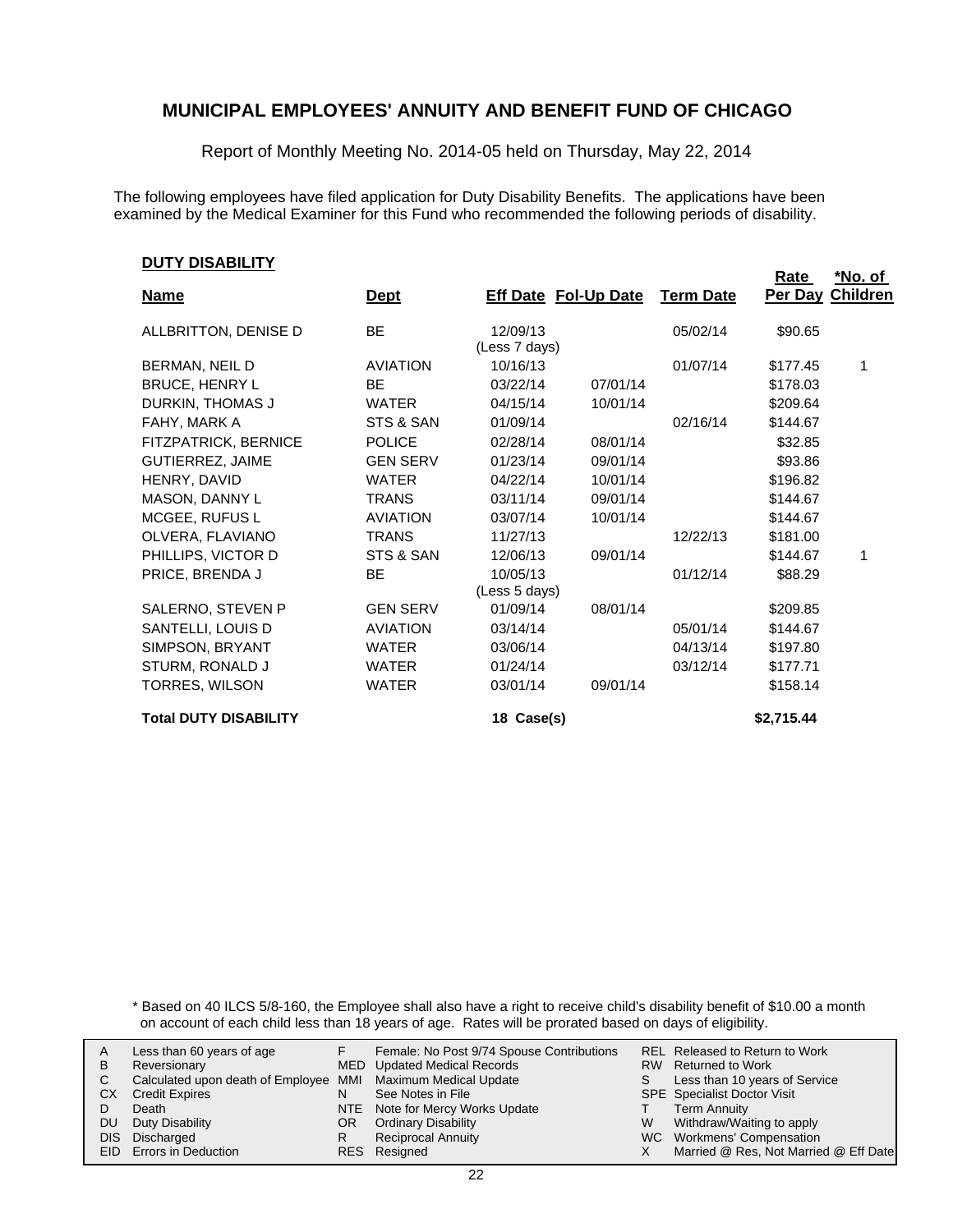Report of Monthly Meeting No. 2014-05 held on Thursday, May 22, 2014

The following employees have filed application for Ordinary Disability Benefits. The applications have been examined by the Medical Examiner for this Fund who recommended the following periods of disability.

### **ORDINARY DISABILITY**

|                          |                                   |                           |                             |                  | Rate     |
|--------------------------|-----------------------------------|---------------------------|-----------------------------|------------------|----------|
| <b>Name</b>              | <b>Dept</b>                       |                           | <b>Eff Date Fol-Up Date</b> | <b>Term Date</b> | Per Day  |
| ALDARONDO AGUIRRE, DELIA | <b>WATER</b>                      | 03/10/14                  | 03/01/15                    |                  | \$96.45  |
| <b>BRYANT, DOUGLAS</b>   | <b>AVIATION</b>                   | 03/08/14                  | 03/01/15                    |                  | \$61.06  |
| CADDELL, WILLIAM P       | STS & SAN                         | 01/18/14                  |                             | 05/15/14         | \$95.31  |
| CANINO, JOSEPH           | <b>FINANCE</b>                    | 03/02/14                  | 09/01/14                    |                  | \$55.61  |
| CARTER, DARLEAN          | <b>FINANCE</b>                    | 03/09/14                  |                             | 05/11/14         | \$92.09  |
| CASTILLO, ISABEL F       | <b>COMM DEV</b>                   | 03/15/14                  |                             | 05/05/14         | \$88.42  |
| CASTILLO, OLGA           | <b>POLICE</b>                     | 02/06/14                  | 10/01/14                    |                  | \$22.22  |
| CHAPPELL, ROSIE          | BE                                | 02/26/14                  | 06/01/14                    |                  | \$48.37  |
| DAVIS, KELLY D           | OEMC                              | 05/15/14                  |                             | 06/23/14         | \$87.06  |
| FLOYD, LORETTA           | <b>POLICE</b>                     | 11/01/13                  |                             | 04/20/14         | \$18.19  |
| <b>GROSS, ANDRE</b>      | STS & SAN                         | 04/28/14                  | 04/01/15                    |                  | \$97.22  |
| HARPER, BILLIE           | <b>OEMC</b>                       | 03/27/14                  |                             | 04/17/14         | \$104.73 |
| HAWKINS, JAMESETTA       | <b>OEMC</b>                       | 03/30/14                  | 07/01/14                    |                  | \$75.63  |
| HORTON, ALICE V          | <b>CULTURAL</b><br><b>AFFAIRS</b> | 12/03/13                  | 10/01/14                    |                  | \$56.47  |
| LILLO, REINALDO          | STS & SAN                         | 04/05/14                  | 12/01/14                    |                  | \$96.45  |
| MALIGRANDA BIEG, IRENE   | <b>PROCUREMEN</b><br>т            | 01/19/14                  | 12/01/14                    |                  | \$101.03 |
| MARTIN, DWYLETTE M       | BE                                | 03/22/14                  |                             | 04/30/14         | \$78.20  |
|                          |                                   | (Less 4 days)             |                             |                  |          |
| MARTINEZ, JOSE G         | BE                                | 11/12/12                  |                             | 04/14/14         | \$30.99  |
|                          |                                   | (Less 7 days)             |                             |                  |          |
| MC DOWELL, GREGORY H     | <b>FIRE</b>                       | 04/14/14                  | 08/01/14                    |                  | \$77.92  |
| MCKELVIN, PIERRE M       | <b>FINANCE</b>                    | 04/07/14                  | 04/01/15                    |                  | \$86.90  |
| MOORE, BEVERLY J         | <b>TRANS</b>                      | 04/25/14                  | 10/01/14                    |                  | \$99.25  |
| MOORE, QUINNTIERA R      | <b>CPL</b>                        | 03/03/14                  |                             | 08/15/14         | \$15.13  |
| OKOE, RASHIDAH A         | <b>BE</b>                         | 06/26/13<br>(Less 2 days) |                             | 03/14/14         | \$28.19  |
| PRENDERGAST, WILLIAM T   | <b>BE</b>                         | 04/05/14                  | 10/01/14                    |                  | \$108.90 |
|                          |                                   | (Less 2 days)             |                             |                  |          |
| ROBERTS, KAROLYN D       | <b>HEALTH</b>                     | 01/13/14                  | 09/01/14                    |                  | \$86.93  |
| SMITH, SHERWYN           | <b>GEN SERV</b>                   | 04/12/14                  | 06/01/14                    |                  | \$131.87 |
| STRUBBE, BRIDGET J       | LAW                               | 04/15/14                  | 04/01/15                    |                  | \$105.86 |
| <b>TORRES, NANCY</b>     | <b>CPL</b>                        | 04/07/14                  |                             | 05/11/14         | \$59.92  |
| VASQUEZ JOSEPH J         | <b>OEMC</b>                       | 04/25/14                  | 06/01/14                    |                  | \$26.66  |

| A  | Less than 60 years of age                                    |    | Female: No Post 9/74 Spouse Contributions |    | REL Released to Return to Work        |
|----|--------------------------------------------------------------|----|-------------------------------------------|----|---------------------------------------|
| В  | Reversionary                                                 |    | MED Updated Medical Records               |    | RW Returned to Work                   |
|    | Calculated upon death of Employee MMI Maximum Medical Update |    |                                           | S. | Less than 10 years of Service         |
| CХ | <b>Credit Expires</b>                                        | N  | See Notes in File                         |    | <b>SPE</b> Specialist Doctor Visit    |
|    | Death                                                        |    | NTE Note for Mercy Works Update           |    | <b>Term Annuity</b>                   |
| DU | Duty Disability                                              | OR | <b>Ordinary Disability</b>                | W  | Withdraw/Waiting to apply             |
|    | DIS Discharged                                               | R  | <b>Reciprocal Annuity</b>                 |    | WC Workmens' Compensation             |
|    | <b>EID</b> Errors in Deduction                               |    | RES Resigned                              |    | Married @ Res, Not Married @ Eff Date |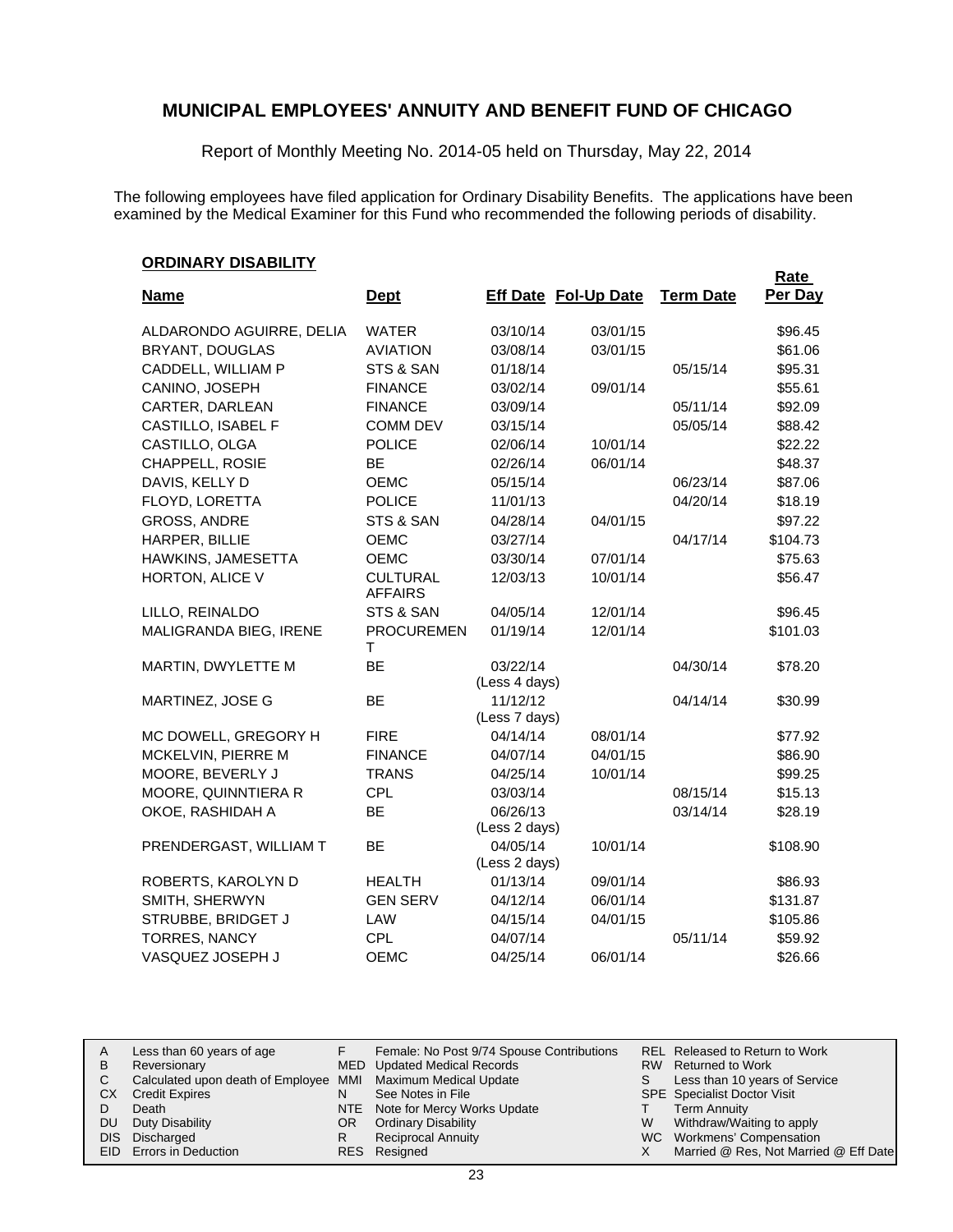Report of Monthly Meeting No. 2014-05 held on Thursday, May 22, 2014

The following employees have filed application for Ordinary Disability Benefits. The applications have been examined by the Medical Examiner for this Fund who recommended the following periods of disability.

| <b>ORDINARY DISABILITY</b>       |               |            |                                | Rate       |
|----------------------------------|---------------|------------|--------------------------------|------------|
| <u>Name</u>                      | <u>Dept</u>   |            | Eff Date Fol-Up Date Term Date | Per Day    |
| WILLIAMS, JOANNE D               | <b>HEALTH</b> | 03/10/14   | 12/01/14                       | \$91.08    |
| <b>Total ORDINARY DISABILITY</b> |               | 30 Case(s) |                                | \$2,224.11 |

Ms. Neely moved that the applicants for Ordinary and Duty disability benefits be granted such benefits for the period and at the rate shown opposite their respective names. Seconded Mr. Clancy. Carried: Ayes- Mr. Guest, Mr. Widawsky, Ms. Neely, Mr. Clancy and Mr. McMahon. Nays-None.

| A  | Less than 60 years of age                                    |            | Female: No Post 9/74 Spouse Contributions |   | REL Released to Return to Work        |
|----|--------------------------------------------------------------|------------|-------------------------------------------|---|---------------------------------------|
| в  | Reversionary                                                 |            | MED Updated Medical Records               |   | RW Returned to Work                   |
| С  | Calculated upon death of Employee MMI Maximum Medical Update |            |                                           | S | Less than 10 years of Service         |
| CХ | <b>Credit Expires</b>                                        | N          | See Notes in File                         |   | <b>SPE</b> Specialist Doctor Visit    |
|    | Death                                                        |            | NTE Note for Mercy Works Update           |   | <b>Term Annuity</b>                   |
| DU | Duty Disability                                              | OR         | <b>Ordinary Disability</b>                | W | Withdraw/Waiting to apply             |
|    | DIS Discharged                                               | R          | <b>Reciprocal Annuity</b>                 |   | WC Workmens' Compensation             |
|    | EID Errors in Deduction                                      | <b>RES</b> | Resigned                                  |   | Married @ Res, Not Married @ Eff Date |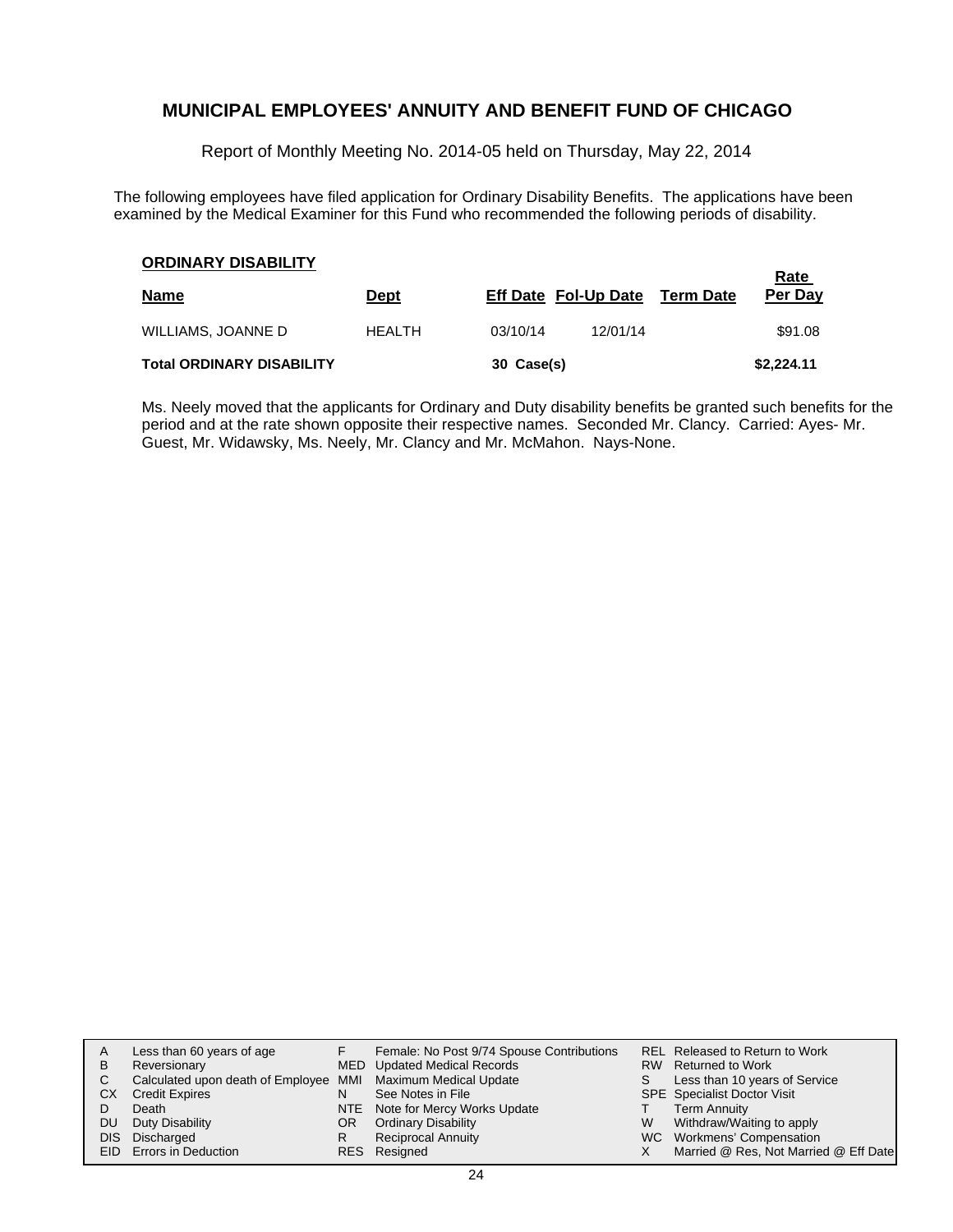Report of Monthly Meeting No. 2014-05 held on Thursday, May 22, 2014

The following employees receiving Duty Disability Benefits have applied for extension of such benefits. The applications have been examined by the Medical Examiner for this Fund who recommended the following extensions.

**Rate** 

#### **DUTY-EXTENSION OF**

|                             |                 |                   |               |                | Rate     | *No. of         |
|-----------------------------|-----------------|-------------------|---------------|----------------|----------|-----------------|
| <b>Name</b>                 | <b>Dept</b>     | <b>Start Date</b> | <b>Period</b> | <b>Ext Req</b> | Per Day  | <b>Children</b> |
| ADAME, JORGE A              | <b>FLEET</b>    | 11/10/10          | 05/01/15      | <b>MED</b>     | \$157.67 | 1               |
| ALVAREZ, PAUL               | <b>WATER</b>    | 05/15/13          | 10/01/14      | <b>MED</b>     | \$144.67 | 4               |
| ANDERSEN, WALTER J          | STS & SAN       | 04/19/13          | 09/01/14      | <b>MED</b>     | \$144.67 | $\overline{2}$  |
| BANE, JAMES J               | STS & SAN       | 07/15/11          | 10/01/14      | <b>MED</b>     | \$144.67 |                 |
| <b>BARHOUMEH, KEN S</b>     | <b>TRANS</b>    | 03/19/13          | 10/01/14      | <b>MED</b>     | \$136.63 |                 |
| BIEGEL, MATT H              | <b>TRANS</b>    | 05/26/10          | 05/25/15      | CX             | \$182.72 |                 |
| <b>BLANCHARD, ASHANTI C</b> | <b>GEN SERV</b> | 05/10/06          | 04/01/15      | <b>MED</b>     | \$151.60 |                 |
| <b>BLUE, TONYA C</b>        | STS & SAN       | 11/02/09          | 05/01/15      | <b>MED</b>     | \$127.32 | 2               |
| <b>BOMBENGER, THOMAS F</b>  | <b>FINANCE</b>  | 11/13/13          | 10/01/14      | <b>SPE</b>     | \$130.36 |                 |
| <b>BREWER, EDWARD E</b>     | <b>TRANS</b>    | 07/28/11          | 04/01/15      | <b>MED</b>     | \$162.41 |                 |
| BUTLER, DION P              | <b>TRANS</b>    | 12/12/13          | 07/01/14      | <b>MED</b>     | \$197.03 |                 |
| CALCAGNO, JOHN J            | STS & SAN       | 07/01/13          | 12/01/14      | <b>MED</b>     | \$144.67 | 1               |
| CAMPANELLA, MARIA           | <b>AVIATION</b> | 01/03/14          | 09/01/14      | <b>MED</b>     | \$103.31 |                 |
| CHEN, AIRU                  | <b>GEN SERV</b> | 01/03/13          | 05/01/15      | <b>MED</b>     | \$186.13 | $\overline{c}$  |
| CURTIN, SCOTT E             | <b>TRANS</b>    | 04/21/04          | 04/01/15      | <b>MED</b>     | \$143.52 | $\overline{c}$  |
| DOUGLAS, JEFFERY R          | STS & SAN       | 12/07/12          | 09/01/14      | <b>MED</b>     | \$140.14 | 1               |
| ELLIOTT, VANESSA            | <b>HEALTH</b>   | 05/29/13          | 10/01/14      | <b>MED</b>     | \$144.67 |                 |
| FALCO, PIO R                | <b>AVIATION</b> | 02/08/13          | 04/30/14      | <b>FINAL</b>   | \$184.46 |                 |
| GAUTREAUX, KEVIN R          | <b>TRANS</b>    | 06/19/13          | 10/01/14      | <b>MED</b>     | \$185.28 |                 |
| <b>GREEN, KEVIN P</b>       | <b>WATER</b>    | 10/14/13          | 08/01/14      | <b>MED</b>     | \$158.14 |                 |
| HEINE, NORMAN E             | <b>TRANS</b>    | 08/08/13          | 11/01/14      | <b>MED</b>     | \$185.28 |                 |
| LAUGHLIN, PATRICK           | <b>WATER</b>    | 04/05/13          | 12/01/14      | <b>MED</b>     | \$173.86 | 2               |
| LENARDI, THOMAS M           | <b>WATER</b>    | 12/05/13          | 09/01/14      | <b>MED</b>     | \$197.03 | 1               |
| MATHEWS, HOWARD F           | <b>WATER</b>    | 01/01/14          | 05/01/15      | <b>MED</b>     | \$144.67 |                 |
| MCFERREN, FREDDIE L         | STS & SAN       | 08/31/10          | 05/01/15      | <b>MED</b>     | \$134.93 |                 |
| MERKEL, DANIEL P            | <b>GEN SERV</b> | 08/01/12          | 04/01/15      | <b>MED</b>     | \$205.58 | $\mathbf{1}$    |
| MULHERIN, RICHARD R         | BE              | 12/14/10          | 05/01/15      | <b>MED</b>     | \$157.00 |                 |
| O MALLEY, STEVEN M          | <b>WATER</b>    | 12/23/13          | 10/01/14      | <b>MED</b>     | \$192.76 |                 |
| O ROURKE, CHRISTOPHE S      | <b>WATER</b>    | 01/10/13          | 09/01/14      | <b>MED</b>     | \$179.51 |                 |
| PENNINGTON, CHERIE A        | <b>BE</b>       | 05/12/10          | 10/01/14      | <b>MED</b>     | \$72.40  |                 |
| PRAKASH, GODISALA G         | <b>TRANS</b>    | 01/01/14          | 10/01/14      | MED            | \$145.97 |                 |
| ROBLES, GARY J              | WATER           | 06/15/11          | 05/01/15      | MED            | \$119.67 |                 |
| ROESKE, LAWRENCE C          | <b>AVIATION</b> | 10/20/13          | 08/01/14      | MED            | \$174.16 | 2               |
| SAMRAH, MINWER Y            | STS & SAN       | 07/22/13          | 10/01/14      | MED            | \$144.67 | 1               |

\* Based on 40 ILCS 5/8-160, the Employee shall also have a right to receive child's disability benefit of \$10.00 a month on account of each child less than 18 years of age. Rates will be prorated based on days of eligibility.

| A<br>в | Less than 60 years of age<br>Reversionary                    |    | Female: No Post 9/74 Spouse Contributions<br>MED Updated Medical Records |    | REL Released to Return to Work<br>RW Returned to Work |
|--------|--------------------------------------------------------------|----|--------------------------------------------------------------------------|----|-------------------------------------------------------|
|        | Calculated upon death of Employee MMI Maximum Medical Update |    |                                                                          | S. | Less than 10 years of Service                         |
| СX     | <b>Credit Expires</b>                                        | N  | See Notes in File                                                        |    | <b>SPE</b> Specialist Doctor Visit                    |
|        | Death                                                        |    | NTE Note for Mercy Works Update                                          |    | <b>Term Annuity</b>                                   |
| DU     | Duty Disability                                              | OR | <b>Ordinary Disability</b>                                               | W  | Withdraw/Waiting to apply                             |
| DIS.   | Discharged                                                   |    | <b>Reciprocal Annuity</b>                                                |    | WC Workmens' Compensation                             |
|        | EID Errors in Deduction                                      |    | RES Resigned                                                             |    | Married @ Res, Not Married @ Eff Date                 |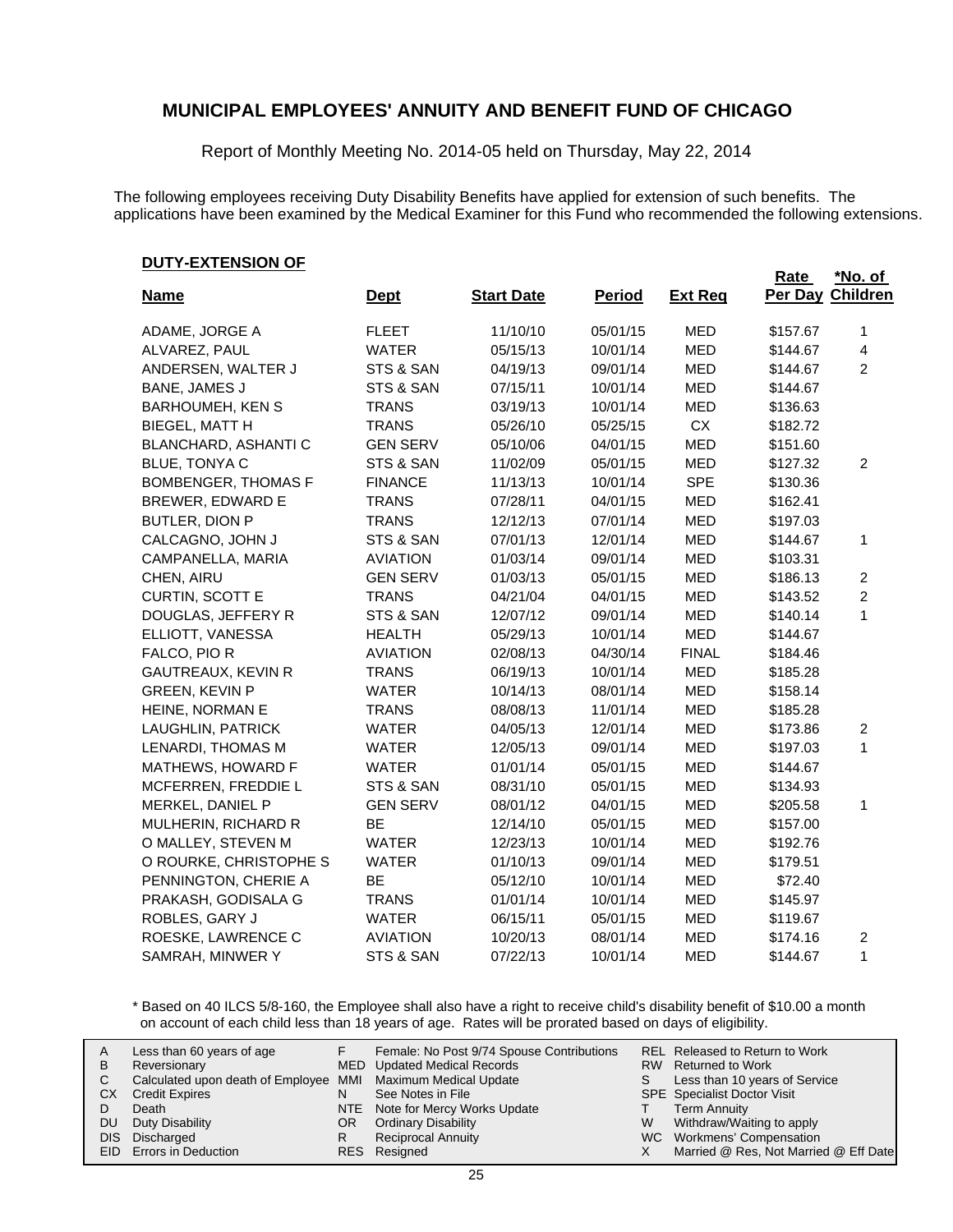Report of Monthly Meeting No. 2014-05 held on Thursday, May 22, 2014

The following employees receiving Duty Disability Benefits have applied for extension of such benefits. The applications have been examined by the Medical Examiner for this Fund who recommended the following extensions.

#### **DUTY-EXTENSION OF**

|                                |                 |                   |               |                | Rate       | *No. of          |
|--------------------------------|-----------------|-------------------|---------------|----------------|------------|------------------|
| <b>Name</b>                    | <u>Dept</u>     | <b>Start Date</b> | <b>Period</b> | <b>Ext Req</b> |            | Per Day Children |
|                                |                 |                   |               |                |            |                  |
| SINGLETON, MARYBETH            | <b>FIRE</b>     | 03/01/14          | 05/26/14      | <b>REL</b>     | \$160.17   |                  |
| SMITH, CARDELL                 | <b>FLEET</b>    | 06/18/04          | 04/01/15      | MED            | \$72.23    |                  |
| SMITH, FRANK                   | STS & SAN       | 10/16/07          | 05/01/15      | MED            | \$124.59   |                  |
| STEELE, BARBARA E              | <b>AVIATION</b> | 06/16/02          | 04/01/15      | MED            | \$122.24   |                  |
| SULLIVAN, CHARLES E            | ВE              | 10/20/12          | 09/01/14      | MED            | \$92.66    |                  |
| <b>SUTTON, SHAWN</b>           | TRANS           | 10/18/13          | 05/01/15      | MED            | \$144.67   |                  |
| TASKER, ELRAY C                | BE.             | 02/21/12          | 04/01/15      | MED            | \$68.64    |                  |
| THOMAS, BERTHA                 | <b>CPL</b>      | 06/13/13          | 07/01/14      | MED            | \$82.01    |                  |
| TIERNEY, DEBRA A               | TRANS           | 04/26/12          | 04/01/15      | MED            | \$192.76   |                  |
| TORRES, ROMAN E                | STS & SAN       | 01/08/13          | 10/01/14      | MED            | \$219.62   |                  |
| VALDEZ, DENISE I               | TRANS           | 08/16/11          | 12/01/14      | MED            | \$162.41   |                  |
| VALDEZ, ROSA E                 | BE              | 10/27/08          | 04/01/15      | MED            | \$25.80    |                  |
| <b>WASHINGTON, NANCY</b>       | <b>OEMC</b>     | 12/01/05          | 05/01/15      | MED            | \$85.40    |                  |
| ZORICH, LAWRENCE J             | <b>SEWERS</b>   | 08/14/08          | 05/01/15      | <b>NTE</b>     | \$162.54   |                  |
| <b>Total DUTY-EXTENSION OF</b> |                 | 48 Case(s)        |               |                | \$7,013.30 |                  |

\* Based on 40 ILCS 5/8-160, the Employee shall also have a right to receive child's disability benefit of \$10.00 a month on account of each child less than 18 years of age. Rates will be prorated based on days of eligibility.

| A  | Less than 60 years of age                                    |    | Female: No Post 9/74 Spouse Contributions |   | <b>REL Released to Return to Work</b> |
|----|--------------------------------------------------------------|----|-------------------------------------------|---|---------------------------------------|
| В  | Reversionary                                                 |    | MED Updated Medical Records               |   | RW Returned to Work                   |
|    | Calculated upon death of Employee MMI Maximum Medical Update |    |                                           |   | Less than 10 years of Service         |
| СX | <b>Credit Expires</b>                                        | N  | See Notes in File                         |   | <b>SPE</b> Specialist Doctor Visit    |
|    | Death                                                        |    | NTE Note for Mercy Works Update           |   | <b>Term Annuity</b>                   |
| DU | Duty Disability                                              | OR | <b>Ordinary Disability</b>                | W | Withdraw/Waiting to apply             |
|    | DIS Discharged                                               | R  | <b>Reciprocal Annuity</b>                 |   | WC Workmens' Compensation             |
|    | <b>EID</b> Errors in Deduction                               |    | RES Resigned                              |   | Married @ Res, Not Married @ Eff Date |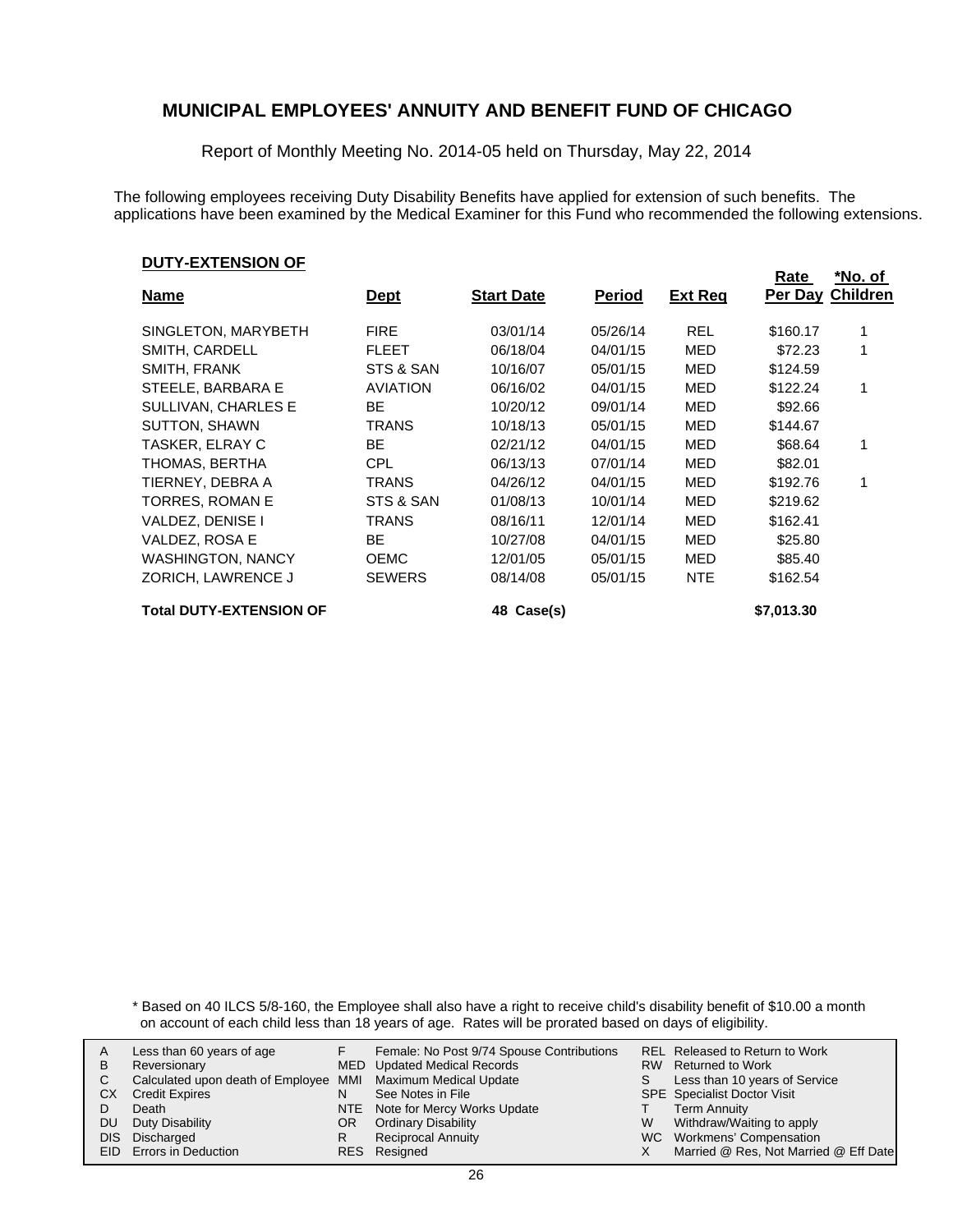Report of Monthly Meeting No. 2014-05 held on Thursday, May 22, 2014

The following employees receiving Ordinary Disability Benefits have applied for extension of such benefits. The applications have been examined by the Medical Examiner for this Fund who recommended the following extensions.

### **ORDINARY-EXTENSION OF**

| , , , , , , , , , , ,      |                 |                   |               |                | <b>Rate</b> |
|----------------------------|-----------------|-------------------|---------------|----------------|-------------|
| <b>Name</b>                | <u>Dept</u>     | <b>Start Date</b> | <b>Period</b> | <b>Ext Reg</b> | Per Day     |
| ALLEN, LA SHAWNDA          | <b>FINANCE</b>  | 11/24/13          | 08/01/14      | <b>MED</b>     | \$72.25     |
| <b>ANTON, FRANK</b>        | <b>WATER</b>    | 07/01/13          | 05/29/15      | <b>CX</b>      | \$96.45     |
| <b>BRAY, KAREN S</b>       | <b>AVIATION</b> | 12/04/10          | 05/01/15      | <b>MED</b>     | \$96.45     |
| <b>BROWN, ERIC R</b>       | <b>GEN SERV</b> | 01/28/14          | 04/01/15      | <b>MED</b>     | \$128.33    |
| CARTER, DONNIE             | STS & SAN       | 12/21/13          | 10/11/14      | <b>CX</b>      | \$96.45     |
| CASTANEDA, DANIEL G        | <b>WATER</b>    | 06/01/13          | 08/01/14      | <b>MED</b>     | \$57.13     |
| CHACON, MARIA V            | BE              | 12/24/13          | 12/01/14      | <b>MED</b>     | \$48.37     |
| CHEATEAM, COLLEEN          | <b>REVENUE</b>  | 09/26/09          | 08/27/14      | CX             | \$104.35    |
| CHINEA-GARCIA, EVELYN      | <b>BE</b>       | 04/29/12          | 05/01/14      | <b>MED</b>     | \$46.00     |
| CHRISTIAN, RAYMOND         | STS & SAN       | 07/20/13          | 12/01/14      | <b>MED</b>     | \$96.45     |
| <b>CLAY, THOMASINA</b>     | <b>GEN SERV</b> | 10/02/13          | 09/01/14      | <b>MED</b>     | \$57.87     |
| COOPER, JETTIE             | <b>BLDGS</b>    | 06/15/12          | 05/01/15      | <b>MED</b>     | \$166.44    |
| CORBETT, JOHN T            | STS & SAN       | 06/12/13          | 04/01/15      | <b>MED</b>     | \$96.45     |
| DANTZLER, JATARIAN S       | OEMC            | 01/29/14          | 07/01/14      | <b>MED</b>     | \$89.82     |
| DARLING, BREDA M           | <b>POLICE</b>   | 04/05/13          | 05/01/15      | <b>MED</b>     | \$18.19     |
| DAWSON, ROCEIAL            | <b>CPL</b>      | 12/15/13          | 09/01/14      | <b>MED</b>     | \$52.14     |
| DILLARD, SHIRLEY A         | <b>TRANS</b>    | 04/06/13          | 09/28/14      | CX             | \$95.41     |
| EDWARDS, RALPH L           | <b>BE</b>       | 08/27/10          | 04/01/15      | <b>MED</b>     | \$104.68    |
| ESPINO, MARIA C            | BE              | 12/29/12          | 03/01/15      | <b>MED</b>     | \$46.67     |
| ESTAMAR, ODILES            | <b>AVIATION</b> | 10/11/13          | 10/01/14      | <b>MED</b>     | \$55.79     |
| FITZGERALD, JUDITH A       | OEMC            | 09/22/11          | 09/30/14      | CX             | \$97.10     |
| FOULKS, TRACY              | <b>AVIATION</b> | 01/21/12          | 05/01/15      | <b>MED</b>     | \$84.25     |
| GOETZ, KEITH A             | STS & SAN       | 07/17/13          | 05/01/15      | <b>MED</b>     | \$98.13     |
| <b>GRIFFIN, CALVIN C</b>   | <b>COMM DEV</b> | 11/02/12          | 09/18/14      | CX             | \$76.14     |
| <b>HAIRSTON JR, GEORGE</b> | <b>HEALTH</b>   | 02/07/14          | 05/04/14      | <b>REL</b>     | \$104.70    |
| HALL DUPART, SHERRI M      | <b>HEALTH</b>   | 05/02/13          | 04/01/15      | <b>MED</b>     | \$72.25     |
| <b>HARDNICK, TERRY</b>     | BE              | 02/10/12          | 06/18/14      | CX             | \$51.92     |
| HARRIS, DERELL T           | BE              | 09/12/09          | 09/12/14      | CX             | \$58.23     |
| HILL, CAROL P              | <b>AVIATION</b> | 02/10/14          | 07/01/14      | <b>MED</b>     | \$94.08     |
| HILL, SHARON               | <b>HEALTH</b>   | 05/19/11          | 04/01/15      | <b>MED</b>     | \$76.54     |
| INFANTE, MARILYN D         | BE              | 06/27/13          | 05/01/15      | MED            | \$48.33     |
| <b>IRELAND, BRENDA</b>     | BE              | 11/18/11          | 01/01/15      | MED            | \$56.09     |
| JAFFRAY, MARK C            | <b>FLEET</b>    | 10/22/11          | 05/01/15      | MED            | \$58.13     |
| JENKINS, VELMA             | <b>BE</b>       | 07/05/10          | 05/01/15      | MED            | \$56.72     |

| A | Less than 60 years of age                                    |    | Female: No Post 9/74 Spouse Contributions |    | REL Released to Return to Work        |
|---|--------------------------------------------------------------|----|-------------------------------------------|----|---------------------------------------|
| В | Reversionary                                                 |    | <b>MED</b> Updated Medical Records        |    | RW Returned to Work                   |
|   | Calculated upon death of Employee MMI Maximum Medical Update |    |                                           | S. | Less than 10 years of Service         |
|   | СX<br><b>Credit Expires</b>                                  | N  | See Notes in File                         |    | <b>SPE</b> Specialist Doctor Visit    |
|   | Death                                                        |    | NTE Note for Mercy Works Update           |    | <b>Term Annuity</b>                   |
|   | Duty Disability<br>DU                                        | OR | <b>Ordinary Disability</b>                | W  | Withdraw/Waiting to apply             |
|   | DIS Discharged                                               | R  | <b>Reciprocal Annuity</b>                 |    | WC Workmens' Compensation             |
|   | EID Errors in Deduction                                      |    | RES Resigned                              |    | Married @ Res, Not Married @ Eff Date |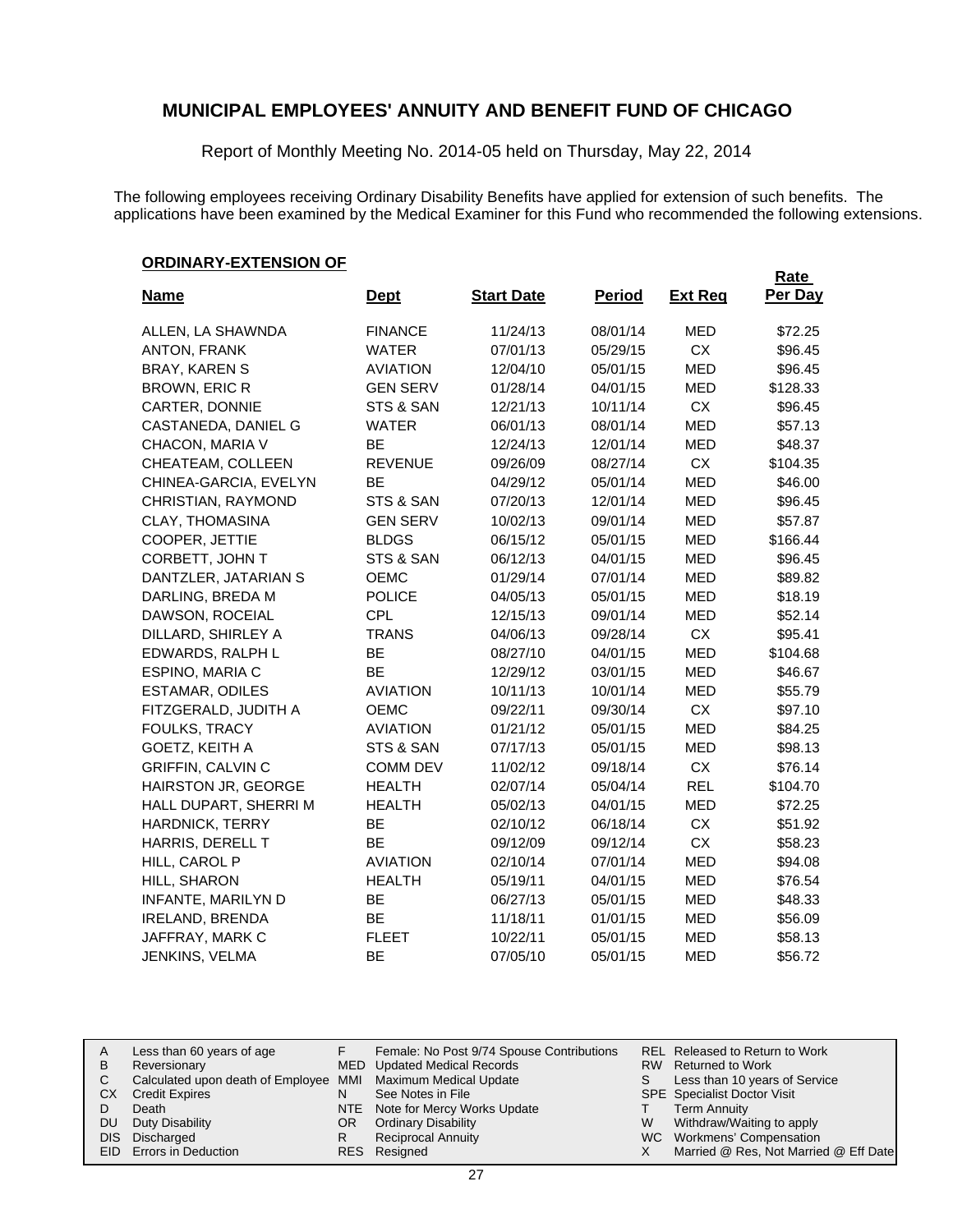Report of Monthly Meeting No. 2014-05 held on Thursday, May 22, 2014

The following employees receiving Ordinary Disability Benefits have applied for extension of such benefits. The applications have been examined by the Medical Examiner for this Fund who recommended the following extensions.

**Rate** 

#### **ORDINARY-EXTENSION OF**

| <u>Name</u>                        | <u>Dept</u>              | <b>Start Date</b> | <b>Period</b> | <u>Ext Req</u> | $\sim$<br><b>Per Day</b> |
|------------------------------------|--------------------------|-------------------|---------------|----------------|--------------------------|
| JOHNS, RAYMOND L                   | <b>AVIATION</b>          | 08/24/13          | 09/25/13      | <b>FINAL</b>   | \$116.11                 |
| KARREMAN, ROSS O                   | CPL                      | 09/28/13          | 10/01/14      | MED            | \$86.93                  |
| KENNEDY, JANET M                   | <b>POLICE</b>            | 03/21/13          | 04/01/15      | <b>MED</b>     | \$20.91                  |
| LANTON, MILTON                     | <b>GEN SERV</b>          | 03/28/14          | 06/01/14      | <b>FINAL</b>   | \$122.52                 |
| LEBRON, MILAGROS                   | <b>FAMILY &amp; SUPP</b> | 04/27/11          | 04/01/15      | MED            | \$101.16                 |
| LYNCH, MARY B                      | BE                       | 08/08/10          | 10/01/14      | CX             | \$59.70                  |
| MACKOWIAK, CHARMAINE R             | STS & SAN                | 01/17/11          | 05/01/15      | <b>MED</b>     | \$96.45                  |
| MCINTOSH, VALETA M                 | <b>BE</b>                | 11/21/13          | 08/01/14      | <b>MED</b>     | \$57.07                  |
| MURILLO, LOUIS J                   | <b>TRANS</b>             | 05/20/12          | 10/11/14      | CX             | \$96.45                  |
| MYLES, ANTIONETTA                  | <b>BE</b>                | 02/24/14          | 11/22/14      | <b>CX</b>      | \$28.75                  |
| NAGELLI, DAVID C                   | <b>TRANS</b>             | 12/22/13          | 09/01/14      | <b>MED</b>     | \$92.91                  |
| OLIVA, JOSE G                      | STS & SAN                | 12/12/11          | 06/30/14      | <b>RES</b>     | \$128.50                 |
| ROSE, EVELYN                       | <b>AVIATION</b>          | 11/20/13          | 02/17/14      | <b>CX</b>      | \$38.47                  |
| SCHEFFLER, GUY W                   | <b>POLICE</b>            | 05/23/13          | 04/18/15      | CX.            | \$18.19                  |
| SHINGLES, DERRICK                  | <b>TRANS</b>             | 02/13/14          | 12/01/14      | <b>MED</b>     | \$96.45                  |
| SIMS, ANTONITTA                    | <b>POLICE</b>            | 06/01/12          | 05/01/15      | MED            | \$57.90                  |
| SMITH, GENEVIEVE                   | <b>CPL</b>               | 03/01/13          | 03/01/15      | <b>MED</b>     | \$86.93                  |
| <b>VUKOVICH, THOMAS W</b>          | <b>GEN SERV</b>          | 06/20/13          | 08/01/14      | <b>MED</b>     | \$156.97                 |
| <b>WASHINGTON, YVETTE</b>          | <b>TRANS</b>             | 10/07/13          | 10/01/14      | MED            | \$86.93                  |
| <b>WHITTED, JACKIE</b>             | <b>POLICE</b>            | 10/01/13          | 07/01/14      | MED            | \$110.84                 |
| YOUNG, DOROTHY M                   | <b>BE</b>                | 05/05/12          | 05/01/15      | <b>MED</b>     | \$36.06                  |
| <b>Total ORDINARY-EXTENSION OF</b> |                          | 55 Case(s)        |               |                | \$4,354.50               |

Mr. Clancy moved that the applicants for extension of Ordinary and Duty disability benefits shown hereinbefore be granted such extension for the period and at the rate shown opposite their respective names. Seconded Mr. Widawsky. Carried: Ayes- Mr. Guest, Mr. Widawsky, Ms. Neely, Mr. Clancy and Mr. McMahon. Nays-None.

|    | Less than 60 years of age                                    |     | Female: No Post 9/74 Spouse Contributions |    | REL Released to Return to Work        |
|----|--------------------------------------------------------------|-----|-------------------------------------------|----|---------------------------------------|
| в  | Reversionary                                                 |     | <b>MED</b> Updated Medical Records        |    | RW Returned to Work                   |
| С  | Calculated upon death of Employee MMI Maximum Medical Update |     |                                           | S. | Less than 10 years of Service         |
| CХ | <b>Credit Expires</b>                                        | N   | See Notes in File                         |    | <b>SPE</b> Specialist Doctor Visit    |
|    | Death                                                        |     | NTE Note for Mercy Works Update           |    | <b>Term Annuity</b>                   |
| DU | Duty Disability                                              | OR. | <b>Ordinary Disability</b>                | W  | Withdraw/Waiting to apply             |
|    | DIS Discharged                                               | R   | <b>Reciprocal Annuity</b>                 |    | WC Workmens' Compensation             |
|    | <b>EID</b> Errors in Deduction                               |     | RES Resigned                              |    | Married @ Res, Not Married @ Eff Date |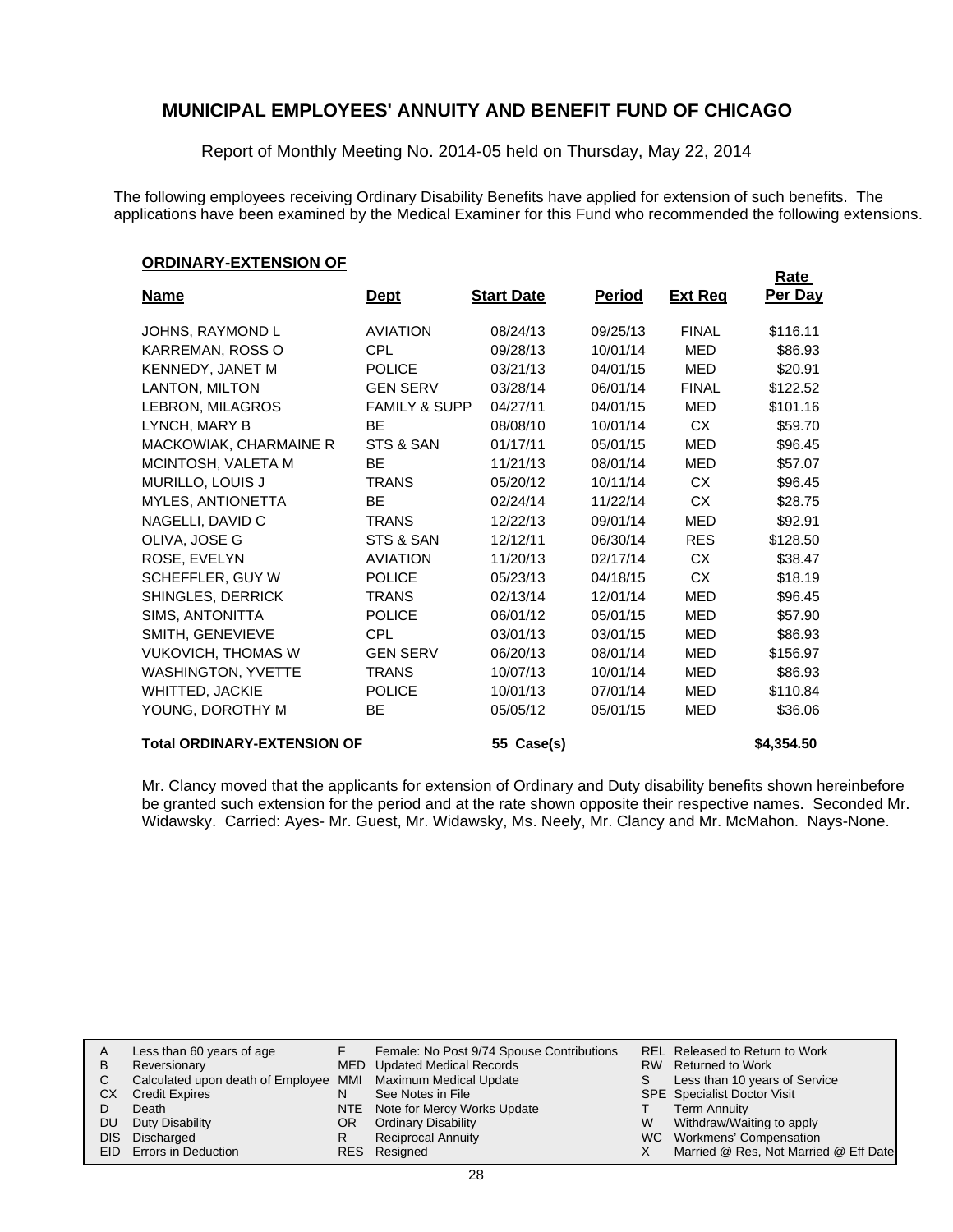Report of Monthly Meeting No. 2014-05 held on Thursday, May 22, 2014

| <b>ADJUSTED DUTY DISABILITY</b> |        |                   |                | <b>Rate</b>  |
|---------------------------------|--------|-------------------|----------------|--------------|
| <b>Name</b>                     | Reason | <b>Start Date</b> | <b>To Date</b> | Per Day      |
| <b>NONE</b>                     |        |                   |                | ORG.<br>ADJ. |

| WC Workmens' Compensation<br><b>Reciprocal Annuity</b><br>Discharged<br><b>DIS</b><br>R | REL Released to Return to Work<br>Less than 10 years of Service<br>Withdraw/Waiting to apply |
|-----------------------------------------------------------------------------------------|----------------------------------------------------------------------------------------------|
| Married @ Res, Not Married @ Eff Date<br>EID Errors in Deduction<br>RES Resigned        |                                                                                              |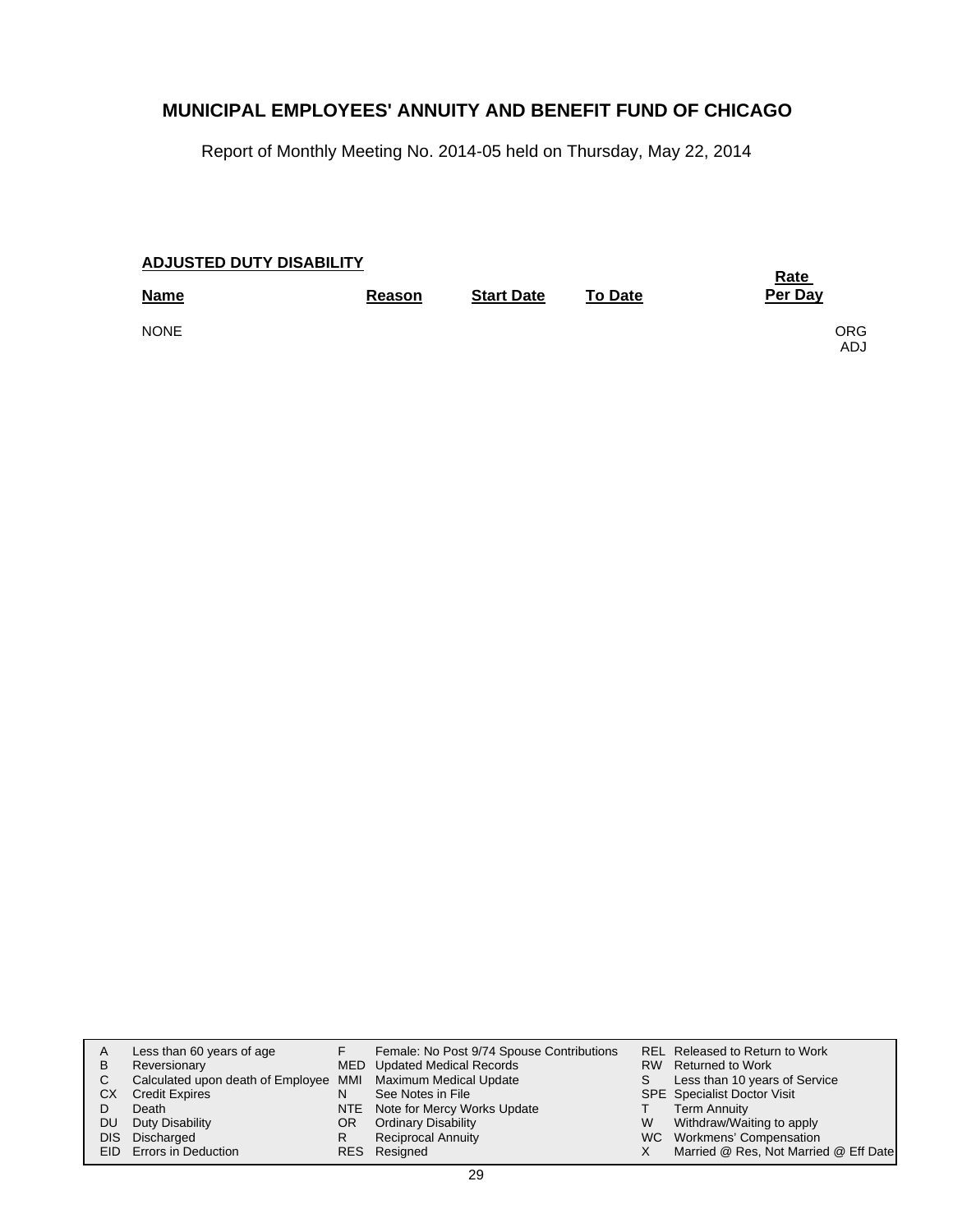Report of Monthly Meeting No. 2014-05 held on Thursday, May 22, 2014

| ADJUSTED ORDINARY DISABILITY |               |                   |                | <b>Rate</b>  |
|------------------------------|---------------|-------------------|----------------|--------------|
| <b>Name</b>                  | <b>Reason</b> | <b>Start Date</b> | <b>To Date</b> | Per Day      |
| <b>NONE</b>                  |               |                   |                | ORG.<br>ADJ. |

| A<br>B      | Less than 60 years of age<br>Reversionary                                                      |    | Female: No Post 9/74 Spouse Contributions<br>MED Updated Medical Records | S | REL Released to Return to Work<br>RW Returned to Work                                           |
|-------------|------------------------------------------------------------------------------------------------|----|--------------------------------------------------------------------------|---|-------------------------------------------------------------------------------------------------|
| C<br>СX     | Calculated upon death of Employee MMI Maximum Medical Update<br><b>Credit Expires</b><br>Death | N  | See Notes in File<br>NTE Note for Mercy Works Update                     |   | Less than 10 years of Service<br><b>SPE</b> Specialist Doctor Visit<br><b>Term Annuity</b>      |
| DU.<br>DIS. | Duty Disability<br>Discharged<br><b>EID</b> Errors in Deduction                                | OR | <b>Ordinary Disability</b><br><b>Reciprocal Annuity</b><br>RES Resigned  | W | Withdraw/Waiting to apply<br>WC Workmens' Compensation<br>Married @ Res, Not Married @ Eff Date |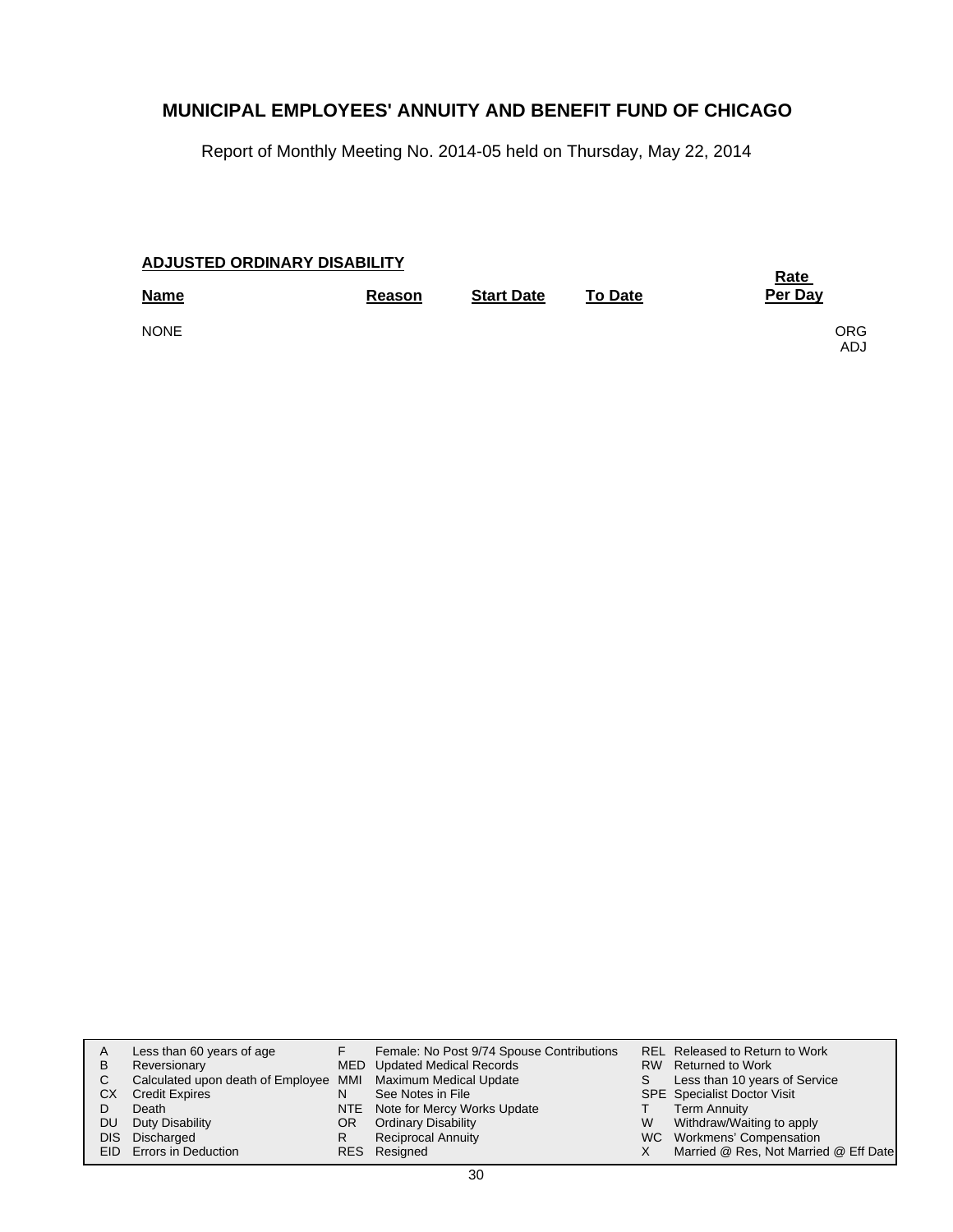Report of Monthly Meeting No. 2014-05 held on Thursday, May 22, 2014

### **APPLICATION FOR MEMBERSHIP**

The following named employees, officers, or officials, required to file written application for membership in the Fund, have filed such application, and the records indicate they qualify for membership by reason of having the necessary service or other requirements.

#### **Name**

**Title Department**

NONE

### **CHANGE OF BIRTHS**

The following named employees have submitted documentation showing a date of birth different from the Fund's records and have requested that the Fund correct its records in accordance with the supporting documentation provided.

| <b>Name</b>       | Date of Birth     | <b>Supporting Document</b> |
|-------------------|-------------------|----------------------------|
| CAMACHO, ALICIA M | <b>From</b><br>То | <b>Birth Certificate</b>   |
| THOMAS, MICHAEL E | From<br>To        | <b>Birth Certificate</b>   |
| WILLIAMS, GENEVA  | From<br>To        | <b>Birth Certificate</b>   |

Ms. Neely moved that the records of the Fund shown hereinbefore be corrected to show that each individual was born on the date indicated on the document submitted by the member as proof to this Board. Seconded Mr. Clancy. Carried: Ayes- Mr. Guest, Mr. Widawsky, Ms. Neely, Mr. Clancy and Mr. McMahon. Nays-None.

### **ADMINISTRATIVE REVIEW 40 ILCS 5/8-252**

The following named members are recommended for a hearing before the Board in accordance with 40 ILCS 5/8-252.

#### **Name**

**Status Relevant Statute**

NONE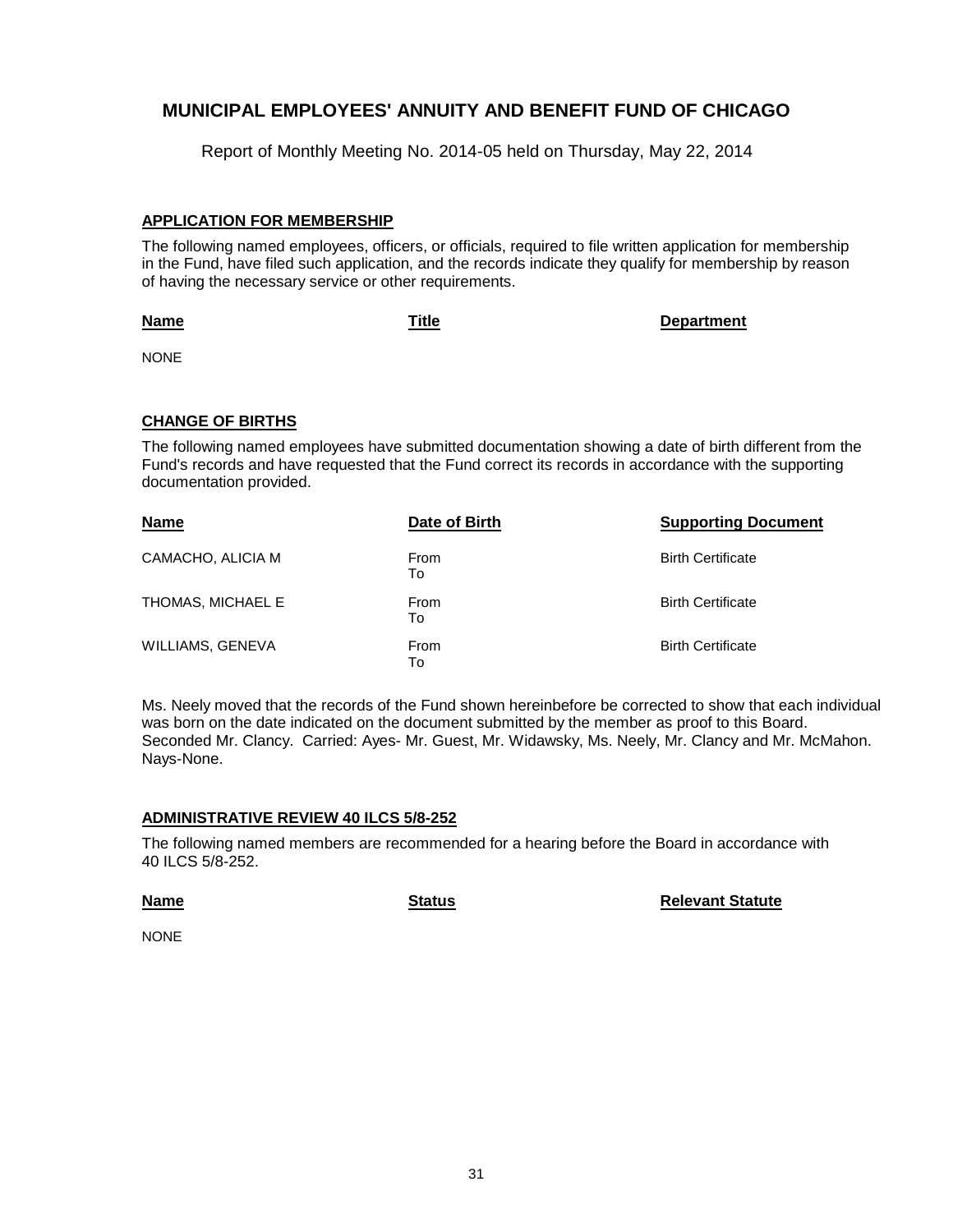Report of Monthly Meeting No. 2014-05 held on Thursday, May 22, 2014

### **City Treasurer's Statement of Account as of 04/30/2014**

### **Investments at Market:**

|                    | \$488,749.45       | City Treasurer's Office, 04/30/2014    |  |
|--------------------|--------------------|----------------------------------------|--|
|                    | \$5,217,430,454.00 | Northern Trust, 04/30/2014 - Unaudited |  |
| \$5,217,919,203.45 |                    | <b>Total Investments</b>               |  |
| \$400.00           |                    | Petty Cash Fund:                       |  |
| \$5,217,919,603.45 |                    | <b>Total Cash and Investments</b>      |  |

Mr. Clancy moved that the Treasurer's Report be received and placed on file. Seconded Mr. McMahon. Carried: Ayes- Mr. Guest, Mr. Widawsky, Mr. Clancy and Mr. McMahon, Ms. Neely votes present. Nays-None.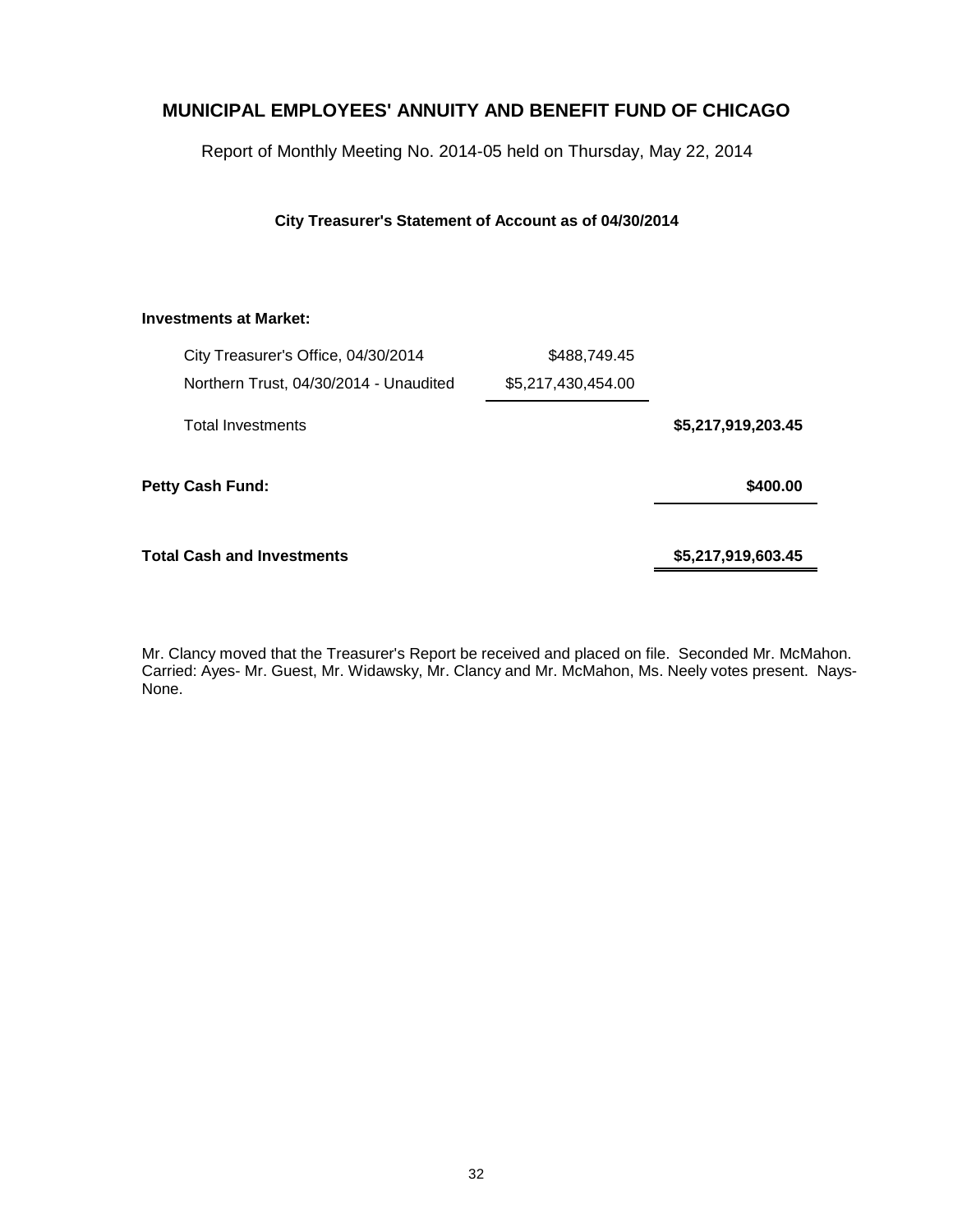Report of Monthly Meeting No. 2014-05 held on Thursday, May 22, 2014

### **PUBLIC COMMENT**

There were no requests to address the Board.

These items were discussed out of order.

Mr. Gary Pater and Ms. Jennifer Onderko of Bansley and Kiener presented the Annual Audit Report to the Board.

The Board moved into closed session at 8:52 a.m. in accordance with ILCS 120/2 (c)(29) to discuss the findings of the report. Motion by Ms. Neely. Second by Mr. Clancy.

Roll call: Mr. Guest aye Mr. Widawsky aye Ms. Neely aye Mr. Clancy aye Mr. McMahon aye

Motion carried.

The Board moved into open session at 8:56 a.m. Motion by Ms. Neely. Second by Mr. Clancy.

Carried: Ayes – Mr. Guest, Mr. Widawsky, Ms. Neely, Mr. Clancy and Mr. McMahon. Nays – None.

No actions taken.

In open session, Ms. Neely made a motion to accept and file the 2013 Audit Report. Second by Mr. Clancy.

Carried: Ayes – Mr. Guest, Mr. Widawsky, Ms. Neely, Mr. Clancy and Mr. McMahon. Nays – None.

A copy of the 2013 MEABF Audit Report is available on file at the offices of the Fund and on the Fund's website, www.meabf.org.

The Board moved into closed session at 8:57 a.m. in accordance with ILCS 120/2(c)(11) to discuss litigation which involves or may involve the Fund. Motion by Ms. Neely. Second by Mr. McMahon.

Roll call: Mr. Guest aye Mr. Widawsky aye Ms. Neely aye Mr. Clancy aye Mr. McMahon aye

Motion carried.

The Board moved into open session at 9:52 a.m. Motion by Mr. Widawsky. Second by Mr. McMahon.

No actions taken.

#### **HEARINGS**

This item was taken out of order.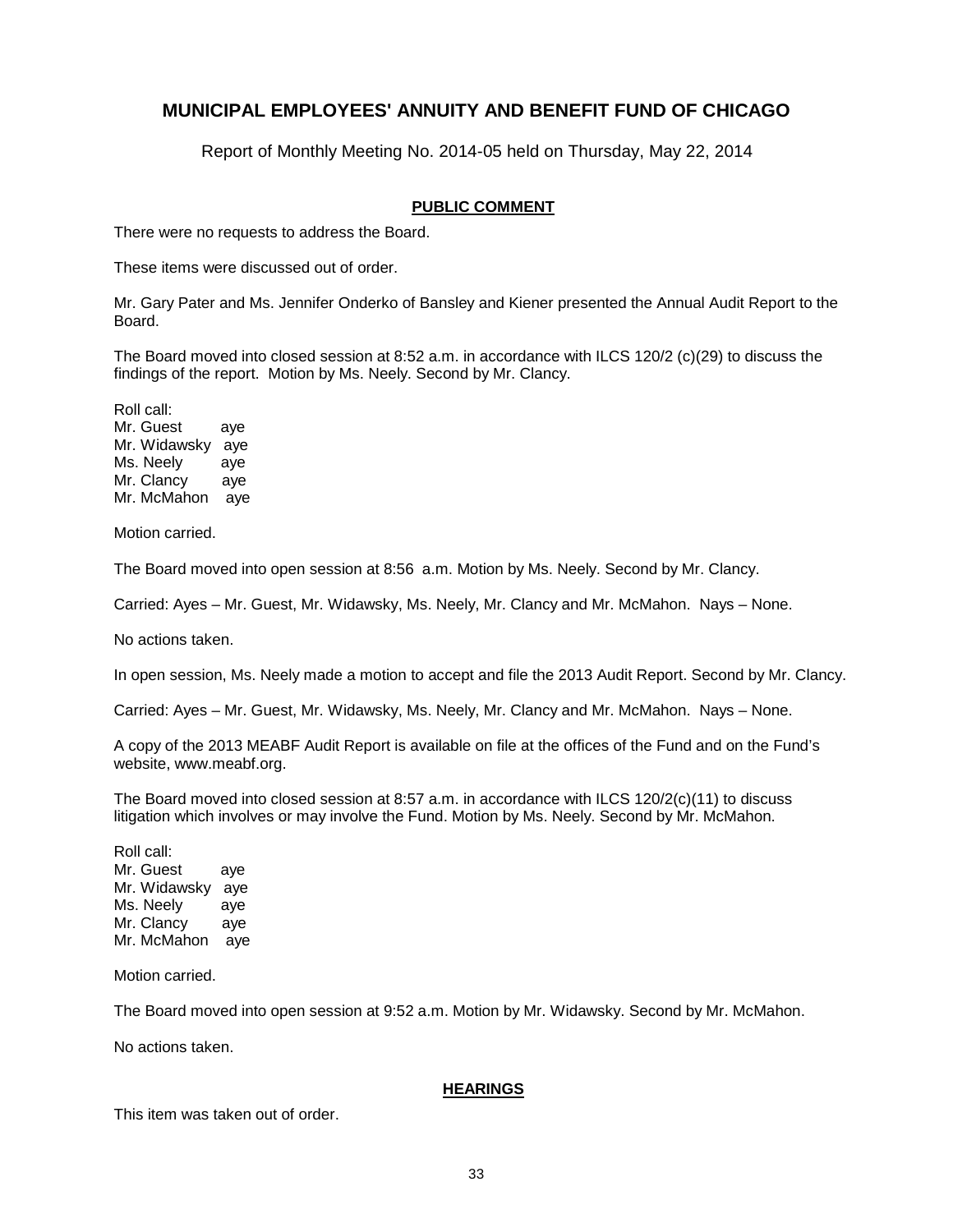Report of Monthly Meeting No. 2014-05 held on Thursday, May 22, 2014

### Hearing in Accordance with 40 ILCS 5/8-251

This hearing was granted to determine whether the felony conviction of William Beavers was in connection with service as a municipal employee, for which he currently collects a monthly annuity.

In attendance were Darcel Rochelle, Mr. Beavers's daughter, Aaron Goldstein, Mr. Beavers's criminal defense attorney and Thomas Needham, Mr. Beavers's current attorney, representing him at the hearing.

Mr. Needham began the proceedings by questioning Mr. Goldstein regarding Mr. Beavers's felony tax evasion conviction. Additionally, Mr. Needham asked questions of Ms. Terrel, Mr. Beavers's daughter.

Mr. Vince Pinelli, of Burke Burns and Pinelli, redirected questions in order to clarify evidence submitted into the record.

At the conclusion of the hearing, the Board requested that a briefing schedule be adopted and that written briefs be submitted to the Board for their review.

There is a written transcript of the above proceedings on file at the Fund office.

Following the hearing, the Board moved into closed session at 10:33 a.m. in accordance with ILCS 120/2 (c)(4) to discuss testimony presented at the hearing. Motion by Ms. Neely. Second by Mr. McMahon.

Roll call: Mr. Guest aye Mr. Widawsky aye Ms. Neely aye Mr. Clancy aye Mr. McMahon aye

Motion carried.

The Board moved into open session at 10:56 a.m. Motion by Mr. Widawsky. Second by Mr. McMahon.

Carried: Ayes – Mr. Guest, Mr. Widawsky, Ms. Neely, Mr. Clancy and Mr. McMahon. Nays – None.

No actions taken.

### **LEGISLATION**

#### Legislative Update

Mr. Mohler updated the Board on current legislation that may affect the Fund.

#### **INVESTMENTS**

These topics were discussed out of order.

First Quarter Marquette Performance Report

Mr. Wrubel updated the Board on the first quarter performance of the Fund's portfolio. No actions taken.

### Monthly Investment Review

Mr. Walsh updated the Board on the monthly performance of the Fund's portfolio. No actions taken.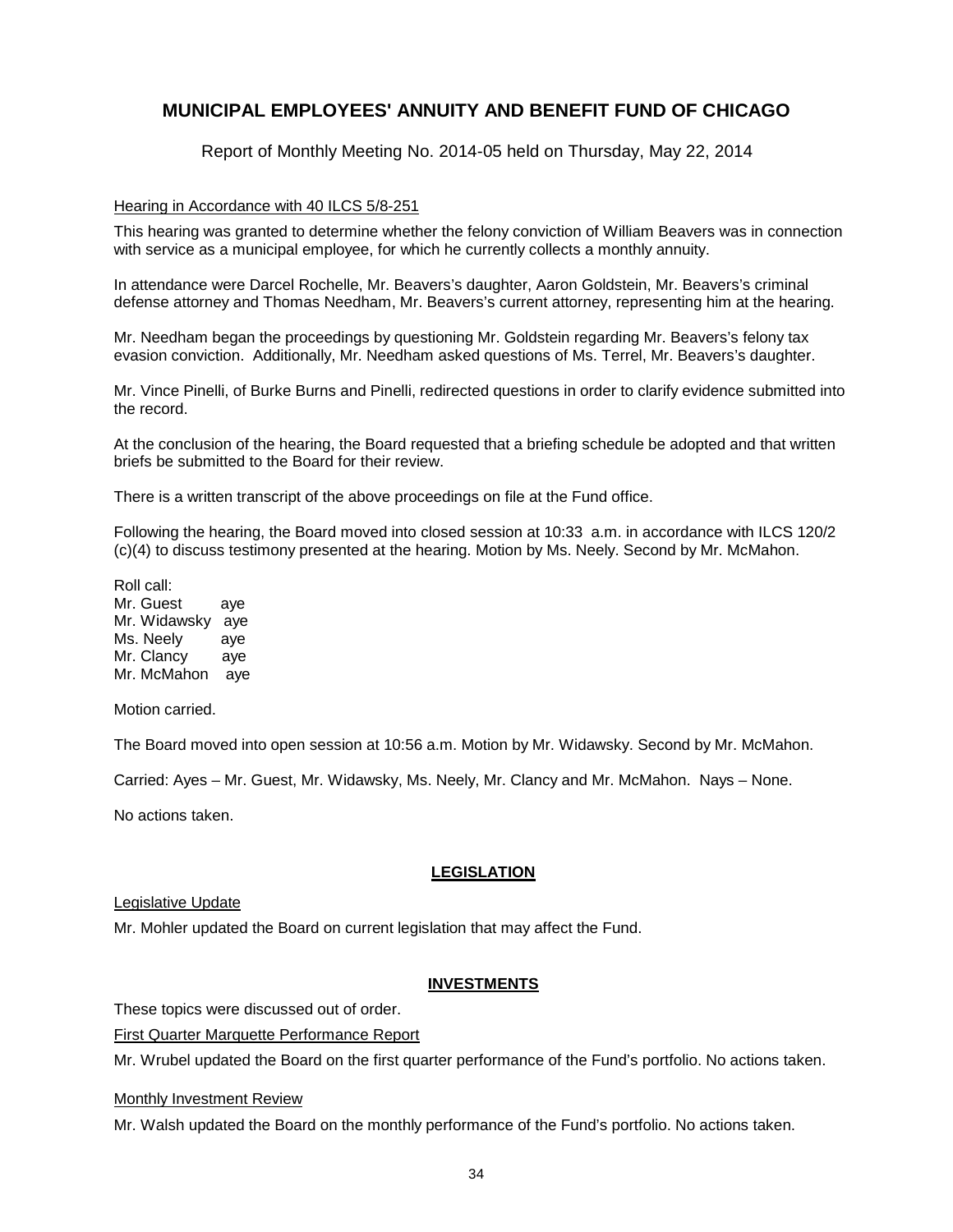Report of Monthly Meeting No. 2014-05 held on Thursday, May 22, 2014

### Watchlist

Based on the recommendation from Marquette Associates, Ms. Neely made a motion to place Symphony Asset Management on watch for change in ownership structure. Second by Mr. McMahon,

Carried: Ayes – Mr. Guest, Mr. Widawsky, Ms. Neely, Mr. Clancy and Mr. McMahon. Nays – None.

#### Liquidity Needs

Based on staff's recommendation, Ms. Neely made a motion to liquidate up to \$70 million for July benefit payments. Second by Mr. McMahon.

Carried: Ayes – Mr. Guest, Mr. Widawsky, Ms. Neely, Mr. Clancy and Mr. McMahon. Nays – None.

#### First Quarter M/W/DBE Utilization Report

Mr. Walsh updated the Board on the Fund's utilization of M/W/DBE managers.

#### Manager Searches / Contract Issues

Mr. Guest and Mr. Widawsky departed the meeting at 11:00 a.m. and 11:05 a.m., respectively.

The Board went into closed session at 11:55 a.m. in accordance with ILCS 120/2(c)(7) to discuss the potential purchase or sale of securities. Motion by Ms. Neely. Second by Mr. McMahon.

Roll call: Mr. Fine aye Ms. Neely aye Mr. Clancy aye Mr. McMahon aye

Motion carried.

The Board moved into open session at 12:01 p.m. Motion by Ms. Neely. Second by Mr. McMahon.

Carried: Ayes – Mr. Fine, Ms. Neely, Mr. Clancy and Mr. McMahon. Nays – None.

No actions taken.

Based on a review of the William Blair Mid Cap Growth account (on Watch since February 2013), Ms. Neely made a motion to terminate this account. Second by Mr. McMahon.

Carried: Ayes – Mr. Fine, Ms. Neely, Mr. Clancy and Mr. McMahon. Nays – None.

#### **OTHER**

These items were taken out of order.

Audit Report Presentation - Bansley & Kiener

This matter was taken out of order and discussed at the beginning of the meeting.

#### FOIA Update

Ms. Ruffolo updated the Board on the most recent requests under the Illinois Freedom of Information Act.